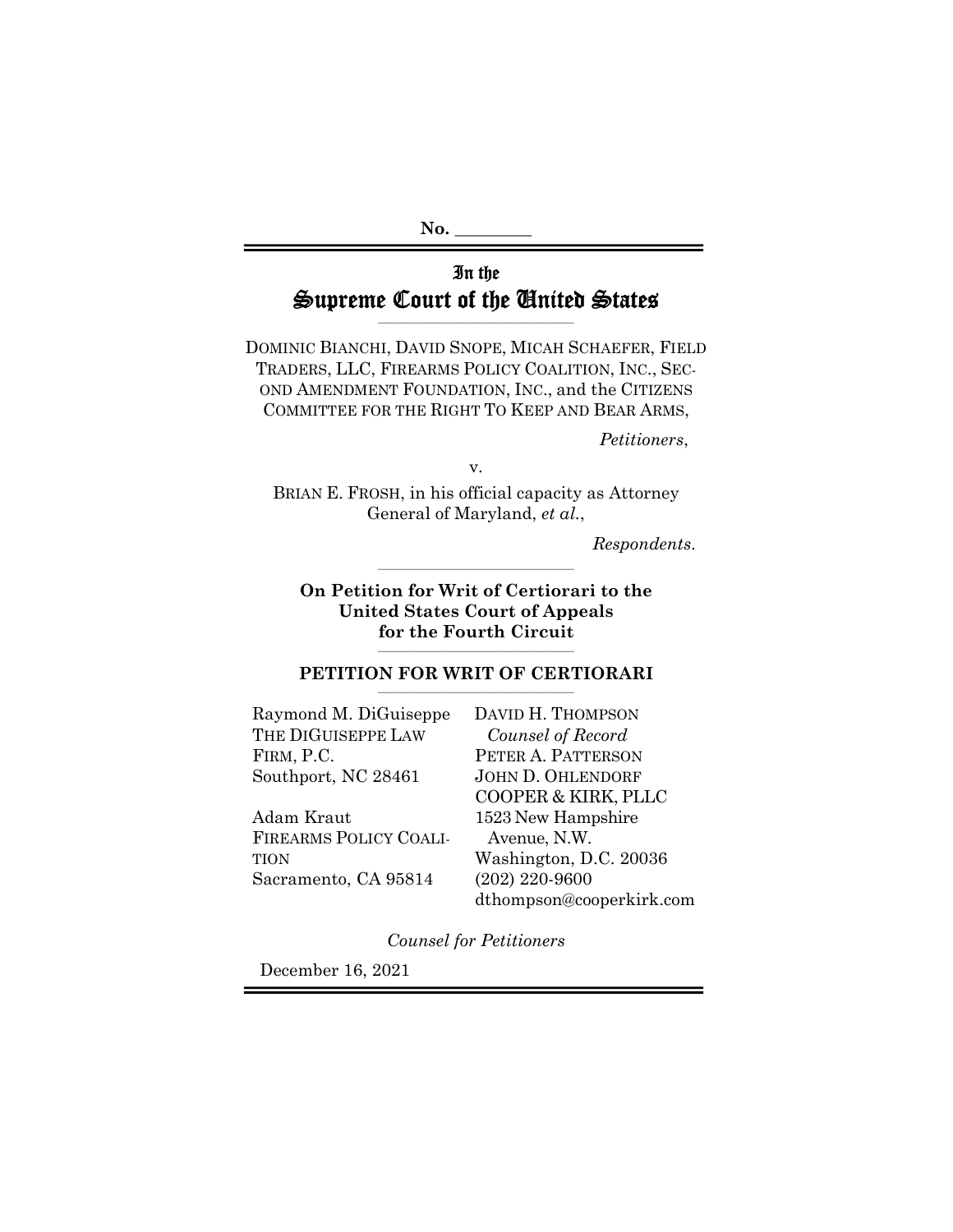# **QUESTION PRESENTED**

Whether the Constitution allows the government to prohibit law-abiding, responsible citizens from protecting themselves, their families, and their homes with a type of "Arms" that are in common use for lawful purposes?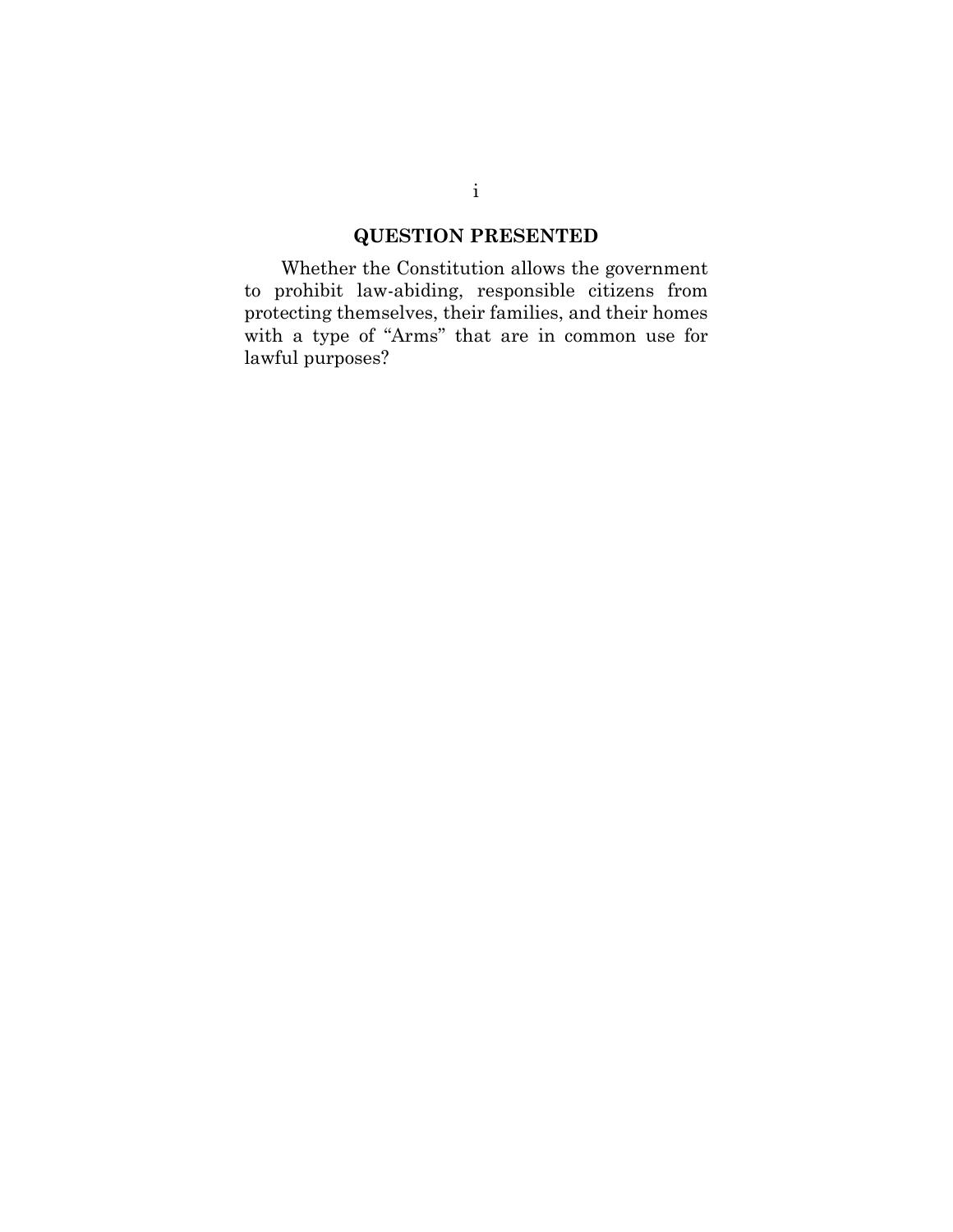#### **PARTIES TO THE PROCEEDING**

Petitioners Dominic Bianchi; David Snope; Micah Schaefer; Field Traders, LLC; Firearms Policy Coalition, Inc; Second Amendment Foundation, Inc.; and the Citizens Committee for the Right To Keep and Bear Arms were the plaintiffs before the District Court and the plaintiffs-appellants in the Court of Appeals.

Respondents Brian E. Frosh, in his official capacity as Attorney General of Maryland; Col. Woodrow W. Jones, III, in his official capacity as Secretary of State Police of Maryland; R. Jay Fisher, in his official capacity as Sheriff of Baltimore County, Maryland; and Jim Fredericks, in his official capacity as Sheriff of Anne Arundel County, Maryland were defendants before the District Court and defendantsappellees in the Court of Appeals.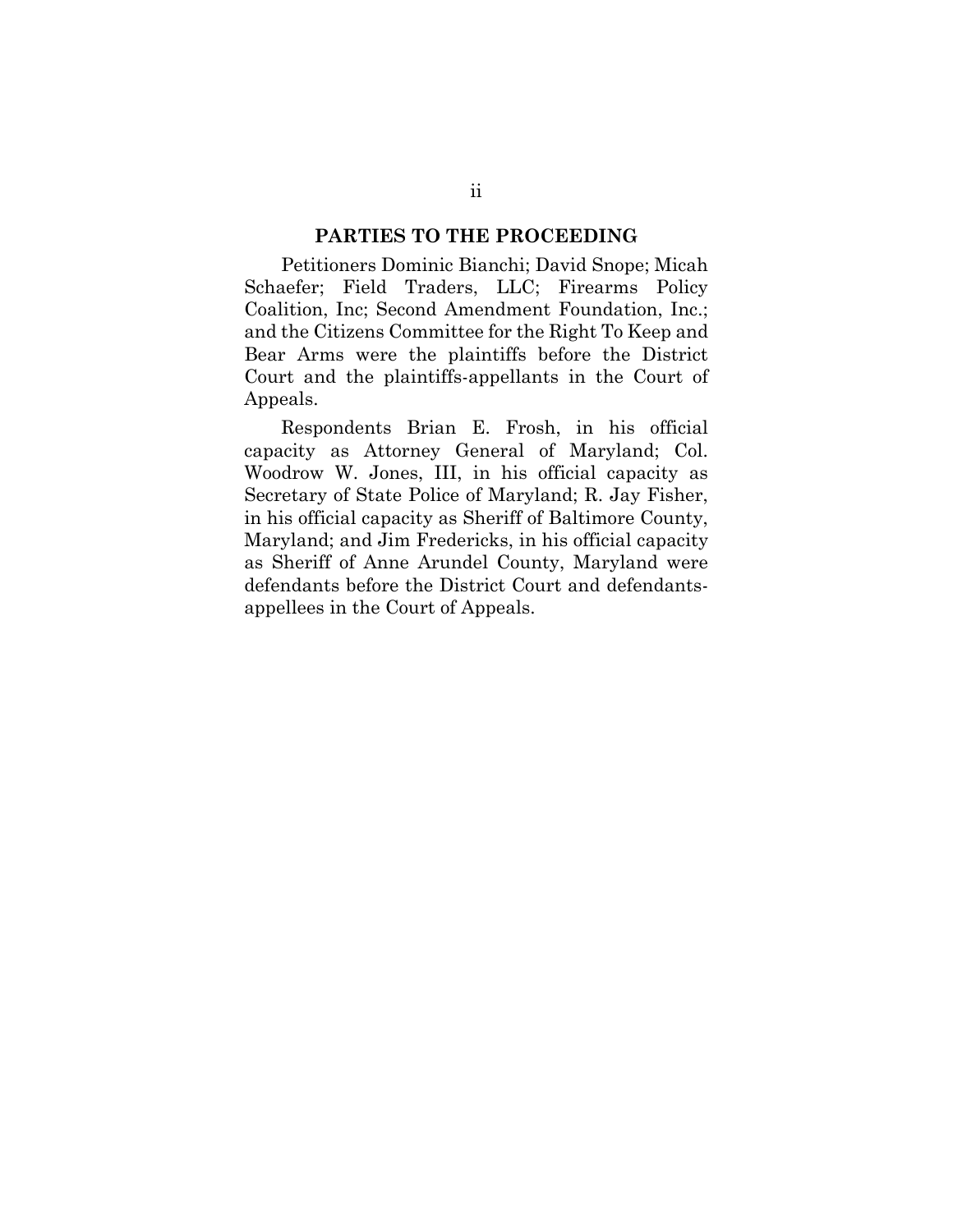#### **CORPORATE DISCLOSURE STATEMENT**

Field Traders, LLC has no parent corporation, and there is no publicly held corporation that owns 10% or more of its stock.

Firearms Policy Coalition, Inc., has no parent corporation, and there is no publicly held corporation that owns 10% or more of its stock.

Second Amendment Foundation, Inc., has no parent corporation, and there is no publicly held corporation that owns 10% or more of its stock.

Citizens Committee for the Right To Keep and Bear Arms has no parent corporation, and there is no publicly held corporation that owns 10% or more of its stock.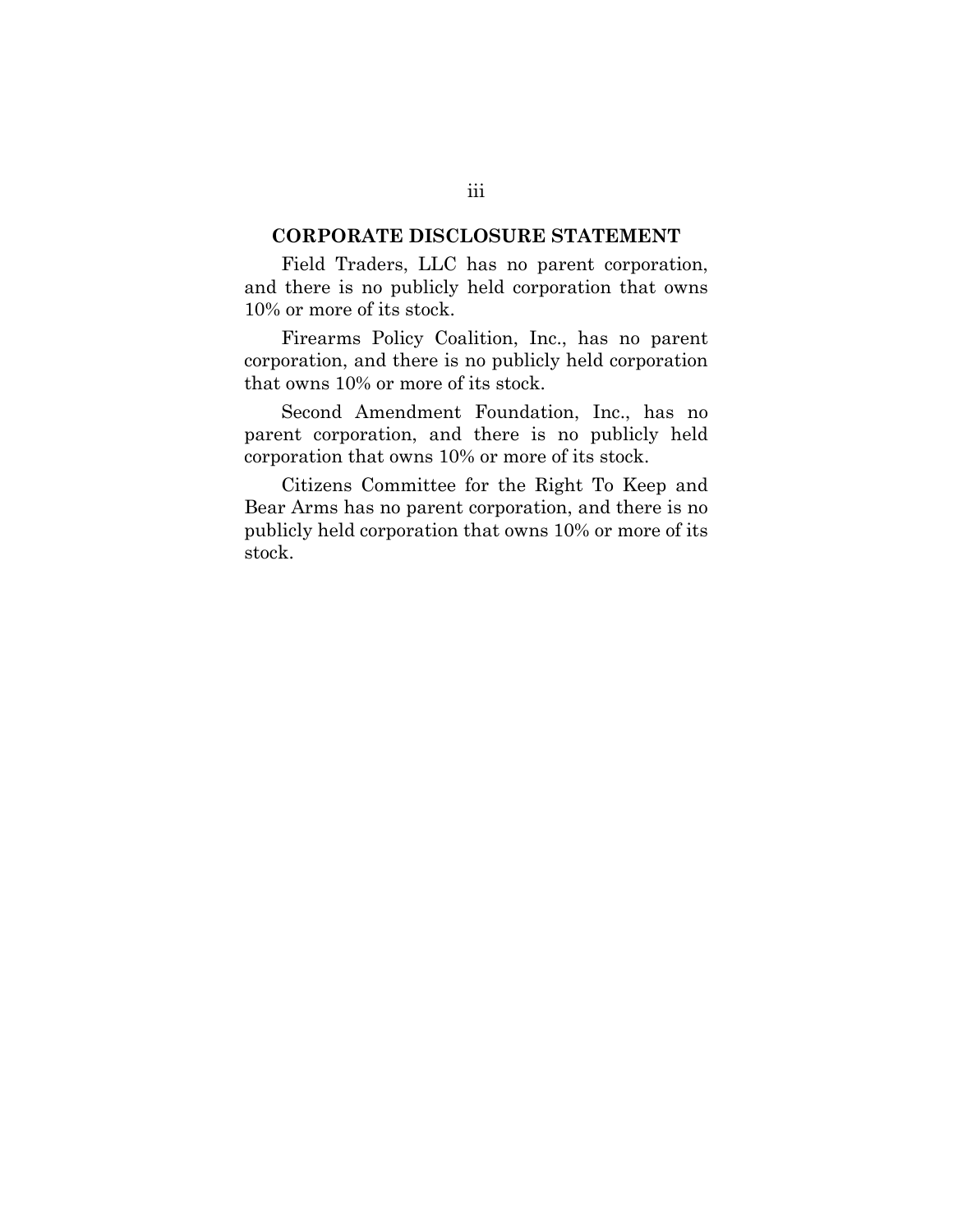### **RELATED PROCEEDINGS**

This case arises from the following proceedings:

- *Bianchi v. Frosh*, No. 21-1255 (4th Cir. Sept. 17, 2021)
- *Bianchi v. Frosh*, No. 20-cv-3495 (D. Md. Mar. 4, 2021)

There are no other proceedings in state or federal court, or in this Court, directly related to this case under Supreme Court Rule 14.1(b)(iii).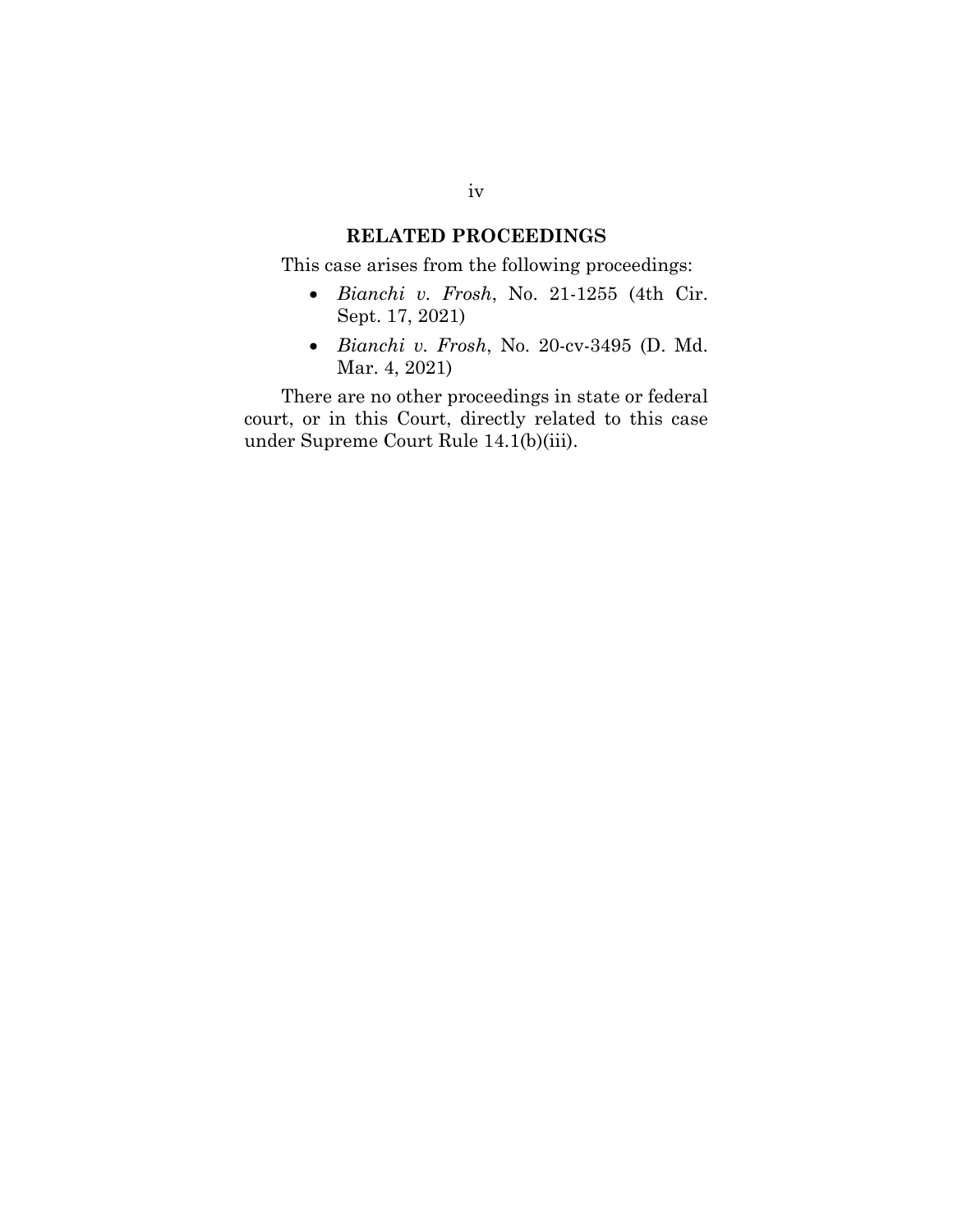## **TABLE OF CONTENTS**

| Page                                                                                                                                   |  |  |  |  |
|----------------------------------------------------------------------------------------------------------------------------------------|--|--|--|--|
|                                                                                                                                        |  |  |  |  |
|                                                                                                                                        |  |  |  |  |
|                                                                                                                                        |  |  |  |  |
| CONSTITUTIONAL PROVISIONS AND                                                                                                          |  |  |  |  |
|                                                                                                                                        |  |  |  |  |
|                                                                                                                                        |  |  |  |  |
| Maryland's ban on common firearms 6<br>I.                                                                                              |  |  |  |  |
| The ban's effect on Petitioners11<br>II.                                                                                               |  |  |  |  |
| III.                                                                                                                                   |  |  |  |  |
| REASONS FOR GRANTING THE WRIT 14                                                                                                       |  |  |  |  |
| I.<br>This Court should grant review to resolve<br>the conflict in the lower courts over the<br>constitutionality of laws banning com- |  |  |  |  |
| II.<br>This Court should grant review because<br>the decision below is flatly inconsistent                                             |  |  |  |  |
| III. This Court should grant review because<br>the question presented is exceptionally                                                 |  |  |  |  |
|                                                                                                                                        |  |  |  |  |
| <b>APPENDIX</b>                                                                                                                        |  |  |  |  |
| Order of the United States Court of Appeals<br>for the Fourth Circuit, <i>Bianchi v. Frosh</i> , No.                                   |  |  |  |  |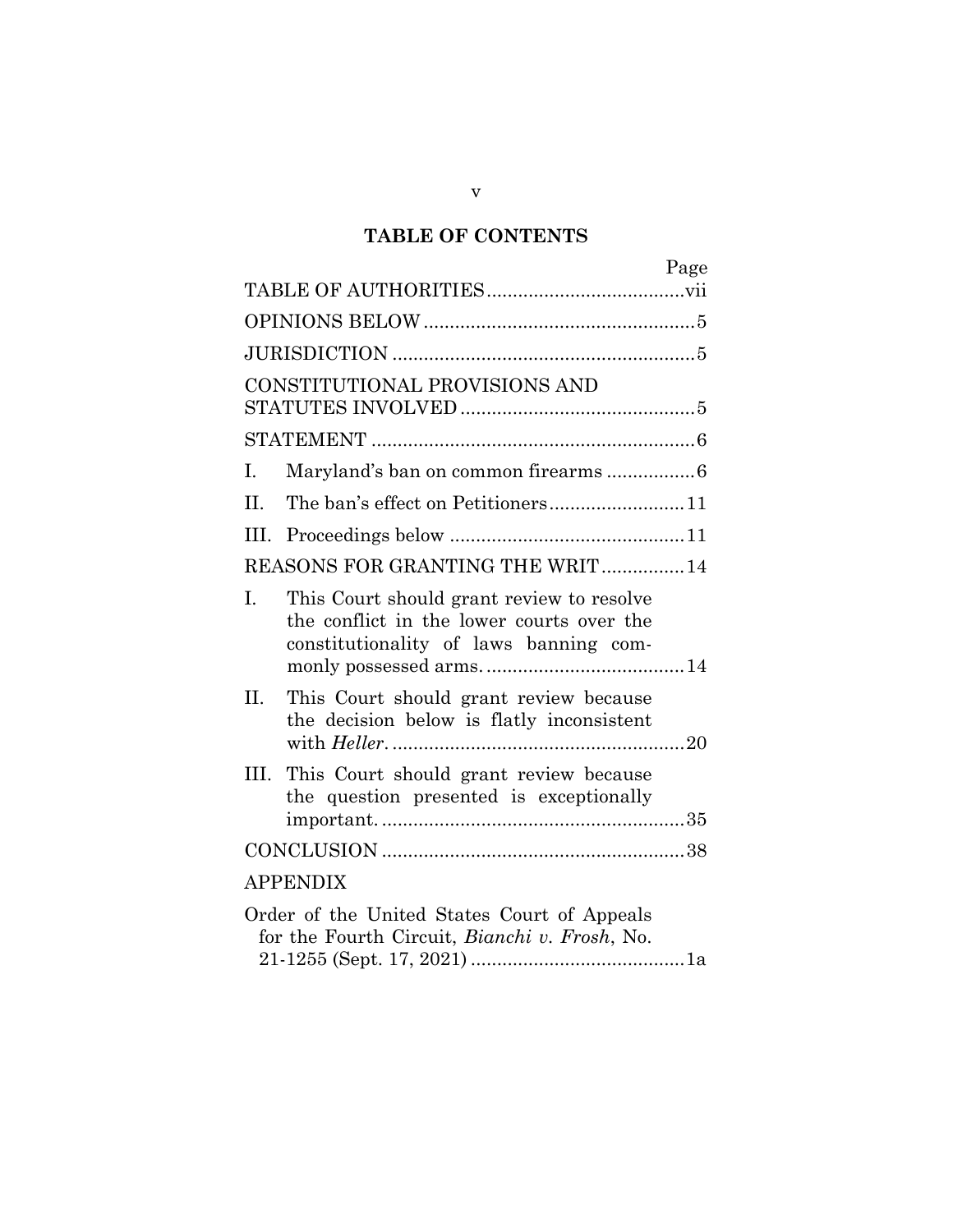| Order of the United States District Court for<br>the District of Maryland, Bianchi v. Frosh, |  |
|----------------------------------------------------------------------------------------------|--|
| Constitutional Provisions and Statutes<br>Involved                                           |  |
|                                                                                              |  |
|                                                                                              |  |
|                                                                                              |  |
| MD. CODE ANN., CRIM. LAW                                                                     |  |
|                                                                                              |  |
|                                                                                              |  |
|                                                                                              |  |
|                                                                                              |  |
|                                                                                              |  |
| Complaint for Declaratory and Injunctive<br>Relief, Bianchi v. Frosh, No. 20-cv-3495 (Dec.   |  |
|                                                                                              |  |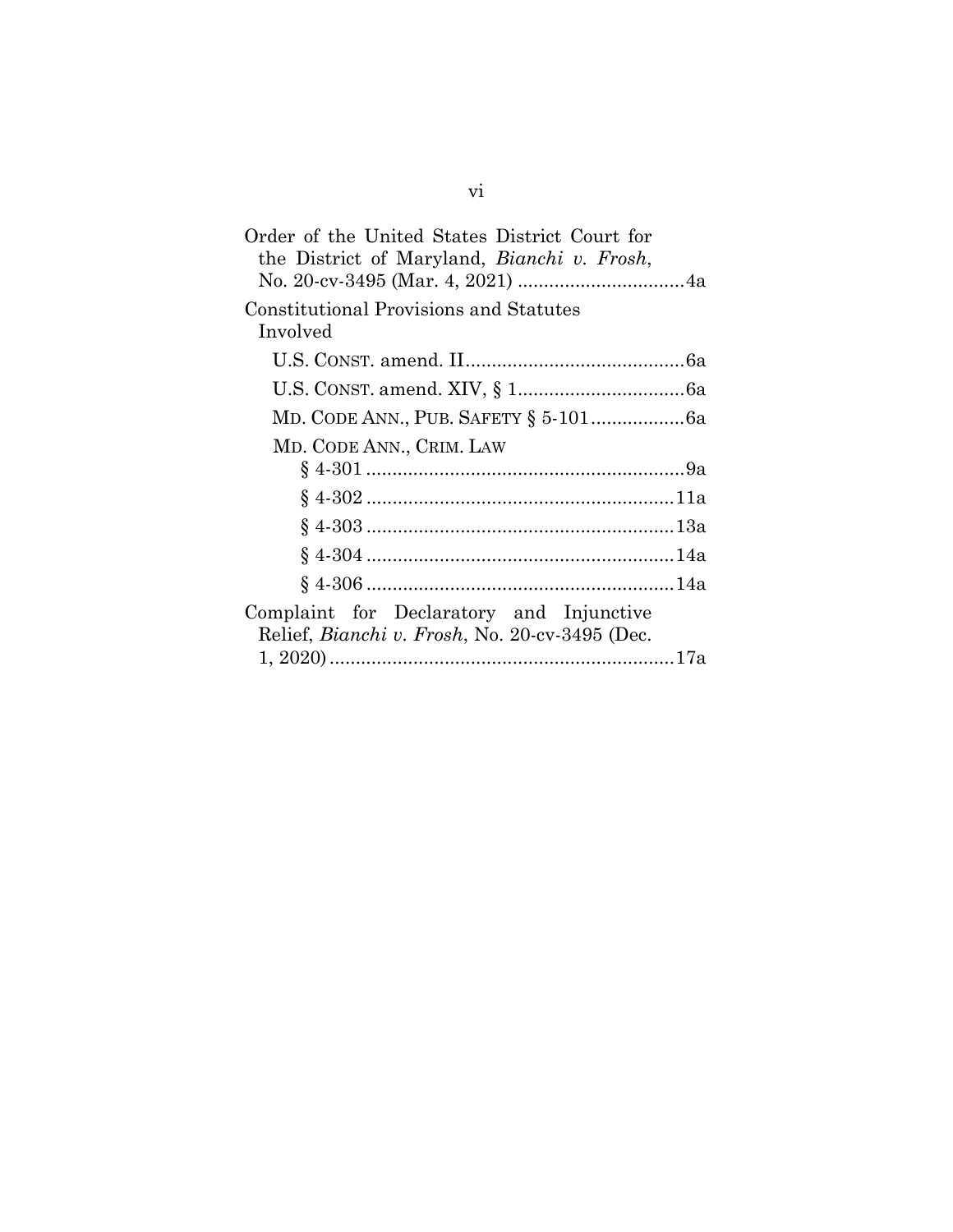# **TABLE OF AUTHORITIES**

# **CASES**

# Page

| Association of New Jersey Rifle & Pistol Clubs,<br>Inc. v. Attorney General, New Jersey, 910 |  |  |
|----------------------------------------------------------------------------------------------|--|--|
| Bruni v. City of Pittsburgh, 824 F.3d 353 (3d                                                |  |  |
| Caetano v. Massachusetts, 577 U.S. 411                                                       |  |  |
| Capital Associated Indus., Inc. v. Stein, 922                                                |  |  |
| Center for Fair Pub. Pol'y v. Maricopa Cnty.,                                                |  |  |
| City of Los Angeles v. Alameda Books, Inc., 535                                              |  |  |
| City of Renton v. Playtime Theatres, Inc., 475                                               |  |  |
| District of Columbia v. Heller, 554 U.S. 570<br>16, 19, 20,<br>21, 23, 24,<br>25, 26, 35     |  |  |
| Duncan v. Becerra, 366 F.Supp.3d 1131 (S.D.                                                  |  |  |
| Duncan v. Becerra, 970 F.3d 1133 (9th Cir.                                                   |  |  |
| Duncan v. Bonta, 2021 WL 5577267 (9th Cir.                                                   |  |  |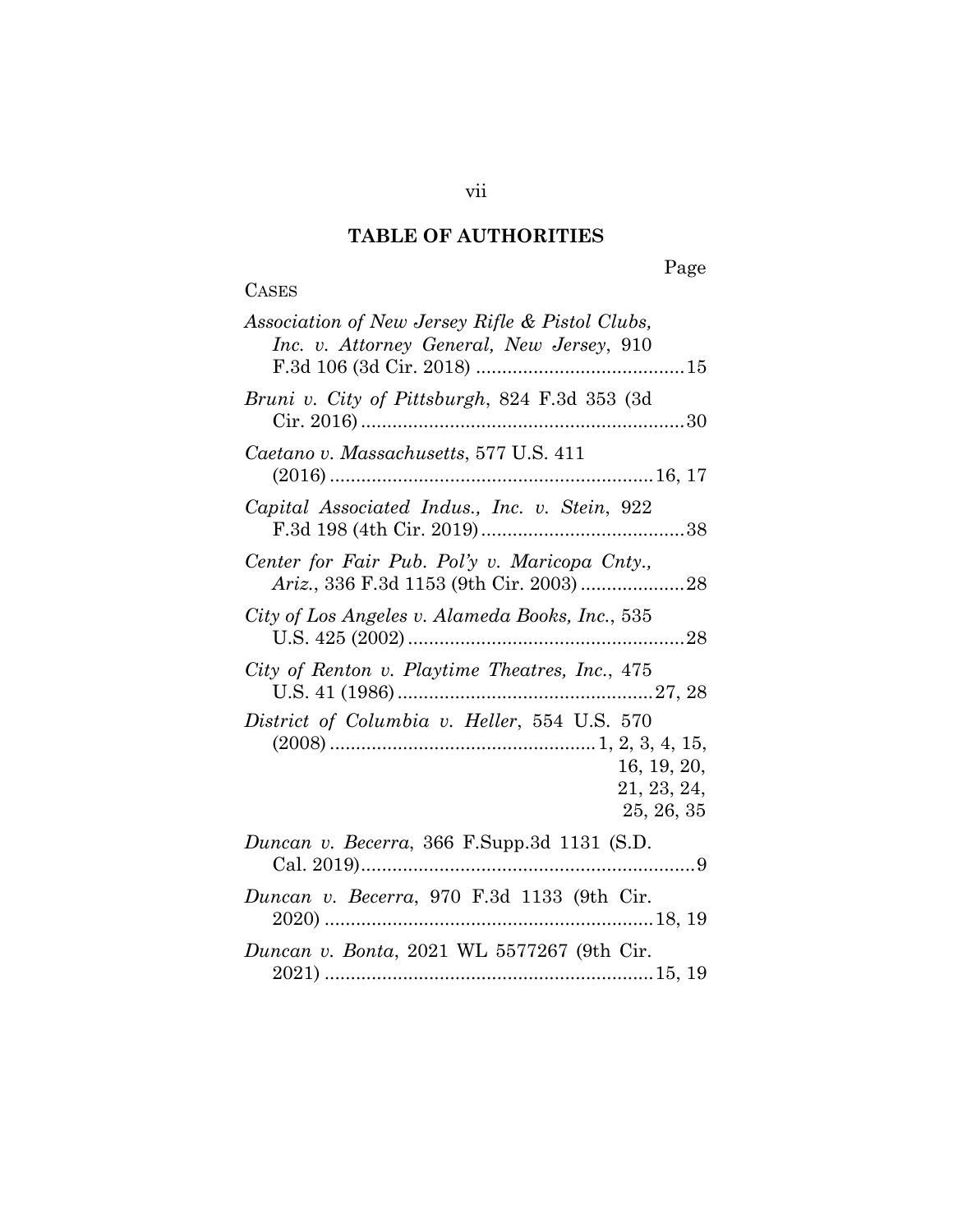# viii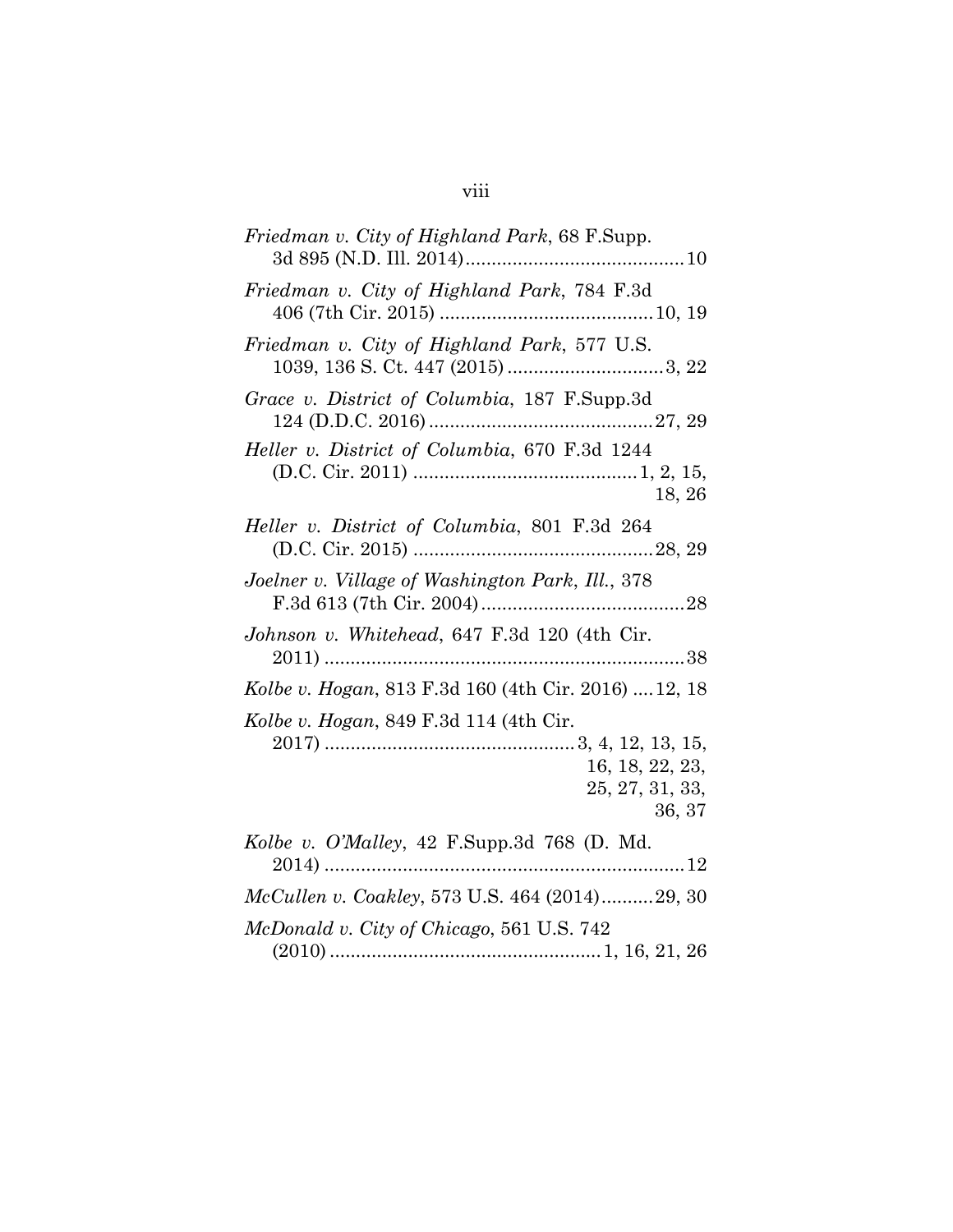| <i>Miller v. Bonta, 2021 WL 2284132 (S.D. Cal.</i>                                   |
|--------------------------------------------------------------------------------------|
| Moore v. Madigan, 702 F.3d 933 (7th Cir. 2012)  35                                   |
| New York State Rifle & Pistol Ass'n, Inc. v.<br>Cuomo, 804 F.3d 242 (2d Cir. 2015)15 |
| People v. Webb, 131 N.E.3d 93 (Ill. 2019)  1, 17                                     |
| Planned Parenthood of Wis., Inc. v. Schimel,                                         |
| Ramirez v. Commonwealth, 94 N.E.3d 809                                               |
| San Antonio Indep. Sch. Dist. v. Rodriguez, 411                                      |
| Staples v. United States, 511 U.S. 600 (1994)9                                       |
| United States v. Chester, 628 F.3d 673 (4th Cir.                                     |
| United States v. Masciandaro, 638 F.3d 458                                           |
| United States v. Virginia, 518 U.S. 515                                              |
| Williams-Yulee v. Florida Bar, 575 U.S. 433                                          |
| Wilson v. Cook Cnty., 937 F.3d 1028 (7th Cir.<br>$2019)$                             |
| Worman v. Healey, 922 F.3d 26 (1st Cir. 2019)9, 15                                   |
| Wrenn v. District of Columbia, 864 F.3d 650                                          |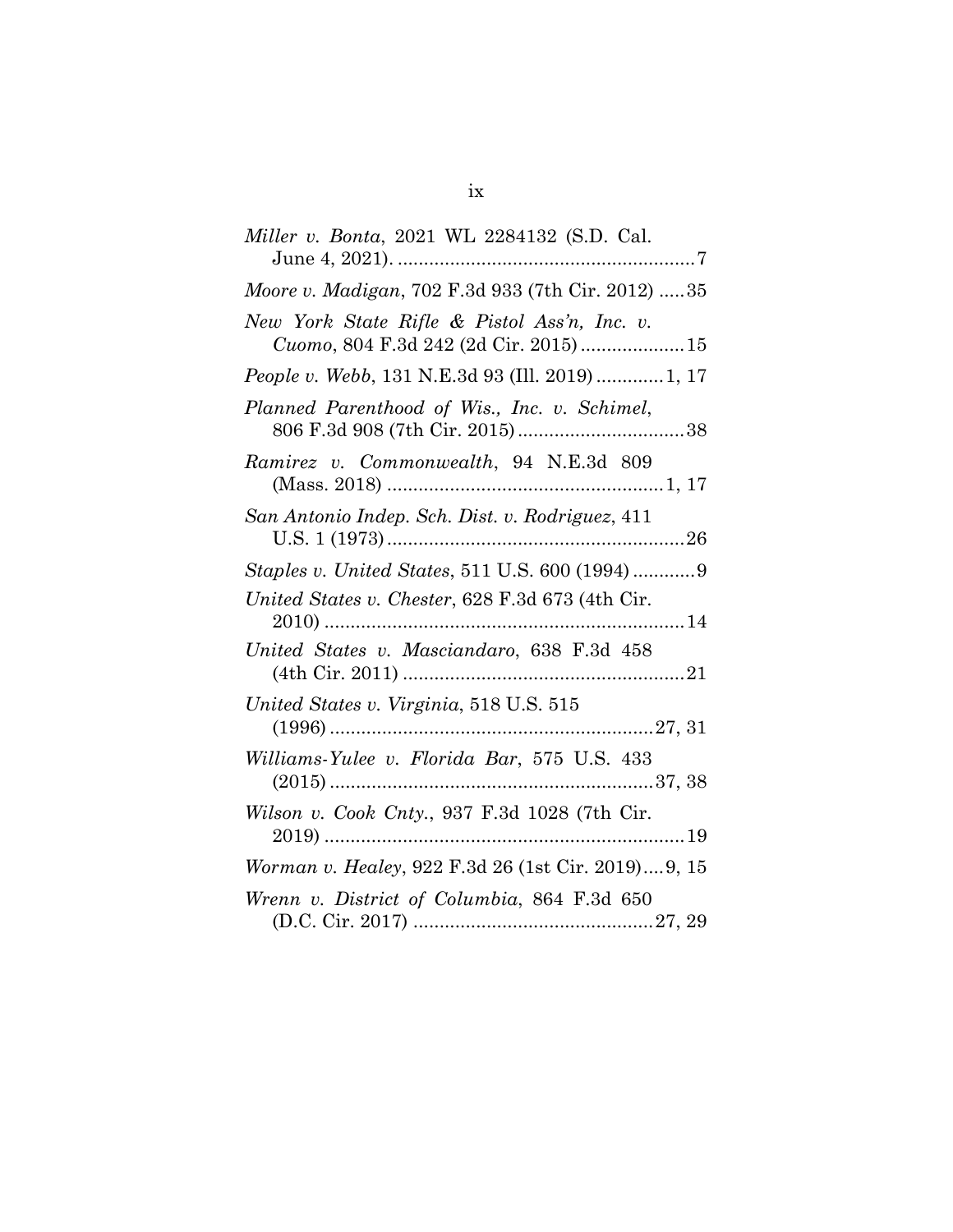| <b>STATUTES AND LEGISLATIVE MATERIALS</b>                                                                                                                                      |  |  |
|--------------------------------------------------------------------------------------------------------------------------------------------------------------------------------|--|--|
| MD. CODE ANN., CRIM. LAW                                                                                                                                                       |  |  |
|                                                                                                                                                                                |  |  |
|                                                                                                                                                                                |  |  |
|                                                                                                                                                                                |  |  |
|                                                                                                                                                                                |  |  |
|                                                                                                                                                                                |  |  |
| Ş                                                                                                                                                                              |  |  |
|                                                                                                                                                                                |  |  |
|                                                                                                                                                                                |  |  |
|                                                                                                                                                                                |  |  |
|                                                                                                                                                                                |  |  |
|                                                                                                                                                                                |  |  |
|                                                                                                                                                                                |  |  |
| MD. CODE ANN., PUB. SAFETY $\S 5-101(r)(2)$ 7                                                                                                                                  |  |  |
| 2018 Md. Laws Ch. 251 (H.B. 1646) 30                                                                                                                                           |  |  |
| 2013 Md. Laws Ch. 427 (S.B. 281)30                                                                                                                                             |  |  |
| <b>OTHER AUTHORITIES</b>                                                                                                                                                       |  |  |
| Bloomberg, Why Gunmakers Would Rather Sell<br>AR-15s Than Handguns, FORTUNE (June 20,                                                                                          |  |  |
| William English, 2021 National Firearms Sur-<br>vey (July 13, 2021), https://bit.ly/3rs4zHW 10                                                                                 |  |  |
| Expanded Homicide Data Table 8: Murder Vic-<br>tims by Weapon, 2015-2019, Crime in the<br>United States, 2019, FBI, U.S. Dep't of Jus-<br>tice, https://bit.ly/31WmQ1V  10, 11 |  |  |
| Giffords Law Center, Assault Weapons, https://                                                                                                                                 |  |  |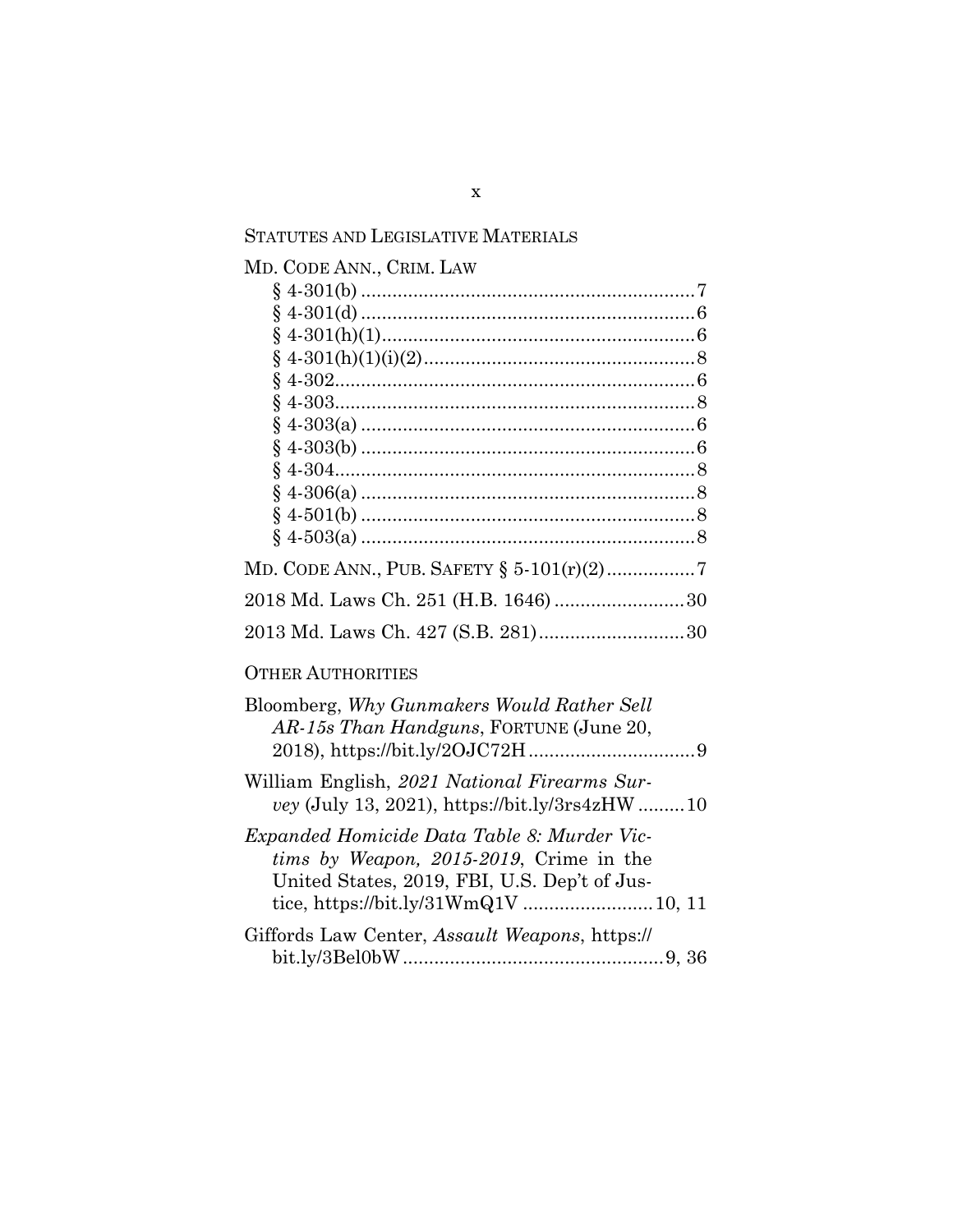| Nicholas J. Johnson, Supply Restrictions at the<br>Margins of Heller and the Abortion Ana-                                                                                                                                                                           |
|----------------------------------------------------------------------------------------------------------------------------------------------------------------------------------------------------------------------------------------------------------------------|
| Gary Kleck & Mark Gertz, Armed Resistance to<br>Crime: The Prevalence and Nature of Self-<br>Defense with a Gun, 86 J. CRIM. L. & CRIM'Y<br>150 (1995), https://bit.ly/2Zv7lgj34                                                                                     |
| GARY KLECK, TARGETING GUNS (1997)  10, 33                                                                                                                                                                                                                            |
| Christopher S. Koper, America's Experience<br>with the Federal Assault Weapons Ban,<br>1994-2004, in REDUCING GUN VIOLENCE IN<br>AMERICA: INFORMING POLICY WITH EVIDENCE<br>AND ANALYSIS 165 (Daniel W. Webster & Jon<br>S. Vernick eds., 2013), https://bit.ly/3vO- |
| CHRISTOPHER S. KOPER, UPDATED ASSESSMENT<br>OF THE FEDERAL ASSAULT WEAPONS BAN<br>(2004), https://bit.ly/3nulOon 10, 32, 33, 34                                                                                                                                      |
| Todd Lassa, The Year in Auto Sales: Facts,<br>Figures, and the Bestsellers from 2018, Mo-<br>TOR TREND (Jan 4, 2019), https://bit.ly/                                                                                                                                |
| Amicus Curiae Br. of the Nat'l Shooting Sports<br>Found. in Supp. of Pet'rs, Friedman v. City<br>of Highland Park, No. 15-133, 2015 WL                                                                                                                               |
| NSSF, Industry Intelligence Reports: Firearm<br>Production in the United States (2020),                                                                                                                                                                              |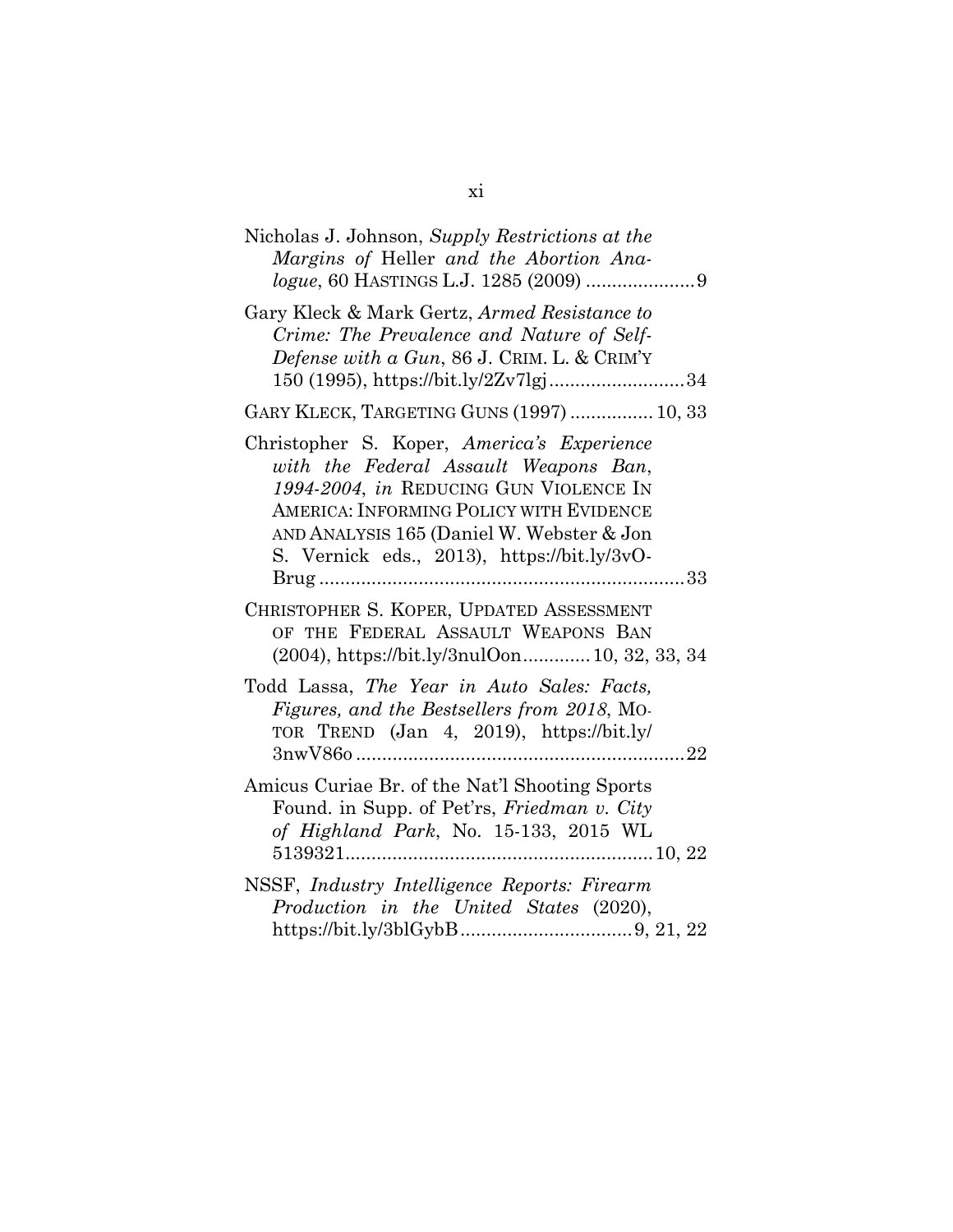| ANTHONY J. PINIZZOTTO ET AL., VIOLENT EN-<br>COUNTERS (U.S. Department of Justice,                                                           |  |
|----------------------------------------------------------------------------------------------------------------------------------------------|--|
|                                                                                                                                              |  |
| JEFFREY A. ROTH & CHRISTOPHER S. KOPER,<br>IMPACT EVALUATION OF THE PUBLIC SAFETY<br>AND RECREATIONAL FIREARMS USE PROTEC-                   |  |
| TION ACT OF 1994 (1997), https://urbn.is/                                                                                                    |  |
| JOSH SUGARMANN, ASSAULT WEAPONS AND AC-<br>CESSORIES IN AMERICA (1988), https://bit.ly/                                                      |  |
| U.S. Census Bureau, Annual Estimates of the<br>Resident Population for the Nation and<br><i>States</i> (July 2021), https://bit.ly/3EgowUY36 |  |
| JAMES D. WRIGHT & PETER H. ROSSI, ARMED &<br>CONSIDERED DANGEROUS (2d ed. 2008) 32                                                           |  |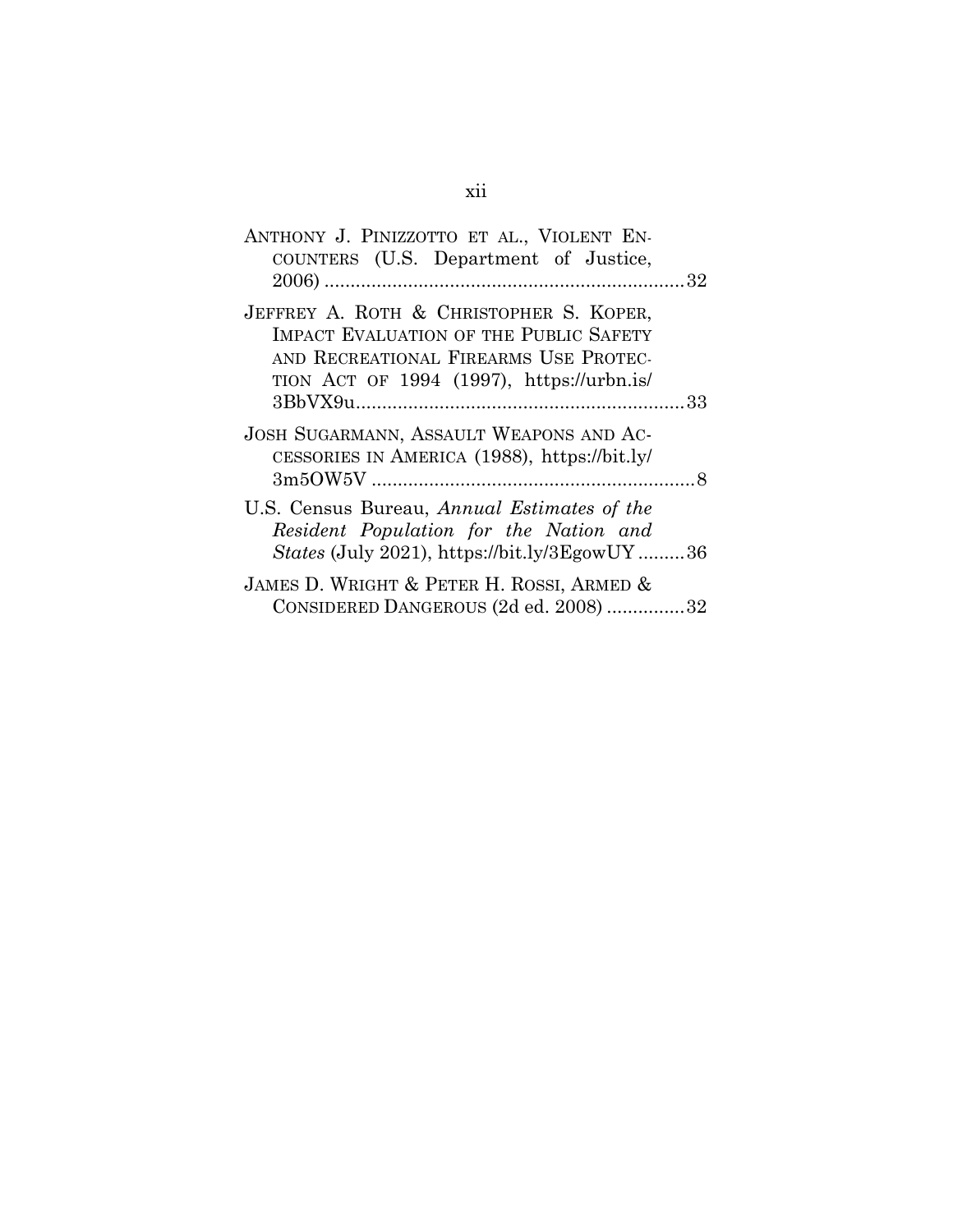#### **PETITION FOR WRIT OF CERTIORARI**

In *District of Columbia v. Heller*, this Court held that the Second Amendment "guarantee[s] the individual right to possess and carry weapons in case of confrontation," and that because handguns are "typically possessed by law-abiding citizens for lawful purposes," "a complete prohibition of their use is invalid." 554 U.S. 570, 592, 625, 629 (2008). The Second Amendment, the Court explained, simply took such a complete ban "off the table." *Id.* at 636. As the Court described and reaffirmed its reasoning in *McDonald v. City of Chicago*, because "the Second Amendment right" "*applies* to handguns," "citizens *must* be permitted to use handguns for the core lawful purpose of selfdefense." 561 U.S. 742, 767-68 (2010) (emphases added) (alterations omitted) (quotation marks omitted).

Despite the clarity and insistence of these teachings, the lower courts have divided over the question whether complete bans on common arms are constitutional—and even over the analysis that should be used in answering that question. Two state courts of last resort have applied an analysis that hews closely to the categorical inquiry dictated by *Heller* and *McDonald* and have struck down flat bans on common arms—stun guns—as *per se* unconstitutional. *Ramirez v. Commonwealth*, 94 N.E.3d 809, 815 (Mass. 2018); *People v. Webb*, 131 N.E.3d 93, 97, 98 (Ill. 2019); *see also Heller v. District of Columbia (Heller II)*, 670 F.3d 1244, 1271 (D.C. Cir. 2011) (Kavanaugh, J., dissenting) (advocating a categorical approach). But the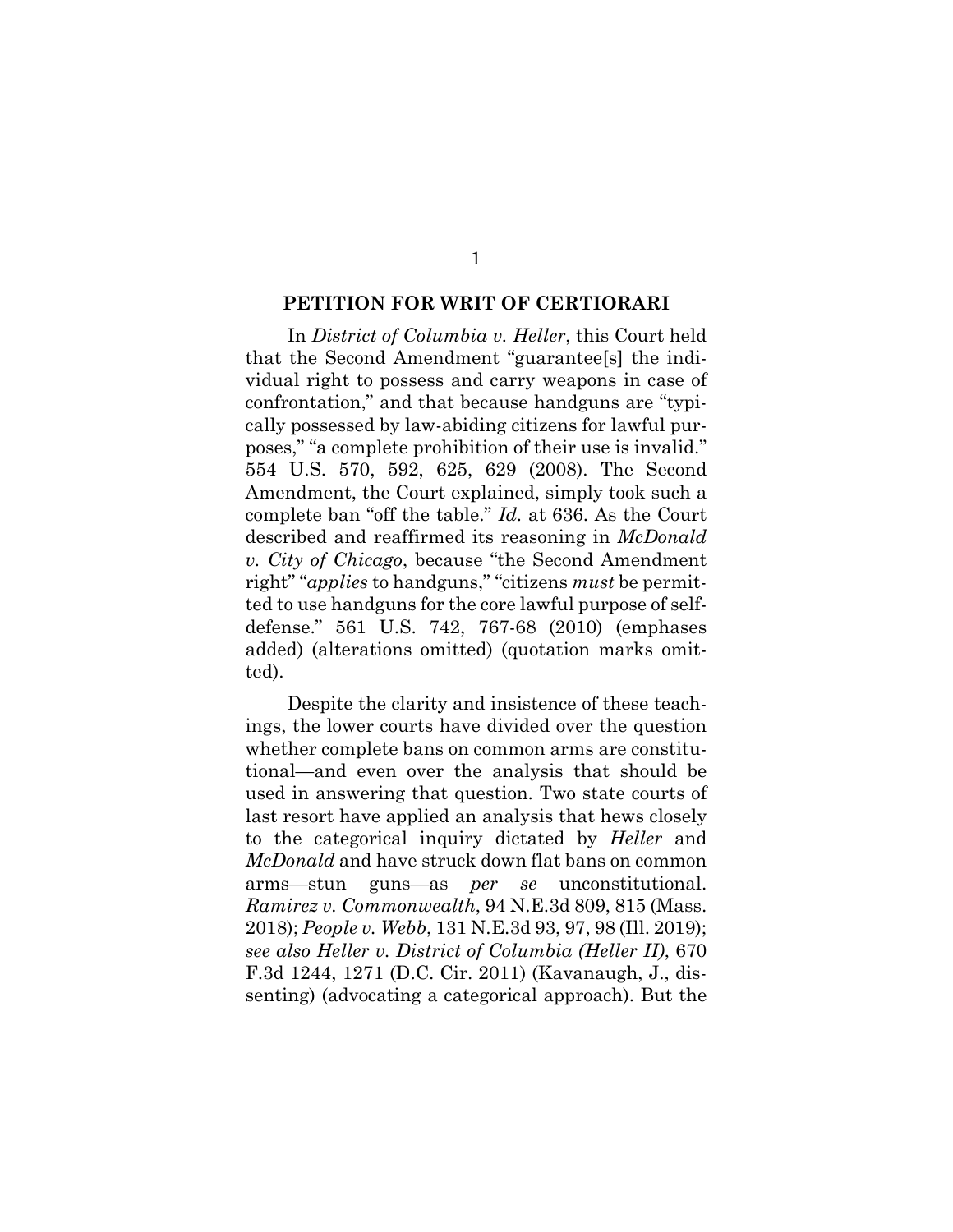federal circuits that have addressed the constitutionality of state bans on so-called "assault weapons"—a pejorative and inaccurate label for a category of common semi-automatic firearms—have ultimately taken a starkly different approach. Like the handguns at issue in *Heller* and *McDonald*, these semi-automatic firearms are "in common use" and "typically possessed by law-abiding citizens for lawful purposes." *Heller*, 554 U.S. at 624, 625. They may be freely purchased and used in the vast majority of States, they are no more dangerous than any other semi-automatic firearm, and Americans own them by the millions for purposes such as home-defense, hunting, and target shooting. Yet the federal appellate courts have uniformly upheld bans on these common and constitutionally protected arms.

While the lower federal courts are united in upholding these bans on common firearms—and in affirmatively *rejecting* the categorical analysis set forth by this Court in *Heller* and *McDonald*—they have been unable to agree on *the reason* why the bans are purportedly constitutional. The result has been a grab-bag of ad-hoc constitutional tests, varying from circuit to circuit. Four circuits have settled on a form of review that they call "intermediate scrutiny"—but that in practice is hard to distinguish from rationalbasis review. The label ultimately matters little, since *Heller* rejected *either* form of scrutiny in Second Amendment cases. *See* 554 U.S. at 628 n.27 (rejecting rational-basis review); *Heller II*, 670 F.3d at 1275-78 (Kavanaugh, J., dissenting) (explaining that *Heller*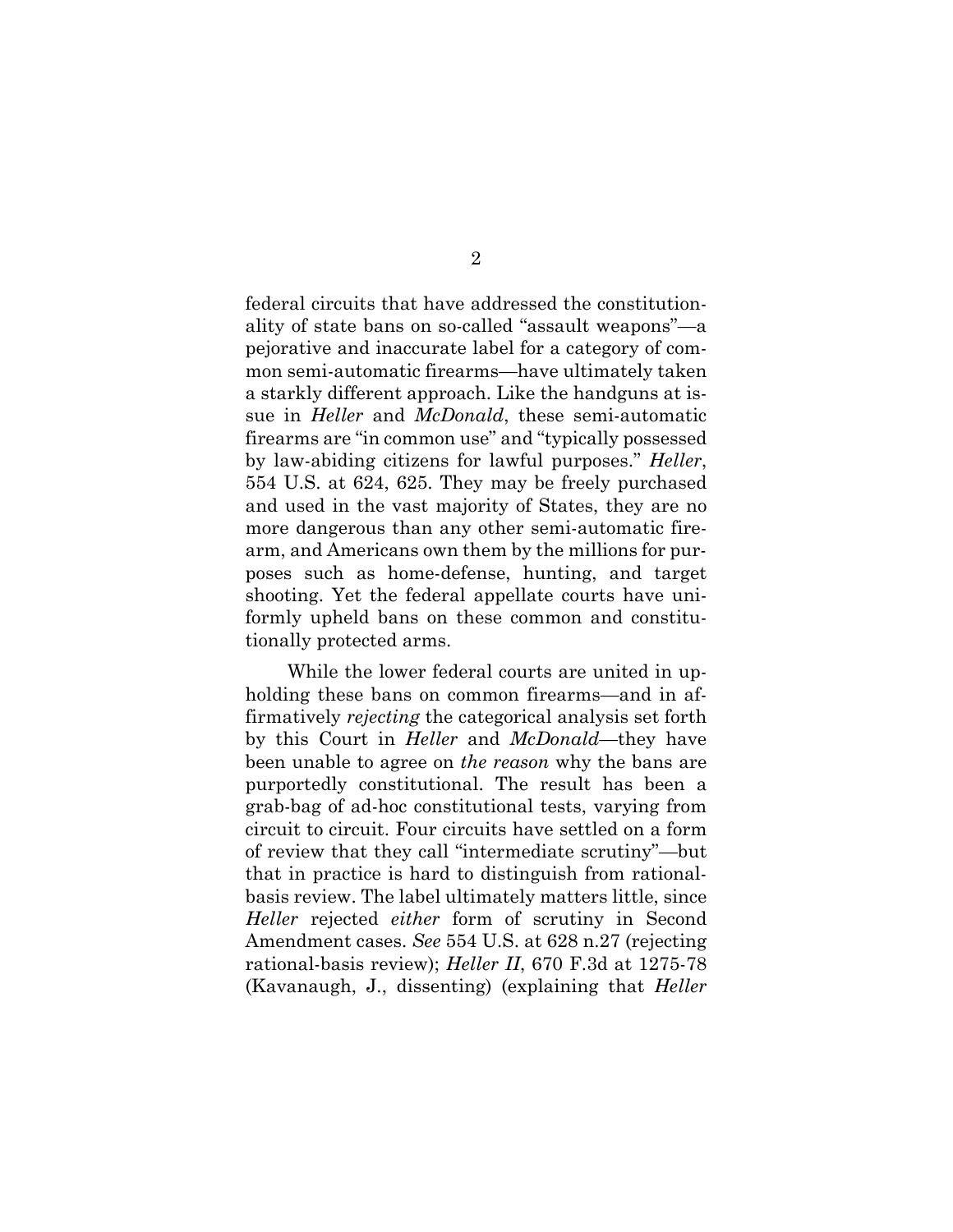"expressly dismissed … [an] intermediate scrutiny approach"). And the Seventh Circuit upheld a ban on socalled "assault weapons" based upon an invented three-part test seemingly designed to repudiate as much of *Heller*'s reasoning as possible in one stroke. *See Friedman v. City of Highland Park, Ill.*, 577 U.S. 1039, 136 S. Ct. 447, 448-49 (2015) (Thomas., J., dissenting from the denial of certiorari).

3

The Fourth Circuit's *en banc* decision in *Kolbe v. Hogan*, 849 F.3d 114 (4th Cir. 2017) (en banc)—applied by the court below in upholding Maryland's ban on common semi-automatic rifles—represents perhaps the most extreme test contrived thus far. The foundation-stone of *Heller*'s constitutional analysis was the question whether the arms restricted by the government are "in common use at the time for lawful purposes like self-defense," 554 U.S. at 624 (quotation marks omitted), but *Kolbe* rejected this "common use" test as *utterly irrelevant* to the constitutionality of flat bans on the common semi-automatic firearms at issue. Instead, the Fourth Circuit reasoned that the detailed textual and historical analysis in *Heller* laying out the common-use test was all effectively nullified by an oblique passage in the Court's opinion explaining why the common-use standard did not conflict with the Second Amendment's prefatory clause even though, in the modern world, it may place outside the Second Amendment's protections some "weapons that are most useful in military service—M-16 rifles and the like." *Id.* at 627. The Fourth Circuit claimed to find, buried in this aside, the ultimate key to the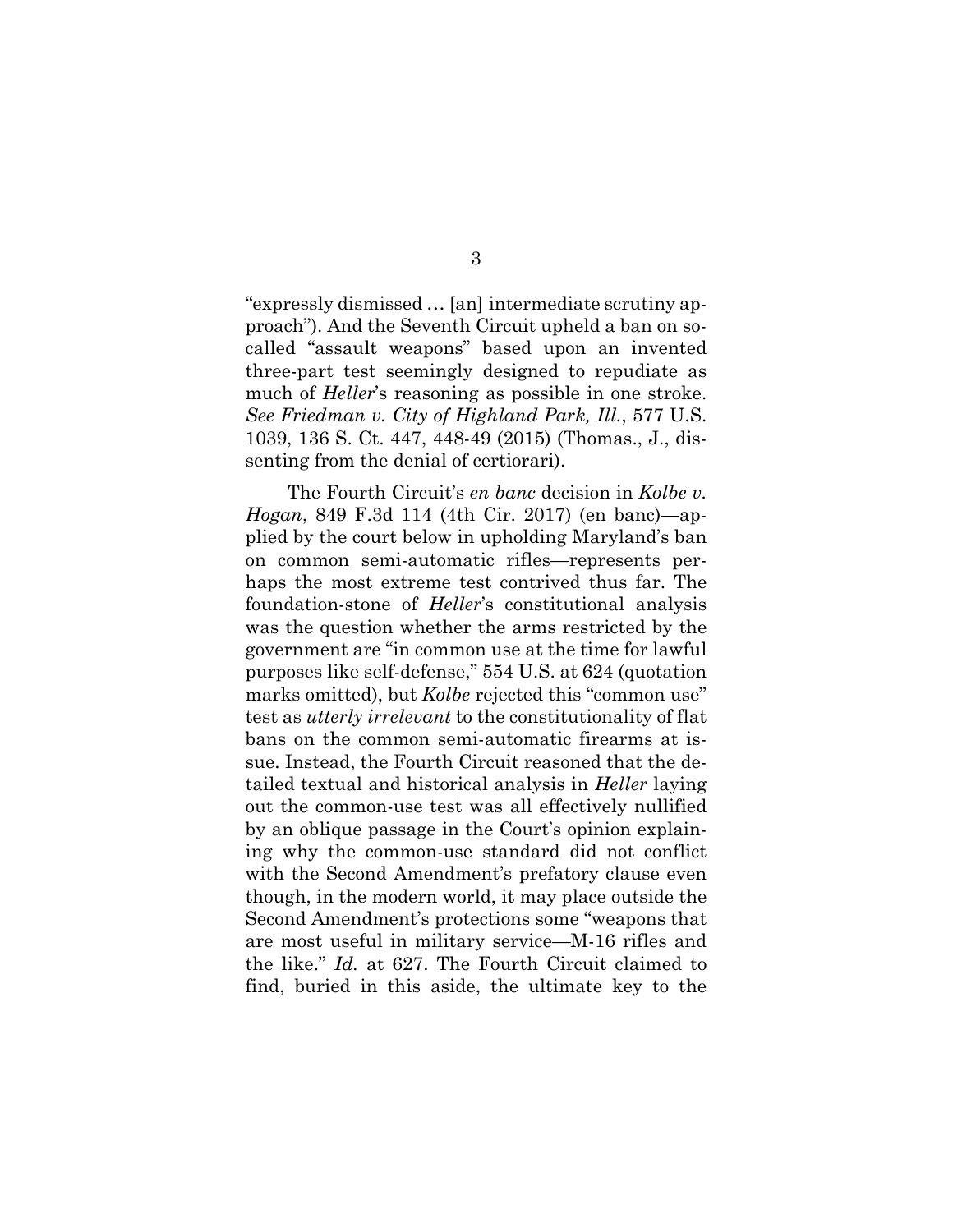constitutional analysis of gun bans: if the banned firearms are " 'like' 'M-16 rifles,' i.e., 'weapons that are most useful in military service," then they are outside the ambit of the Second Amendment." *Kolbe*, 849 F.3d at 136 (quoting *Heller*, 554 U.S. at 627).

This "useful in military service" test blatantly misreads *Heller* and is irreconcilable with the Second Amendment's text. It completely divorces the Second Amendment right from the militia-protecting purpose announced in the Amendment's prefatory clause—in direct contradiction of *Heller*'s instructions. 554 U.S. at 577. And read literally, the test would result in stripping constitutional protection from *virtually all firearms*—since "nearly all firearms can be useful in military service." *Kolbe*, 849 F.3d at 157 (Traxler, J., dissenting). The gravity of the Fourth Circuit's departure from this Court's precedent—on the critically important issue whether common firearms owned by millions of Americans for self-defense enjoy Second Amendment protection—is alone enough to justify this Court's review.

The Fourth Circuit, however, is not alone. *Kolbe*'s "useful in military service" test is merely the latest and most dissonant note in the cacophonous chorus of Second Amendment tests devised by the lower courts to uphold bans, like the one at issue here, on common and constitutionally protected firearms. This Court should intervene to ensure a uniform understanding of the Second Amendment and prevent lower courts from nullifying rights guaranteed by the text of the Constitution.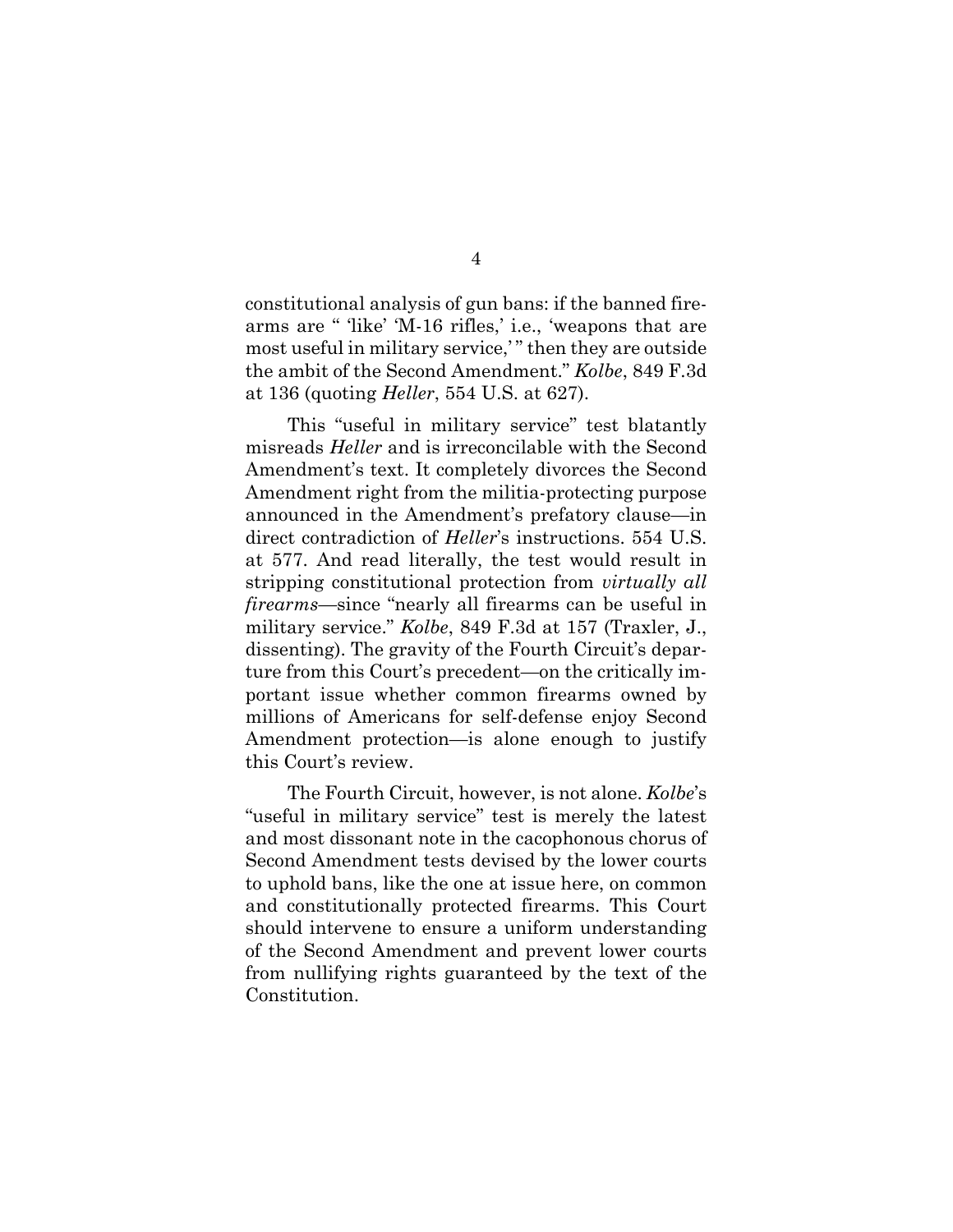Given the importance of the issue, and the degree of conflict and confusion in the lower courts, this Court should grant plenary review. And at a bare minimum, it should hold the case until it has handed down its decision in *New York State Rifle & Pistol Ass'n v. Bruen*, No. 20-843 (submitted Nov. 3, 2021). The proper standard of constitutional analysis in Second Amendment cases is squarely presented in that case, and if the Court's opinion there brings further clarity to this issue, it should at the very least grant this Petition, vacate the Forth Circuit's judgment, and remand the case to that court for reconsideration of the constitutionality of Maryland's ban in the first instance.

#### **OPINIONS BELOW**

The order of the Court of Appeals affirming the District Court's dismissal of the case is reported at 858 Fed. Appx. 645 and reproduced at App.1a. The order of the District Court dismissing Petitioners' complaint is not reported in the Federal Supplement, but it is reproduced at App.4a.

#### **JURISDICTION**

The Court of Appeals issued its judgment on September 17, 2021. This Court has jurisdiction under 28 U.S.C. § 1254(1).

### **CONSTITUTIONAL PROVISIONS AND STATUTES INVOLVED**

The relevant portions of Amendments II and XIV to the United States Constitution and the Maryland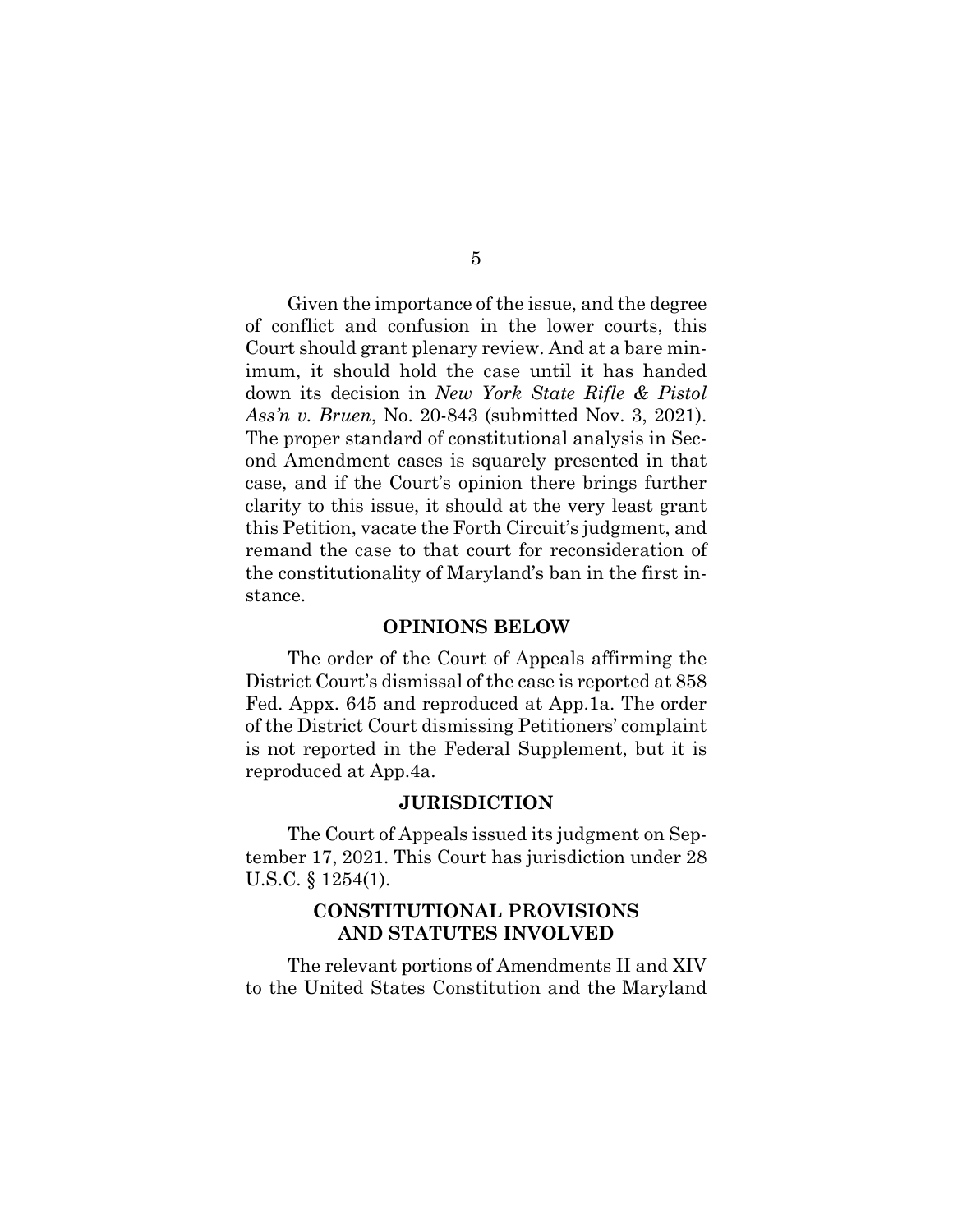Code are reproduced in the Appendix beginning at App.6a.

#### **STATEMENT**

#### **I. Maryland's ban on common firearms**

The State of Maryland deems scores of common semiautomatic rifle models "assault weapons"—and bans them outright. Subject to certain minor exceptions, MD. CODE ANN., CRIM. LAW §§ 4-302, 4-303(b), Maryland's ban criminalizes the sale, transfer, or possession of any of the following:

(i) a semiautomatic centerfire rifle that can accept a detachable magazine and has any two of the following:

1. a folding stock;

2. a grenade launcher or flare launcher; or

3. a flash suppressor;

(ii) a semiautomatic centerfire rifle that has a fixed magazine with the capacity to accept more than 10 rounds;

(iii) a semiautomatic centerfire rifle that has an overall length of less than 29 inches.

*Id.* § 4-301(h)(1); *see also id.* §§ 4-301(d); 4-303(a). The ban also specifically applies to a list of 45 enumerated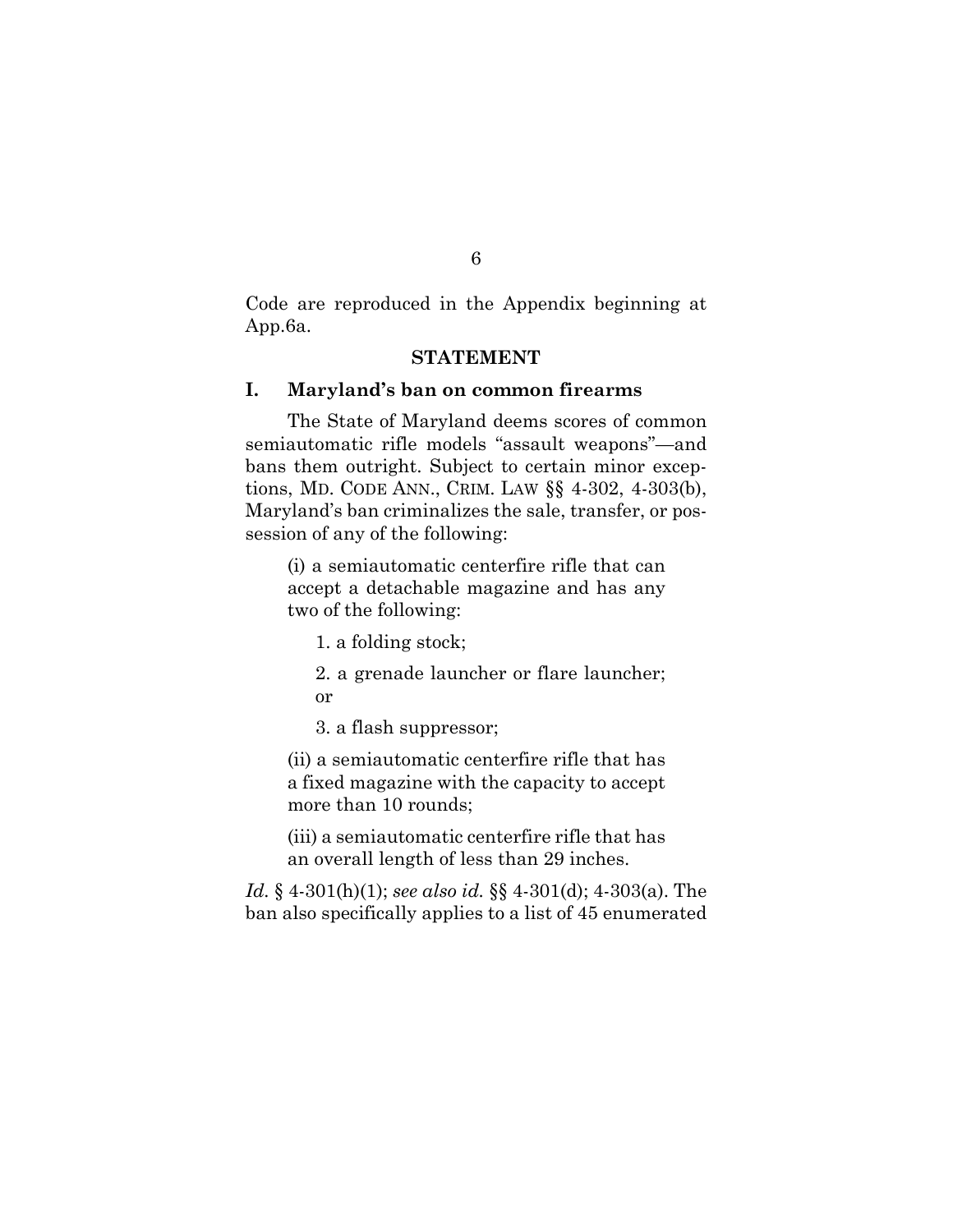rifle types. *Id.* § 4-301(b); MD. CODE ANN., PUB. SAFETY  $§ 5-101(r)(2).1$ 

Maryland's ban thus singles out for special disfavor not a recognized type of *firearm*, but certain *features* included on some firearms. That makes Maryland's law particularly irrational, since most of the features it bans actually serve to make the firearms on which they are included *safer*. *See Miller v. Bonta*, 2021 WL 2284132, at \*17-18 (S.D. Cal. June 4, 2021). A folding stock, for example, merely makes long guns easier to carry and more maneuverable in tight home spaces, and facilitates safe firearm storage. App.32a-33a, 34a. Similarly, a flash suppressor is a simply a common accessory that suppresses (but does not eliminate) the flash of light from a firearm shot and thus both reduces the chances that a home-invader will mark his victim's position and diminishes the home-defender's momentary blindness when firing in self-defense. App.32a-33a, 34a. And a rifle that is less than 29 inches long (but still more than 26 inches long, as required by federal law) is especially helpful in home-defense situations, as it reduces the mass of a firearm at its leastsupported position and makes it easier to move around obstacles, through hallways, and the like.

<sup>1</sup> Maryland also prohibits certain semiautomatic pistols and shotguns and certain ammunition magazines. Before this Court, Petitioners challenge only Maryland's ban on semiautomatic rifles.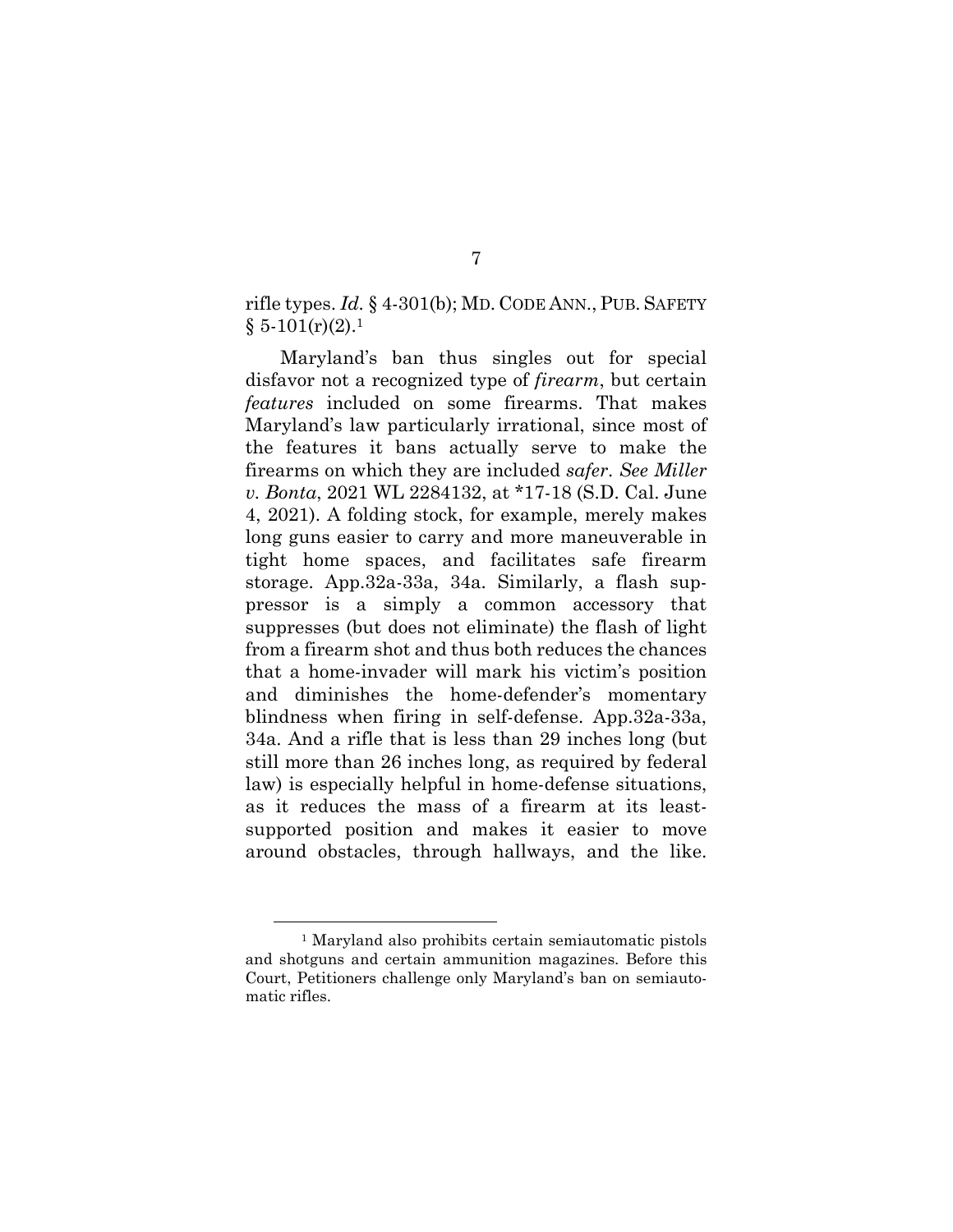App.33a.2 None of these features make a firearm somehow more dangerous or powerful.

If an ordinary, law-abiding citizen keeps or bears a rifle banned by Maryland, Respondents may seize and dispose of that arm. MD. CODE ANN., CRIM. LAW § 4-304. Moreover, any ordinary, law-abiding citizen who possesses such a rifle commits a criminal offense and is subject to severe sanctions, including imprisonment for up to three years for the first offense. *Id*. §§ 4- 303, 4-306(a).

Maryland dubs a semiautomatic firearm that possesses one of the prohibited features an "assault weapon," but that is nothing more than argument advanced by a political slogan in the guise of a definition. As even anti-gun partisans have admitted, "assault weapon" is a political term designed to exploit "the public's confusion over fully automatic machine guns versus semi-automatic assault weapons." JOSH SUG-ARMANN, ASSAULT WEAPONS AND ACCESSORIES IN AMERICA (1988), https://bit.ly/3m5OW5V. In truth, the odd assortment of firearms Maryland calls "assault weapons" are mechanically identical to any other semiautomatic firearm—arms that, as no one disputes, are exceedingly common and fully protected by the Second Amendment. Unlike a fully-automatic

<sup>2</sup> Maryland's ban also encompasses semiautomatic rifles equipped with "[a] grenade launcher or flare launcher." MD. CODE ANN., CRIM. LAW § 4-301(h)(1)(i)(2)*.* Petitioners do not take issue with the regulation of grenade launchers; in any event, grenades are separately banned by Maryland law. *See id.* §§ 4- 501(b); 4-503(a).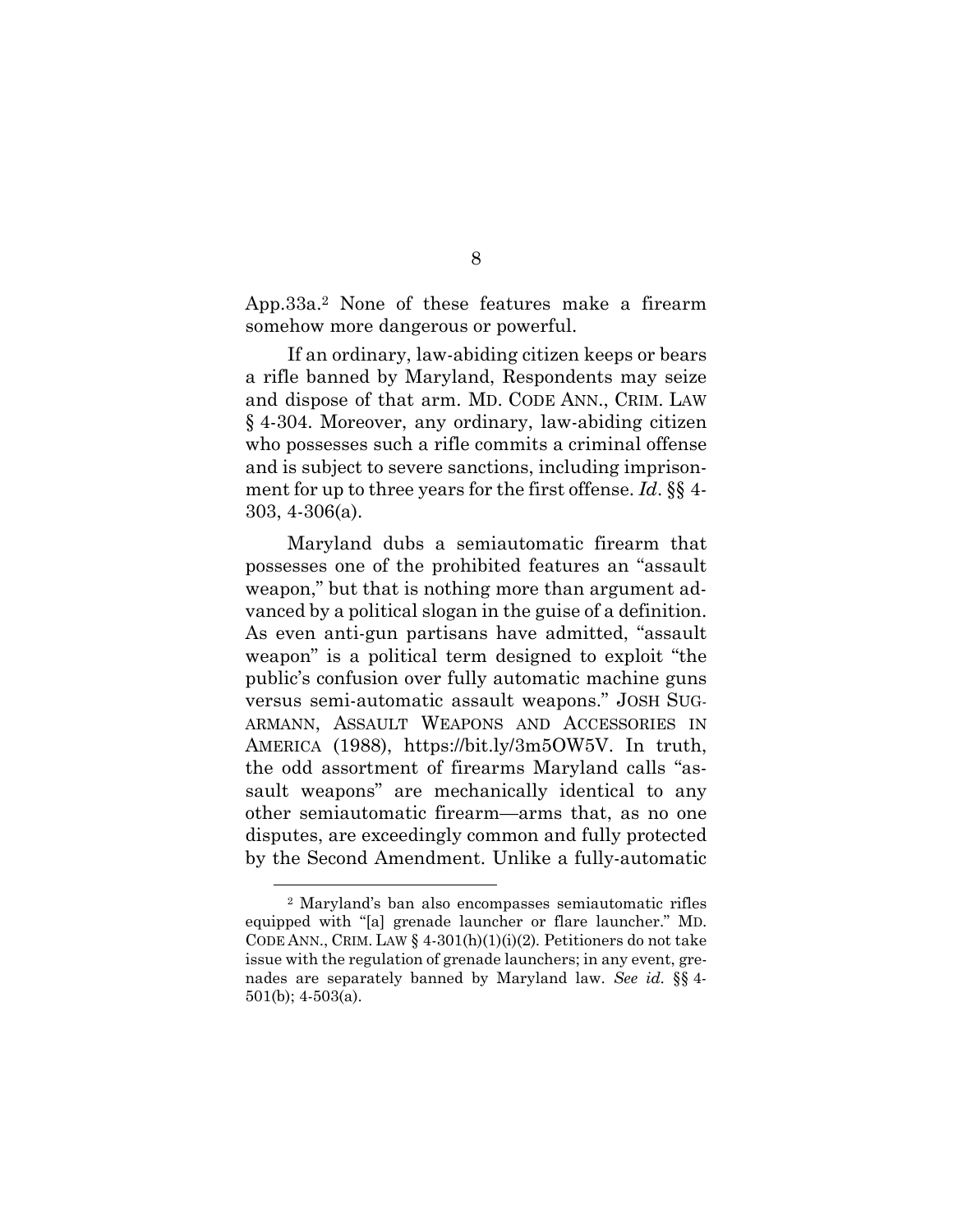"machine gun," which continues to fire until its magazine is empty so long as its trigger is depressed, every *semiautomatic* firearm, including the ones banned by Maryland, fires only a single shot for each pull of the trigger. *See Staples v. United States*, 511 U.S. 600, 602 n.1 (1994).

These firearms are in common use. They are legal in 44 States3 and they "traditionally have been widely accepted as lawful possessions." *Staples*, 511 U.S. at 612. Indeed, the gerrymandered class of firearms Maryland has banned includes some of the most popular firearms in America—including the AR-15, "the best-selling rifle type in the United States." Nicholas J. Johnson, *Supply Restrictions at the Margins of*  Heller *and the Abortion Analogue*, 60 HASTINGS L.J. 1285, 1296 (2009). By 2018, industry sources estimated that nearly 20 million AR-model and other modern sporting rifles had been sold in the United States domestic market. NSSF, *Industry Intelligence Reports: Firearm Production in the United States* 7 (2020), https://bit.ly/3blGybB; *see also Worman v. Healey*, 922 F.3d 26, 35 (1st Cir. 2019); *Duncan v. Becerra*, 366 F.Supp.3d 1131, 1145 (S.D. Cal. 2019). Also as of 2018, roughly thirty-five percent of all newly manufactured guns sold in America were modern sporting rifles. Bloomberg, *Why Gunmakers Would Rather Sell AR-15s Than Handguns*, FORTUNE (June 20, 2018), https://bit.ly/2OJC72H. And according to a

<sup>3</sup> Giffords Law Center, *Assault Weapons*, https://bit.ly/ 3Bel0bW.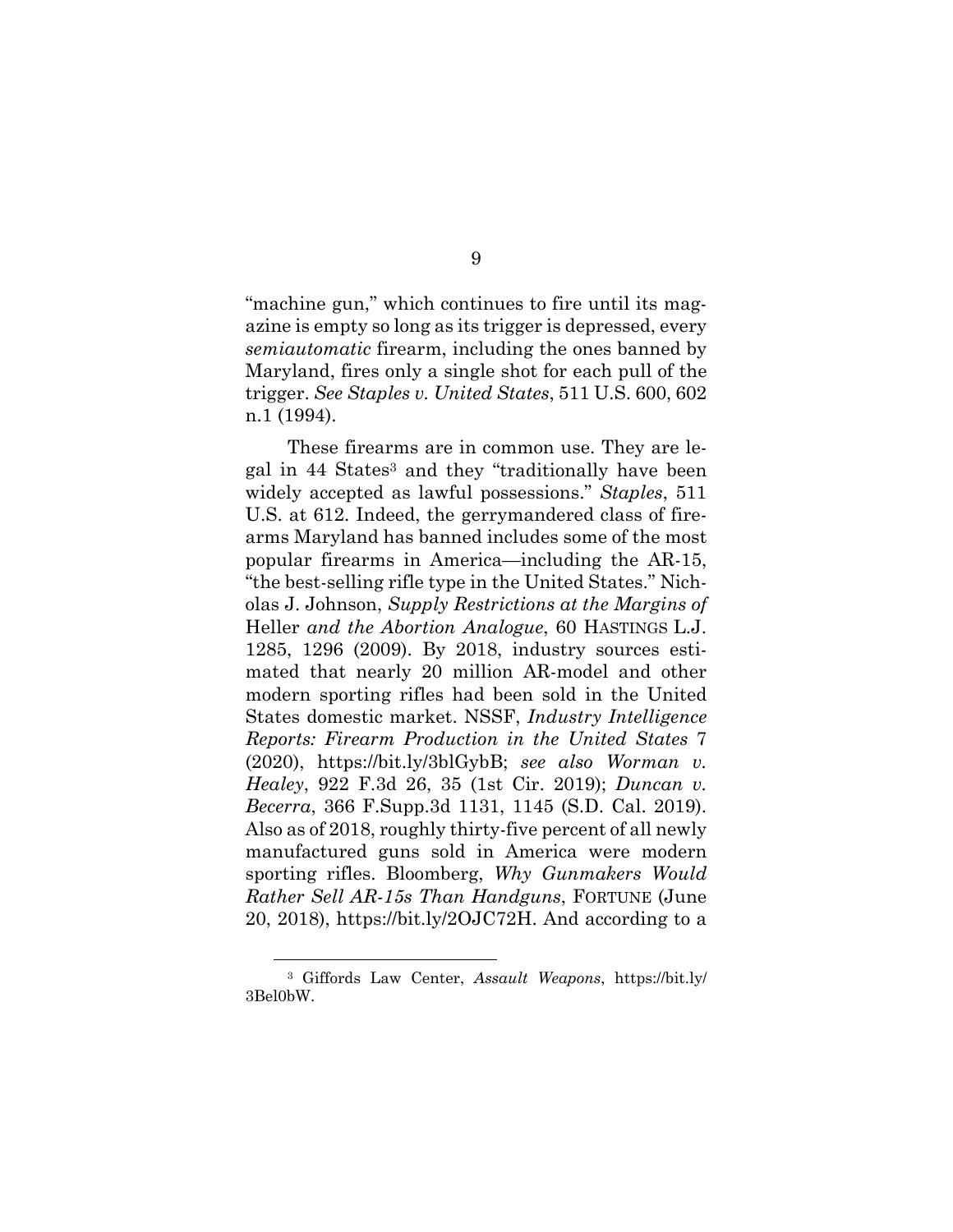comprehensive 2021 survey, approximately 24.6 million people have owned an AR-model or similar rifle. William English, *2021 National Firearms Survey* 17 (July 13, 2021), https://bit.ly/3rs4zHW.

10

The rifles banned by Maryland are commonly and overwhelmingly possessed by law-abiding citizens for lawful purposes. In a 2013 survey of 21,942 confirmed owners of such firearms, home-defense followed (closely) only recreational target shooting as the most important reason for owning these firearms. Amicus Curiae Br. of the Nat'l Shooting Sports Found. in Supp. of Pet'rs, *Friedman v. City of Highland Park*, No. 15-133, 2015 WL 5139321, at \*13; *see also Friedman v. City of Highland Park*, 68 F.Supp.3d 895, 904 (N.D. Ill. 2014), *aff'd sub nom. Friedman v. City of Highland Park*, 784 F.3d 406 (7th Cir. 2015). Use of these firearms for unlawful purposes, by contrast, is exceedingly rare. As Department of Justice researcher Christopher Koper noted in a much-cited 2004 study, so-called "assault weapons" "are used in a small fraction of gun crimes," largely because they "are more expensive and more difficult to conceal than the types of handguns that are used most frequently in crime." CHRISTOPHER S. KOPER, UPDATED ASSESSMENT OF THE FEDERAL ASSAULT WEAPONS BAN 15-16 (2004), https://bit.ly/3nulOon (citation omitted); *see also* GARY KLECK, TARGETING GUNS 112 (1997) (evidence indicates that "well under 1% [of crime guns] are 'assault rifles.' "); *Expanded Homicide Data Table 8: Murder Victims by Weapon, 2015-2019*, Crime in the United States, 2019, FBI, U.S. Dep't of Justice,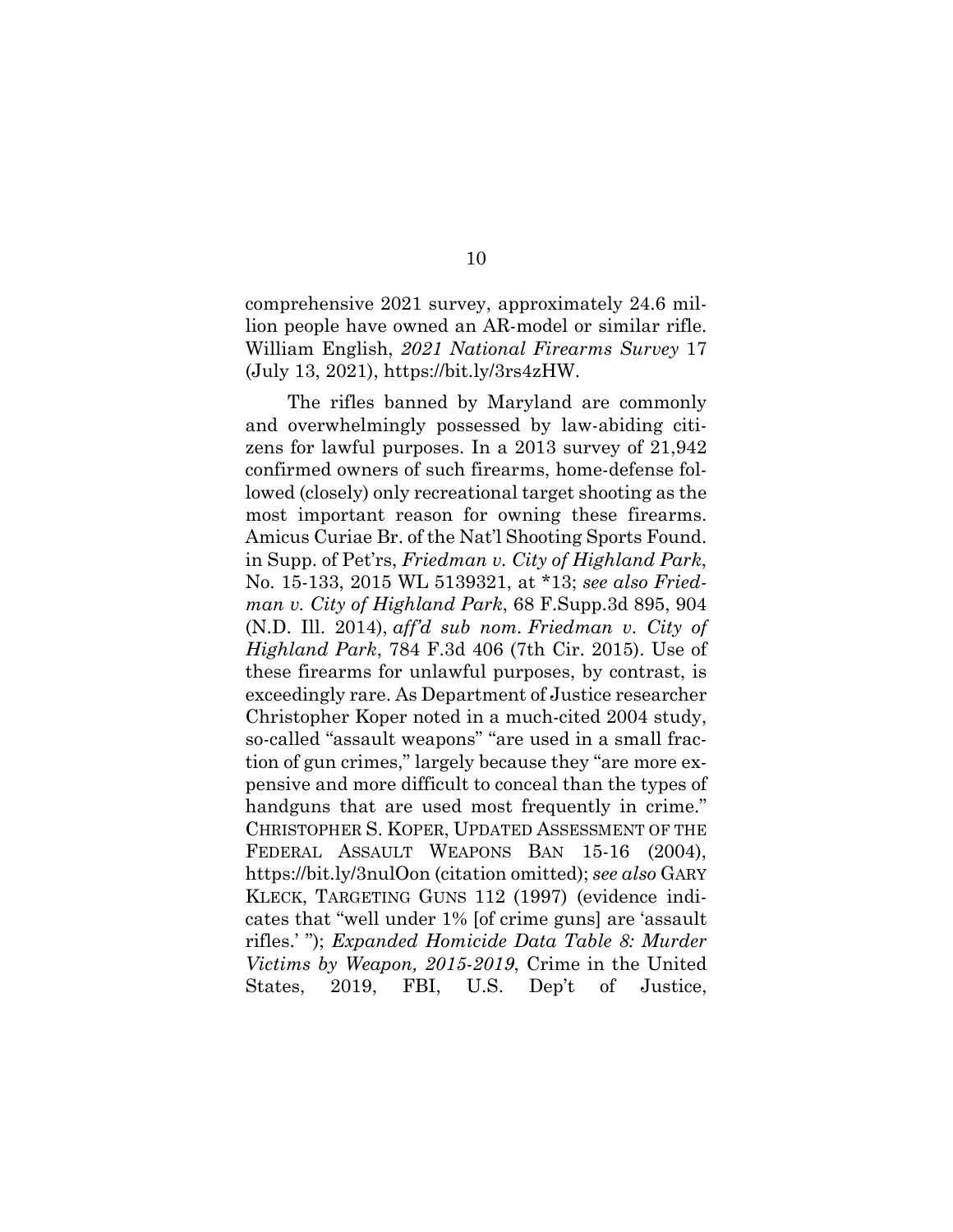https://bit.ly/31WmQ1V (only 364 out of 13,927 murders were committed in 2019 with *any* type of rifle).

#### **II. The ban's effect on Petitioners**

Petitioners Bianchi, Snope, and Schaefer are ordinary, law-abiding, adult citizens of Maryland. App.21a-22a. Each is legally qualified to purchase and possess firearms, and each wants to acquire a banned firearm for self-defense and other lawful purposes but has been barred from doing so by Maryland's ban. App.21a-22a, 34a-37a. Similarly, Firearms Policy Coalition, Inc., Second Amendment Foundation, and the Citizens Committee for the Right to Keep and Bear Arms each have numerous members in Maryland who are otherwise eligible to acquire banned firearms and would do so but for the ban. App.36a-37a. Finally, Field Traders LLC is a licensed firearm dealer in Maryland that has been forced to deny numerous sales of these firearms because of the ban. App.36a.

#### **III. Proceedings below**

1. On December 1, 2020, Petitioners filed this suit in the District of Maryland, alleging that Maryland's categorical ban on the possession of common semiautomatic firearms is facially unconstitutional under the Second Amendment, which is applicable to Maryland under the Fourteenth Amendment. The district court had jurisdiction under 28 U.S.C. Sections 1331 and 1343. Petitioners' Complaint conceded that their Second Amendment claim was foreclosed at the district-court level by the Fourth Circuit's decision in *Kolbe*, 849 F.3d 114, App.20a-21a.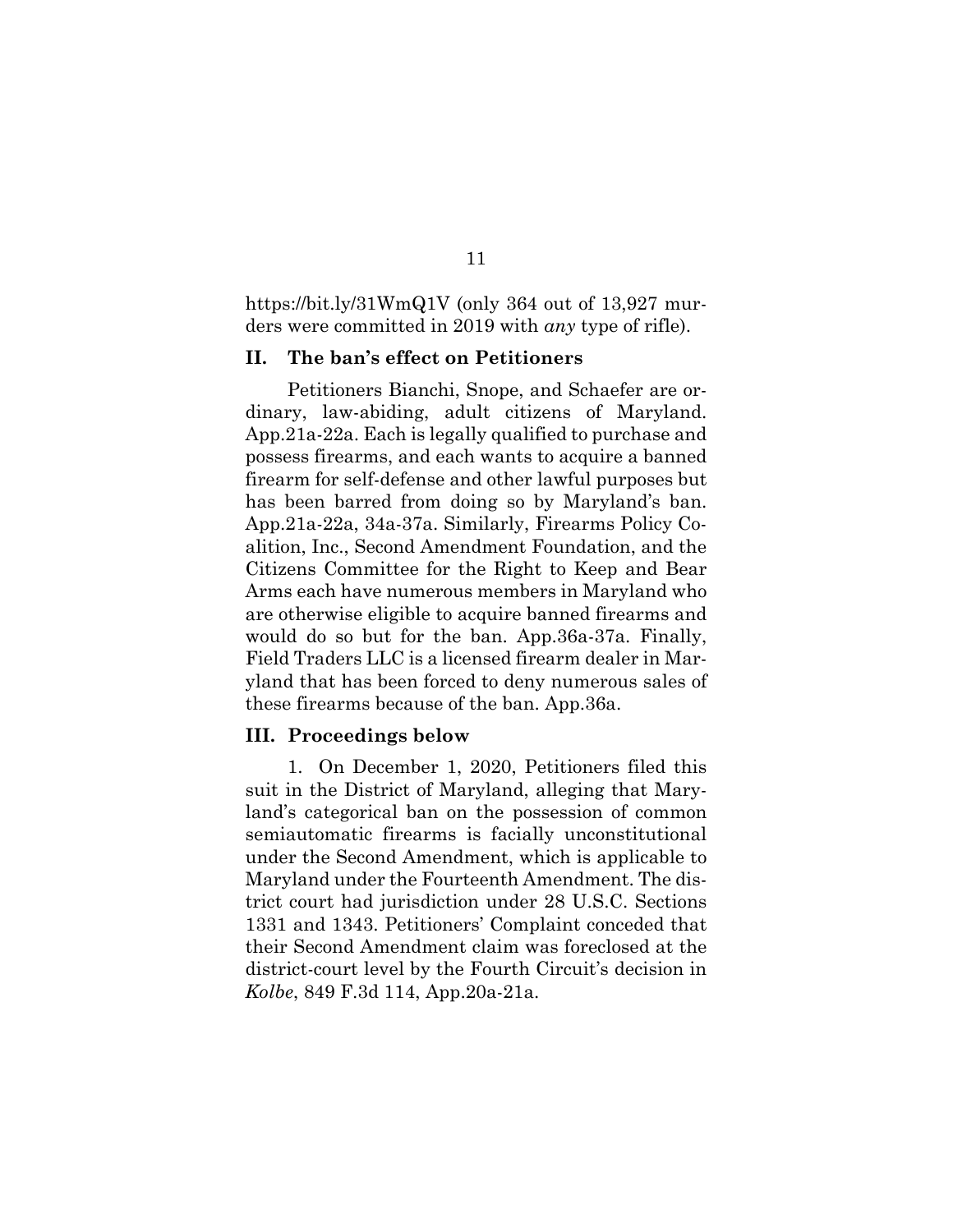2. *Kolbe* was an earlier challenge to Maryland's semiautomatic rifle ban. The District of Maryland upheld Maryland's ban under intermediate scrutiny. *Kolbe v. O'Malley*, 42 F.Supp.3d 768, 791-97 (D. Md. 2014). In 2016, a divided panel of the Fourth Circuit vacated and remanded. It concluded that the banned semi-automatic rifles were protected by the Second Amendment, that the ban substantially burdened the right to self-defense in the home, and that strict scrutiny was required. *Kolbe v. Hogan*, 813 F.3d 160, 178, 179-82 (4th Cir. 2016).

The full Fourth Circuit granted *en banc* rehearing of the case, vacated the panel's opinion, and upheld Maryland's ban. The *en banc* court purported to find in this Court's decision in *Heller* a "dispositive" exception from the Second Amendment's scope for any firearm deemed sufficiently "like M-16 rifles, i.e., weapons that are most useful in military service." 849 F.3d at 136 (quotation marks omitted). If a firearm meets this "useful in military service" test, the court concluded, they are "outside the ambit of the Second Amendment." *Id.* And, the court further concluded, with respect to the semiautomatic firearms banned by Maryland, "[t]he answer to that dispositive and relatively easy inquiry is plainly in the affirmative." *Id.* Finally, the court also held, in the alternative, that even if Maryland's ban did impinge upon Second Amendment rights, it would at most be subject to intermediate scrutiny—and that the district court had correctly upheld the ban under that standard. *Id.* at 138-41.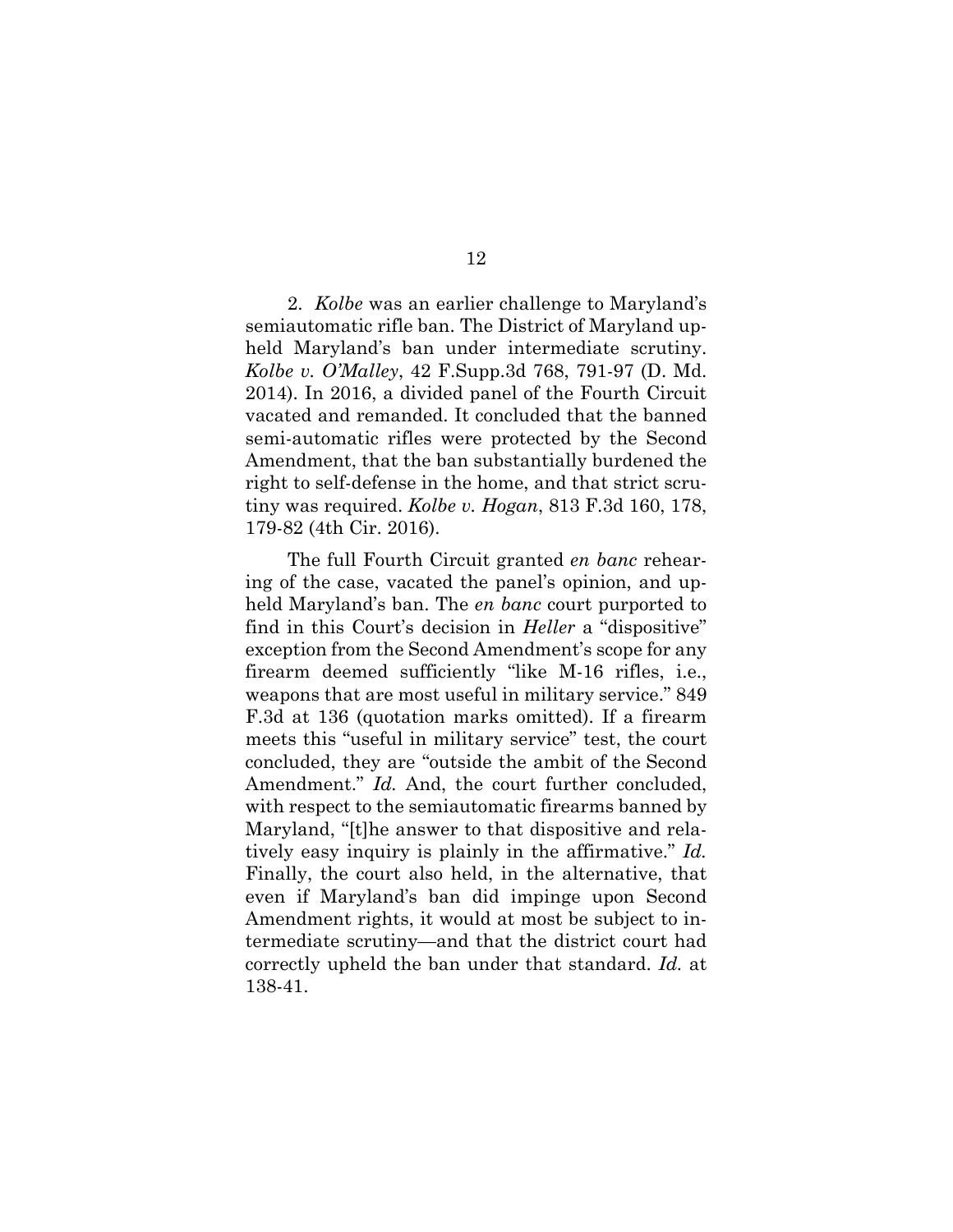3. Judge Traxler—who had authored the nowvacated panel opinion—dissented from the *en banc* decision upholding the ban, joined by Judges Niemeyer, Shedd, and Agee. Judge Traxler concluded that the *en banc* majority's "heretofore unknown 'test' … is clearly at odds with the Supreme Court's approach in *Heller*." Id. at 155 (Traxler, J., dissenting). Indeed, "the majority's singular concoction" "turns *Heller* on its head," effectively removing "nearly *all* firearms from Second Amendment protection as nearly all firearms can be useful in military service." *Id.* at 156-57. Under the *appropriate* test for Second Amendment protection whether the arms at issue are in common use by Americans for lawful purposes—Judge Traxler concluded that it "is beyond debate" that the semiautomatic rifles banned by Maryland are constitutionally protected. *Id.* at 156.

 4. Petitioners here conceded, in their complaint, that their challenge to Maryland's ban was foreclosed by *Kolbe*, explaining that they believed that decision was wrongly decided and were bringing suit "to vindicate their Second Amendment rights and to seek to have *Kolbe* overruled*.*" App.20a-21a. Noting this concession, the district court ordered Petitioners to show cause why their case should not be dismissed *sua sponte* for failure to state a claim. App.4a-5a. Petitioners again conceded that *Kolbe* was controlling at the district-court stage, and on March 3, 2021, the court dismissed Petitioners' complaint. *Id.*

5. Petitioners appealed to the Fourth Circuit. Again before that court, Petitioners conceded that the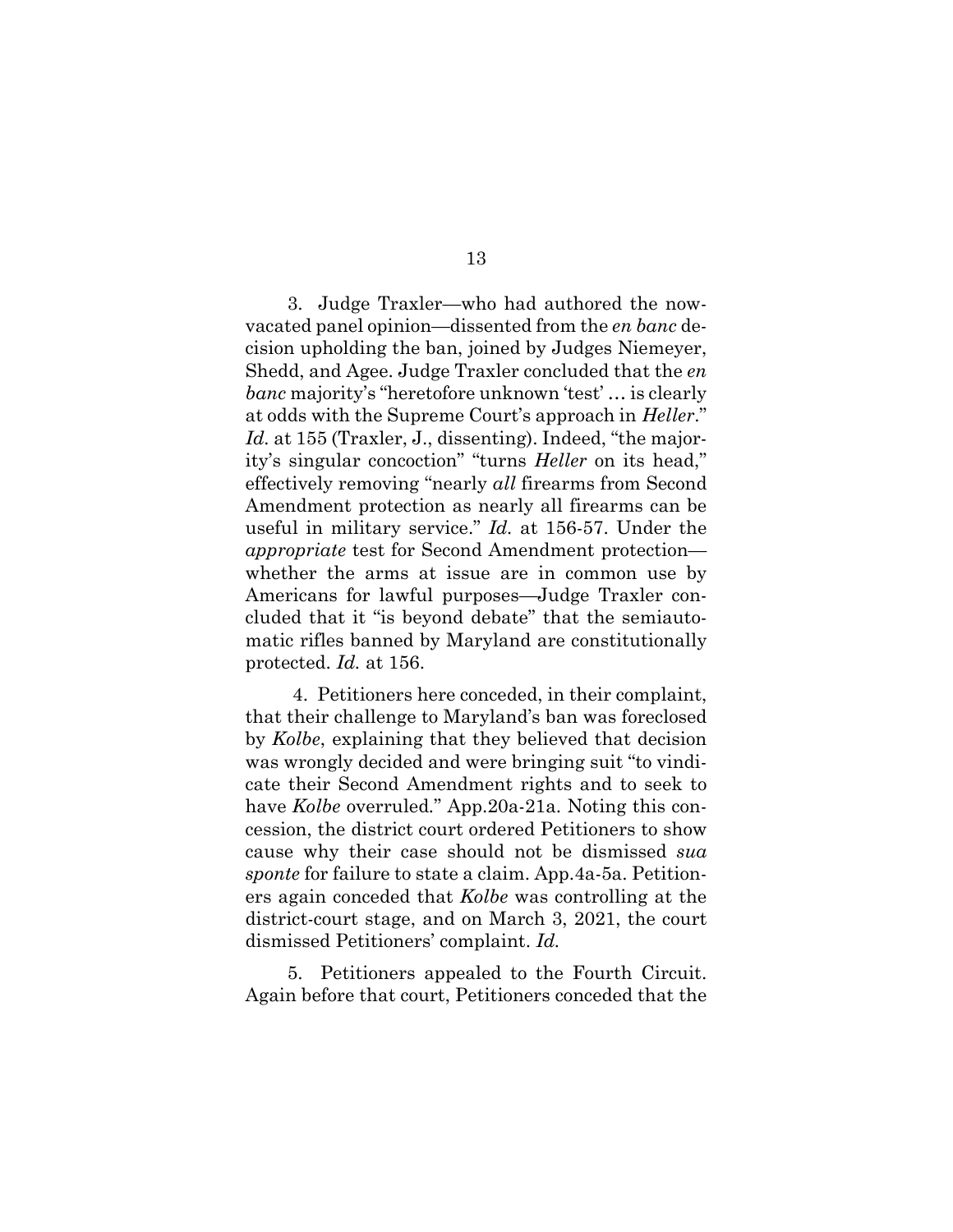*en banc* decision in *Kolbe* was controlling at the panel level, but that "they … continue to pursue this litigation to vindicate their Second Amendment rights and seek to have *Kolbe* overruled by a court competent to do so." 4th Cir. Doc. 18. p. 2 (Apr. 19, 2021). On September 17, 2021, the Fourth Circuit affirmed the district court's order dismissing the case. App.1a.

#### **REASONS FOR GRANTING THE WRIT**

## **I. This Court should grant review to resolve the conflict in the lower courts over the constitutionality of laws banning commonly possessed arms.**

"*Heller* has left in its wake a morass of conflicting lower court opinions regarding the proper analysis to apply to challenged firearms regulations," *United States v. Chester*, 628 F.3d 673, 688-89 (4th Cir. 2010) (Davis, J., concurring in the judgment), and nowhere is this conflict more acute than in the case law grappling with laws, like Maryland's, that ban arms in common use for lawful purposes. The federal circuit courts and state courts of last resort that have passed upon such laws have generated no fewer than five separate and conflicting ways of analyzing them. Indeed, the split has become increasingly stark, with some courts striking down bans that would clearly be upheld under the approaches adopted by other courts, including the courts below. This Court's review is needed to resolve the clear division of authority over the constitutionality of these types of bans.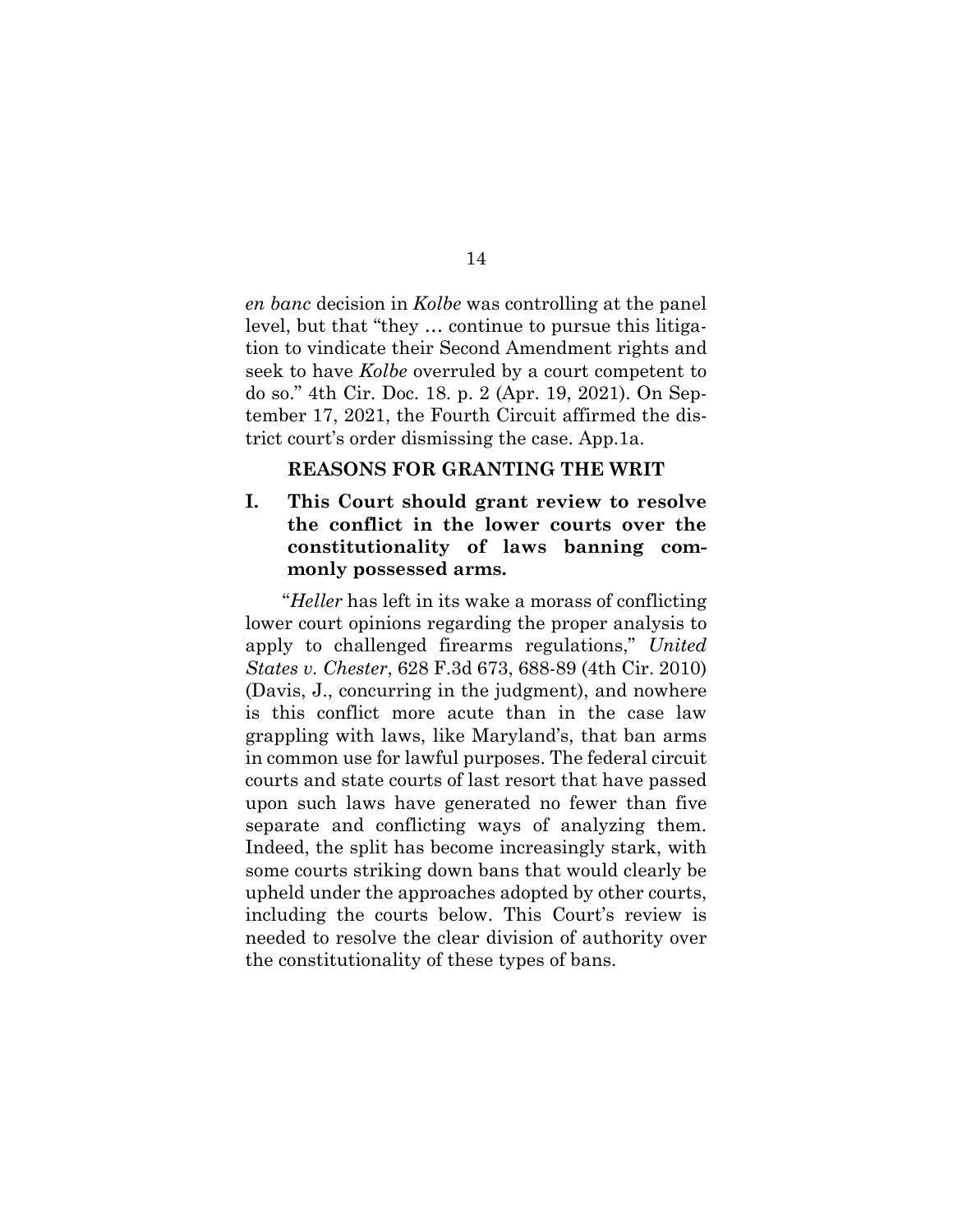1. As noted above, the Fourth Circuit takes a novel and quite extraordinary approach to bans on entire classes of arms. Rather than asking only whether the arms in the prohibited category are "in common use at the time for lawful purposes like self-defense" as *Heller* directs, 554 U.S. at 624 (quotation marks omitted), the Fourth Circuit asks whether the arms "are 'like' M16 rifles" in that they "are clearly most useful in military service," *Kolbe*, 849 F.3d at 126, 137. That was the approach implicitly followed by the courts below in this case, which simply applied *Kolbe*'s holding. App.1a; 4a.

2. The Fourth Circuit in *Kolbe* held, in the alternative, that Maryland's ban should be upheld under "intermediate scrutiny." 849 F.3d at 138, 139. That approach follows the path marked out by five other circuits, which have upheld similar bans on common arms under what they call "intermediate" scrutiny but what in application turns out to be little more than a rational-basis-type test that the government always passes. *See Heller II*, 670 F.3d at 1260; *New York State Rifle & Pistol Ass'n, Inc. v. Cuomo*, 804 F.3d 242, 260 (2d Cir. 2015); *Association of New Jersey Rifle & Pistol Clubs, Inc. v. Attorney General, New Jersey*, 910 F.3d 106, 119 (3d Cir. 2018); *Worman*, 922 F.3d at 36; *Duncan v. Bonta*, 2021 WL 5577267, at \*11 (9th Cir. 2021) (en banc).

These courts have reasoned that because bans on *one* category of common arms leave law-abiding citizens free to use *other* types of arms, they do "not severely burden the core protection of the Second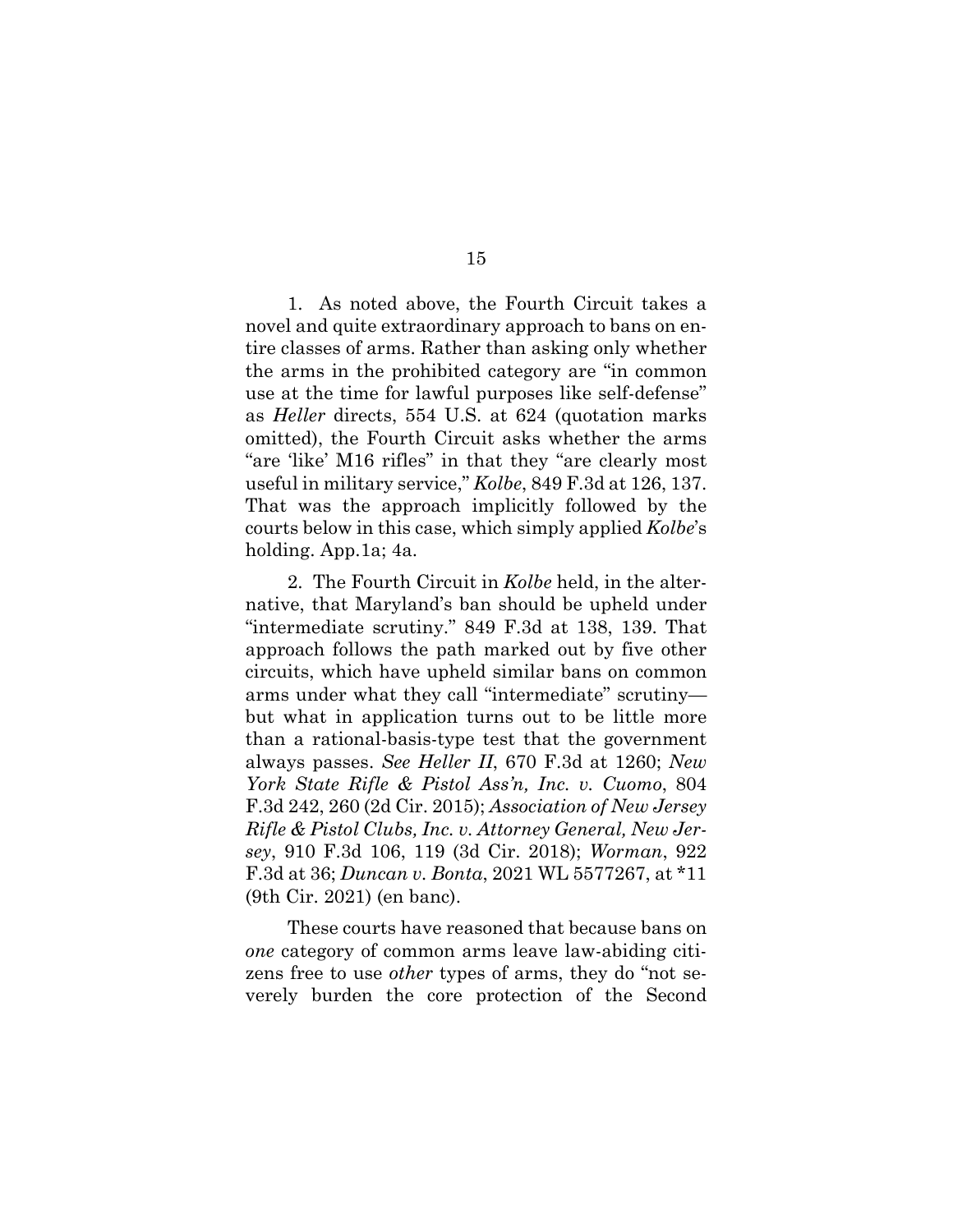Amendment." *Kolbe*, 849 F.3d at 138. The decisions adopting this reasoning have never adequately explained how that line of analysis can even conceivably be squared with *Heller*, which explicitly held that "[i]t is no answer to say … that it is permissible to ban the possession of handguns so long as the possession of other firearms (*i.e.*, long guns) is allowed," since the fact that handguns are in common use means, quite simply, that "a complete prohibition of their use is invalid." 554 U.S. at 629.

3. As this passage from *Heller* suggests, rather than adopting one of the "tiers of scrutiny," this Court's Second Amendment opinions have hewed to a categorical approach. In *Heller*, the Court explained that the Second Amendment "elevates above all other interests the right of law-abiding, responsible citizens to use arms in defense of hearth and home," taking a ban on the possession of common arms completely "off the table." *Id.* at 635. In *McDonald*, the Court reaffirmed that because the Second Amendment "right applies to handguns," it follows that "citizens must be permitted to use handguns for the core lawful purpose of self-defense." 561 U.S. at 767-68 (alterations omitted). And in *Caetano v. Massachusetts*, the Court summarily vacated a state-court decision refusing Second Amendment protection to stun guns. 577 U.S. 411, 412 (2016). While the Court's brief *per curiam* opinion did not take a position on whether stun guns could constitutionally be banned under the proper analysis, Justice Alito's concurrence explained that "the pertinent Second Amendment inquiry is whether stun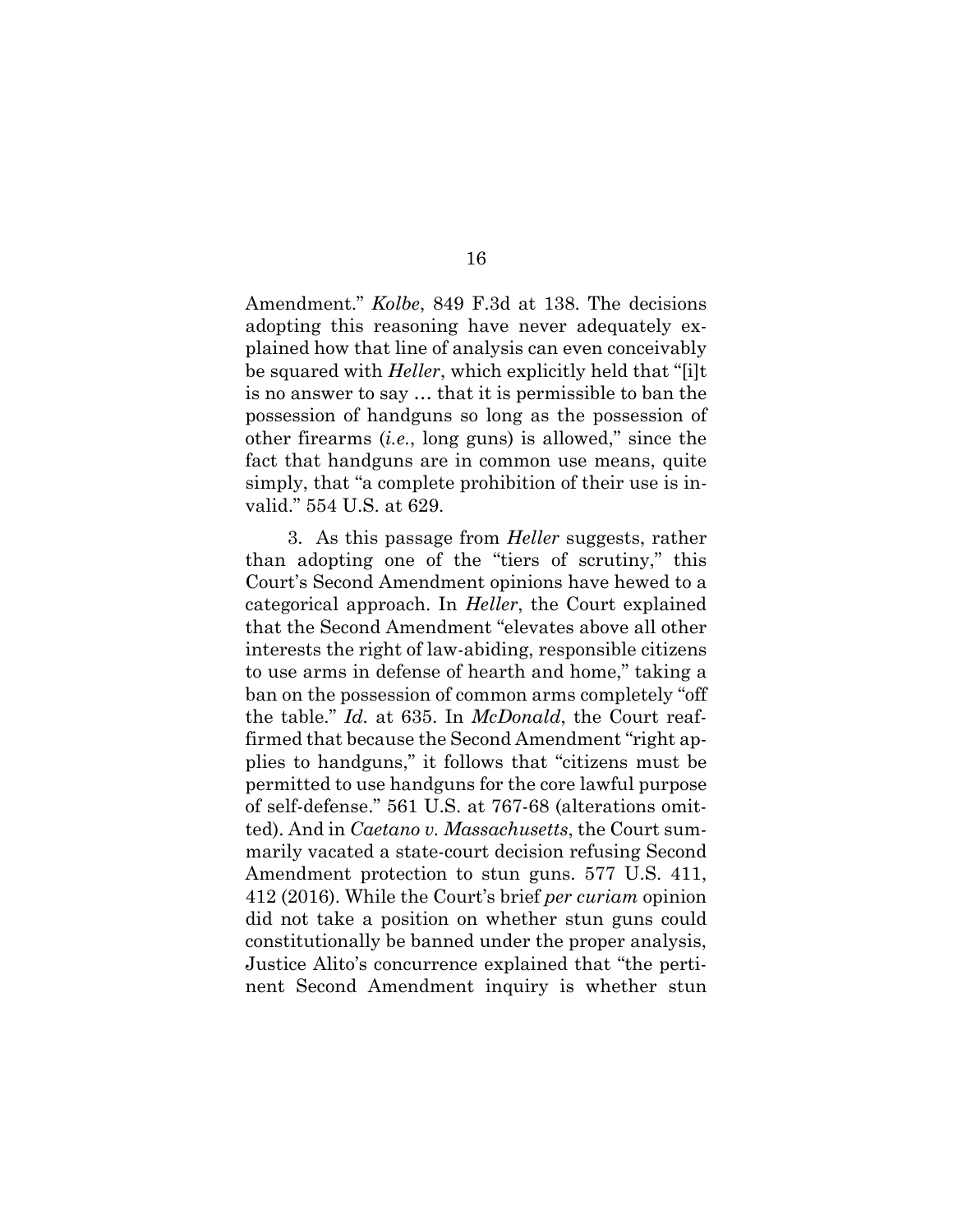guns are commonly possessed by law-abiding citizens for lawful purposes" and that, if so, a "categorical ban of such weapons therefore violates the Second Amendment." *Id.* at 420 (Alito, J., concurring).

Both Massachusetts's and Illinois's highest courts have followed *Caetano*'s approach in the context of stun guns. Following the decision in *Caetano*, the Massachusetts Supreme Judicial Court held that the Massachusetts law in question, which "bars *all* civilians from possessing or carrying stun guns, even in their home, is inconsistent with the Second Amendment and is therefore unconstitutional," reasoning that because those instruments "are 'arms' within the protection of the Second Amendment," they "may be regulated, but not absolutely banned." *Ramirez*, 94 N.E.3d at 815. In like form, the Illinois Supreme Court has held that because stun guns "are bearable arms that fall within the scope of the second amendment," a "comprehensive ban that categorically prohibits possession and carriage of stun guns and tasers in public" "necessarily cannot stand." *Webb*, 131 N.E.3d at 97, 98.

These decisions are simply irreconcilable with the approach taken by the First, Second, Third, Ninth, and D.C. Circuits—and by the Fourth Circuit's alternative holding in *Kolbe*. The Massachusetts and Illinois courts did not justify those States' stun-gun bans on the basis that *other* types of arms remained available, nor did they stop to ask whether those bans furthered important government interests. And the categorical approach that the Massachusetts and Illinois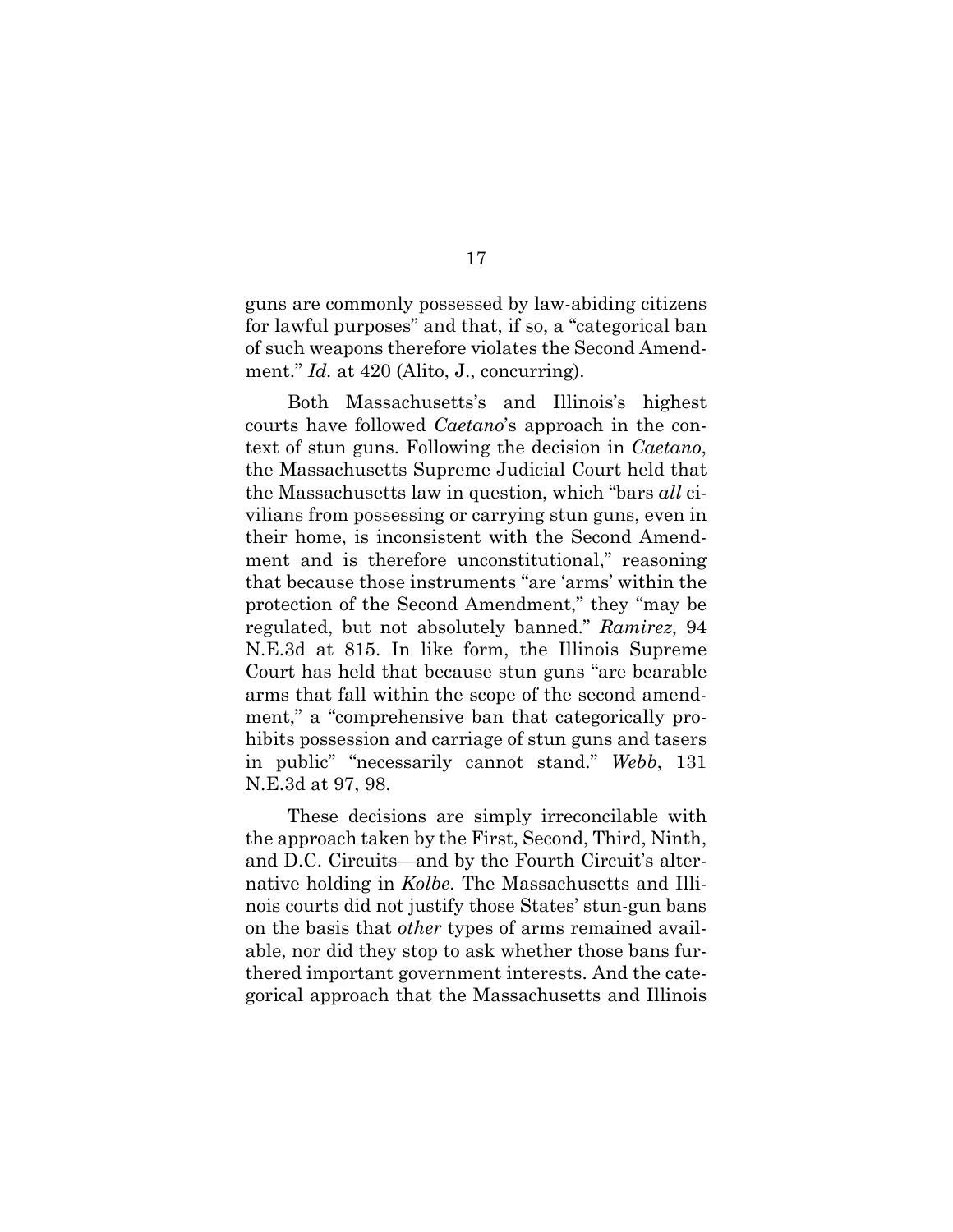high courts *did* apply would necessarily have resulted in the invalidation of the state prohibitions on socalled "assault weapons" that these federal circuit courts, and the courts below in this case, upheld. *See also Heller II*, 670 F.3d at 1271, 1287, 1288, 1290-91 (Kavanaugh, J., dissenting) (advocating similar categorical analysis, under which bans on common semiautomatic arms are plainly unconstitutional). Of all the alternative standards that have been developed by the lower courts, only this categorical approach is fully consistent with the Second Amendment and this Court's opinion in *Heller*.

4. The now-vacated panel opinion in *Kolbe* also charted a course far more faithful to this Court's directions than the one adopted by the *en banc Kolbe*  decision and the courts below. Reasoning that "[a] wholesale ban on an entire class of common firearms is much closer to the total handgun ban at issue in *Heller* than more incidental restrictions that might be properly subject to intermediate scrutiny," the panel concluded that such a law should be "subject to strict scrutiny," *Kolbe*, 813 F.3d at 183, 197—an approach also urged by the panel's author, Judge Traxler, in his dissent from the *en banc* court's ruling, *Kolbe*, 849 F.3d at 160-61 (Traxler, J., dissenting). A panel of the Ninth Circuit also applied strict scrutiny to a similar California law banning common firearm magazines, though that opinion, too, was vacated for rehearing, with the *en banc* court ultimately applying intermediate scrutiny instead. *Duncan v. Becerra*, 970 F.3d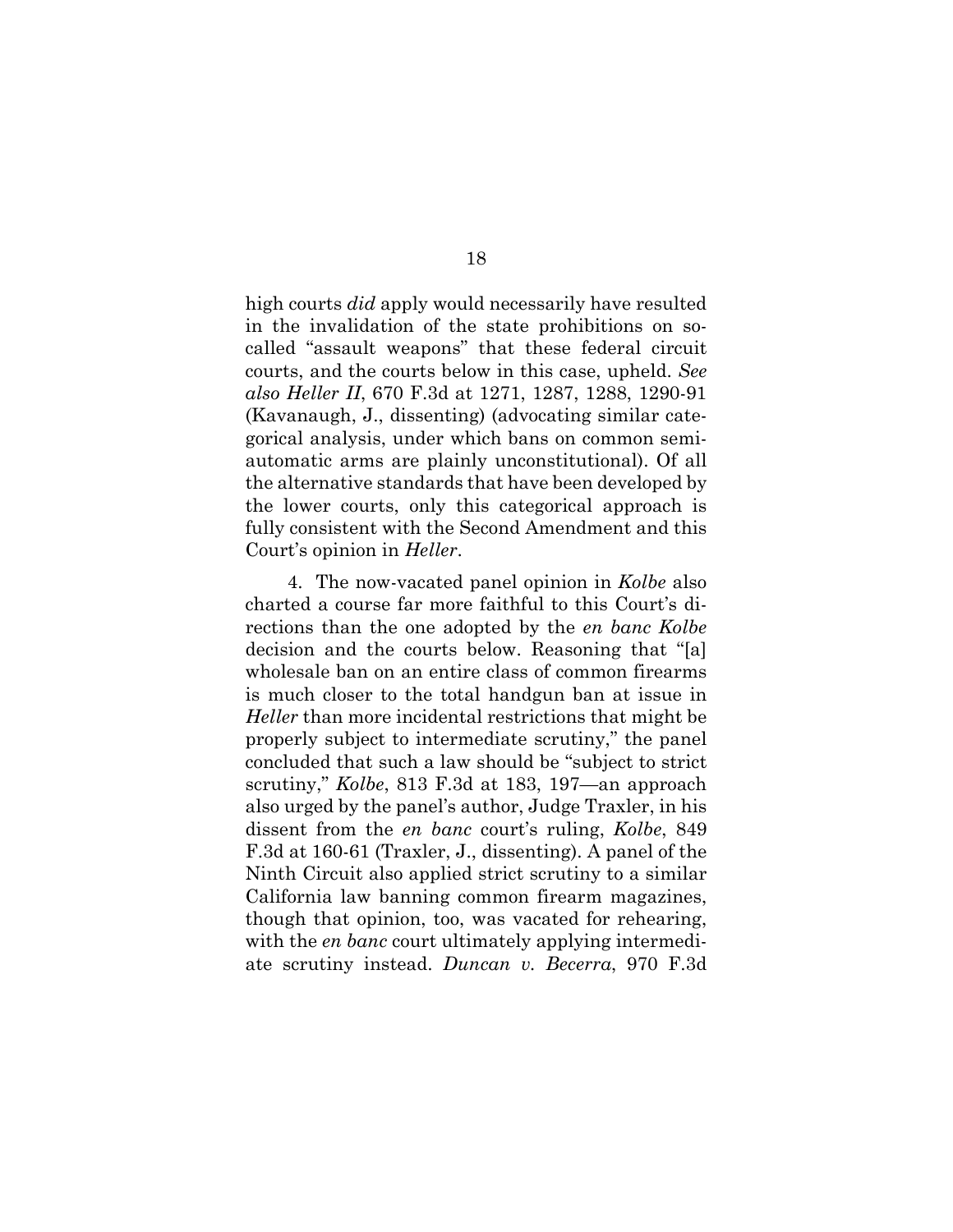1133, 1152-62 (9th Cir. 2020), *rev'd en banc*, *Duncan*, 2021 WL 5577267, at \*11.

5. Finally, the Seventh Circuit has adopted its own, outlier test governing challenges to bans on common semi-automatic arms. *Friedman*, 784 F.3d 406. Rather than applying *Heller*'s categorical test, or even a scrutiny analysis, the Seventh Circuit thought "it better to ask whether a regulation bans weapons that were common at the time of ratification or those that have some reasonable relationship to the preservation or efficiency of a well regulated militia, and whether law-abiding citizens retain adequate means of self-defense." *Id.* at 410 (citations omitted) (quotation marks omitted); *see also Wilson v. Cook Cnty.*, 937 F.3d 1028, 1033-36 (7th Cir. 2019). Every part of that bizarre test is contrary to *Heller*—which rejected as "bordering on the frivolous" the argument "that only those arms in existence in the 18th century are protected by the Second Amendment," held that the Second Amendment protects "an individual right *unconnected* with militia service," and rejected the District of Columbia's argument "that it is permissible to ban the possession of handguns so long as the possession of other firearms … is allowed." 554 U.S. at 582, 629 (emphasis added).

\* \* \* \* \*

Accordingly, the lower courts have divided over whether laws banning common arms are constitutional—as well as over the proper approach for answering that question. That doctrinal cacophony is simply intolerable; judicial protection of the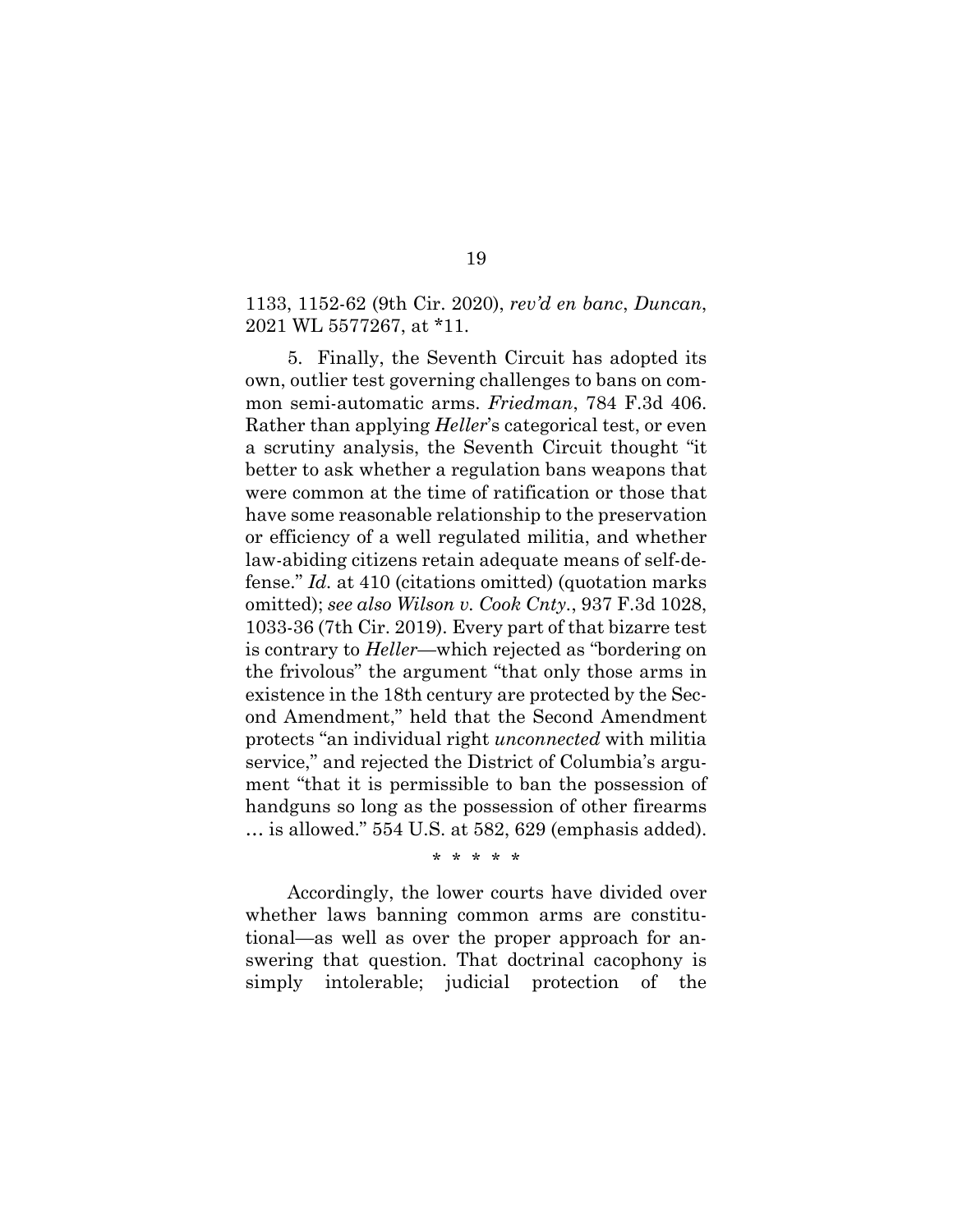fundamental Second Amendment right cannot be allowed to schizophrenically ebb and flow from circuit to circuit. This Court should grant the writ to resolve the split that has developed in the lower courts on this important issue and to clarify their increasingly muddled approach to these types of bans.

If the Court decides not to grant plenary review, at the very least it should hold this Petition pending its decision in *New York State Rifle & Pistol Ass'n v. Bruen*. That case squarely presents this Court with the opportunity to clarify the correct form of constitutional review in Second Amendment challenges. Accordingly, the Court at a minimum should hold the instant case pending its decision in *New York State Rifle & Pistol Ass'n*—and, if that decision provides further guidance on the correct standard of Second Amendment analysis, grant, vacate, and remand this case to the Fourth Circuit for reconsideration in light of that guidance.

## **II. This Court should grant review because the decision below is flatly inconsistent with**  *Heller***.**

This Court's intervention is also called for because the approach to the Second Amendment applied below is in plain and direct conflict with this Court's precedents. This Court's Rule 12(c).

1. *Heller* was "this Court's first in-depth examination of the Second Amendment," and it did not purport "to clarify the entire field." 554 U.S. at 635. But neither did it leave future courts directionless in "a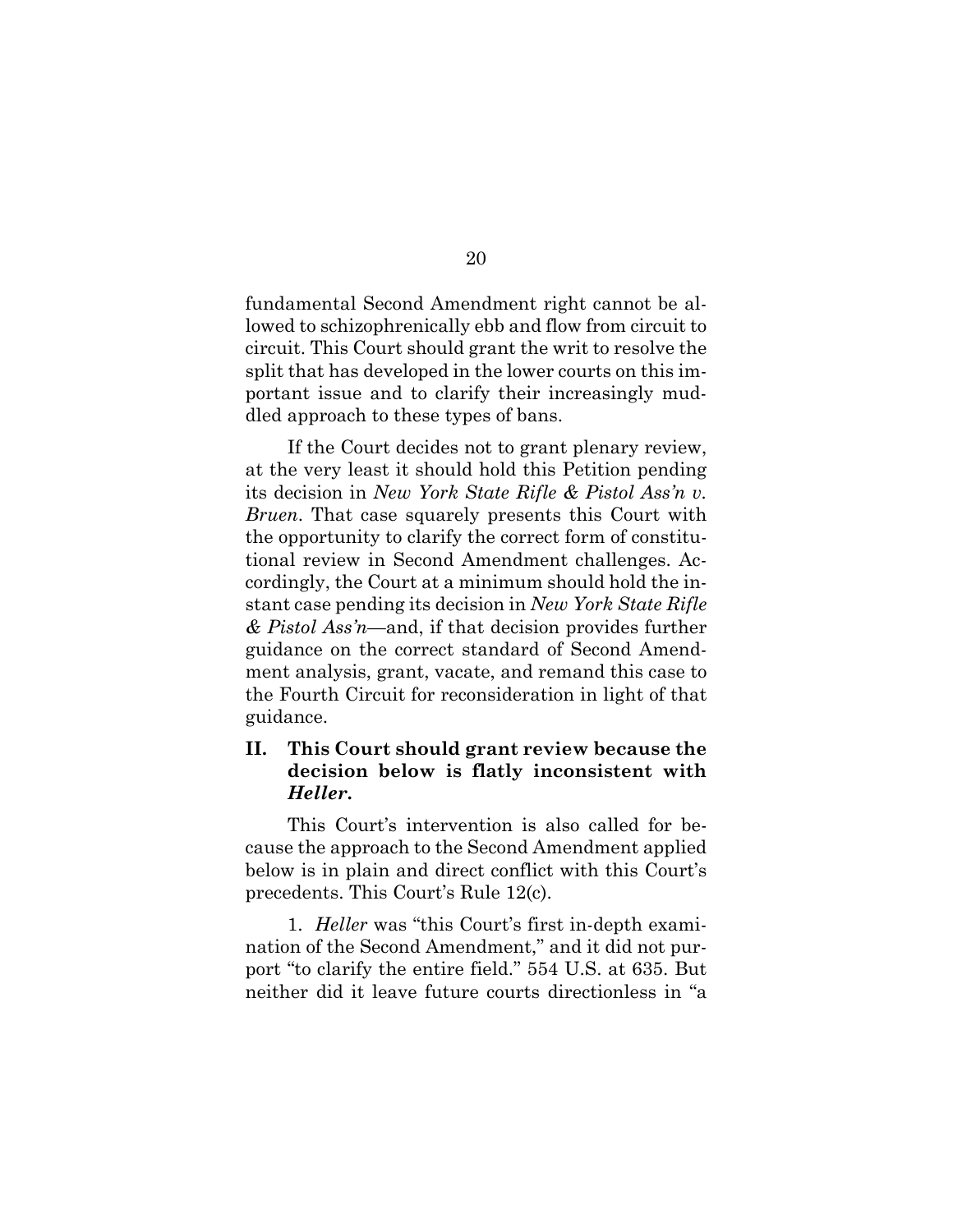vast *terra incognita*" of Second Amendment jurisprudence, *United States v. Masciandaro*, 638 F.3d 458, 475 (4th Cir. 2011), nor give them carte blanche to chart their own meandering course through that terrain. Indeed, this Court was quite explicit about the guiding test for determining the Second Amendment's application to laws that ban certain types of firearms: has the government banned firearms "typically possessed by law-abiding citizens for lawful purposes," or has it instead banned "dangerous and unusual weapons" that are "highly unusual in society at large"? *Heller*, 554 U.S. at 625, 627. And if the answer is the former, the ban must be struck down, because when the Second Amendment "right *applies* to" certain types of firearms, "citizens *must* be permitted to use [them] for the core lawful purpose of self-defense." *McDonald*, 561 U.S. at 767-68 (emphases added) (quotation marks omitted).

The firearms banned by Maryland—AR-15s and other similar semi-automatic rifles—are "in common use" on any definition. They are lawful in the vast majority of States, they have common functionality, and law-abiding Americans own at least 20 million of them. NSSF, *Industry Intelligence Reports*, *supra* at 7. In 2018 alone, nearly 2 million of these rifles were sold in the United States, *id.*—more than double the number of Ford F-series trucks, the most commonly-sold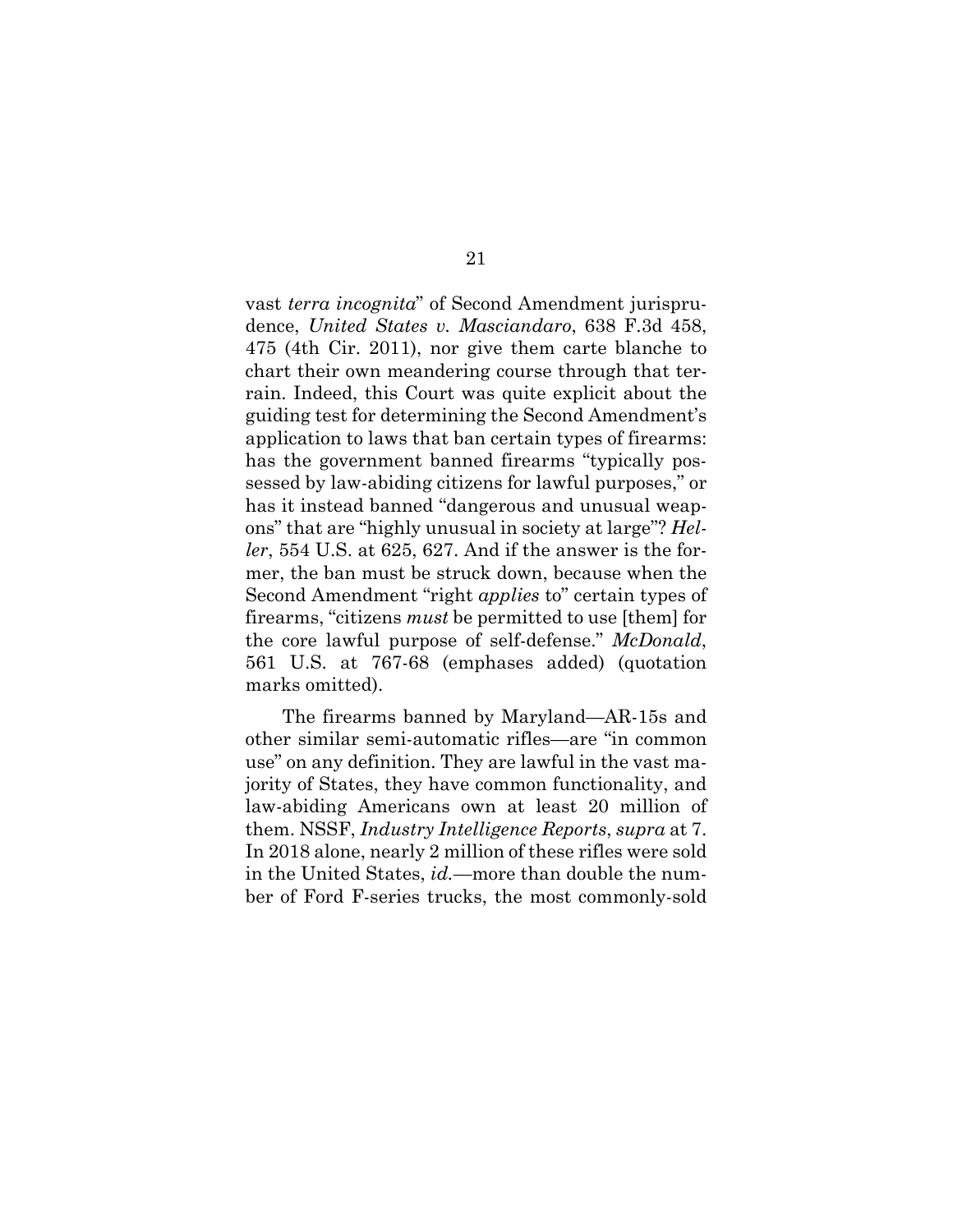vehicle that year.4 No one would dream of suggesting that traditional rifles or shotguns are not "in common use"; yet in 2018, more AR-type rifles were manufactured for the American market than the number of traditional rifles and shotguns *combined*.5 Moreover, they are overwhelmingly used for the same "lawful purposes" as other commonly-owned firearms: hunting, target shooting, and home defense. Amicus Curiae Br. of the Nat'l Shooting Sports Found., *supra*, at \*13.

Accordingly, the firearms banned by the Maryland law challenged here are unquestionably in common use for lawful purposes. Under this Court's analysis in *Heller*, "that is all that is needed for citizens to have a right under the Second Amendment to keep such weapons." *Friedman*, 136 S. Ct. at 449 (Thomas, J., dissenting from the denial of certiorari).

2. As noted above, the Fourth Circuit in *Kolbe*  did not deny that the semiautomatic rifles Maryland bans are in common use. Instead, the court interpreted *Heller* to exclude from Second Amendment

<sup>4</sup> Todd Lassa, *The Year in Auto Sales: Facts, Figures, and the Bestsellers from 2018*, MOTOR TREND (Jan 4, 2019), https://bit.ly/3nwV86o.

<sup>5</sup> In 2018, an estimated 1,729,000 modern sporting rifles were manufactured in the United States and not exported. NSSF, *Industry Intelligence Reports*, *supra* at 7. In the same year, 536,119 shotguns and 1,176,178 traditional rifles (2,905,178 total rifles minus 1,729,000 modern sporting rifles) were manufactured in the U.S.—a total of 1,712,297. *Id.* at 2, 7, 8.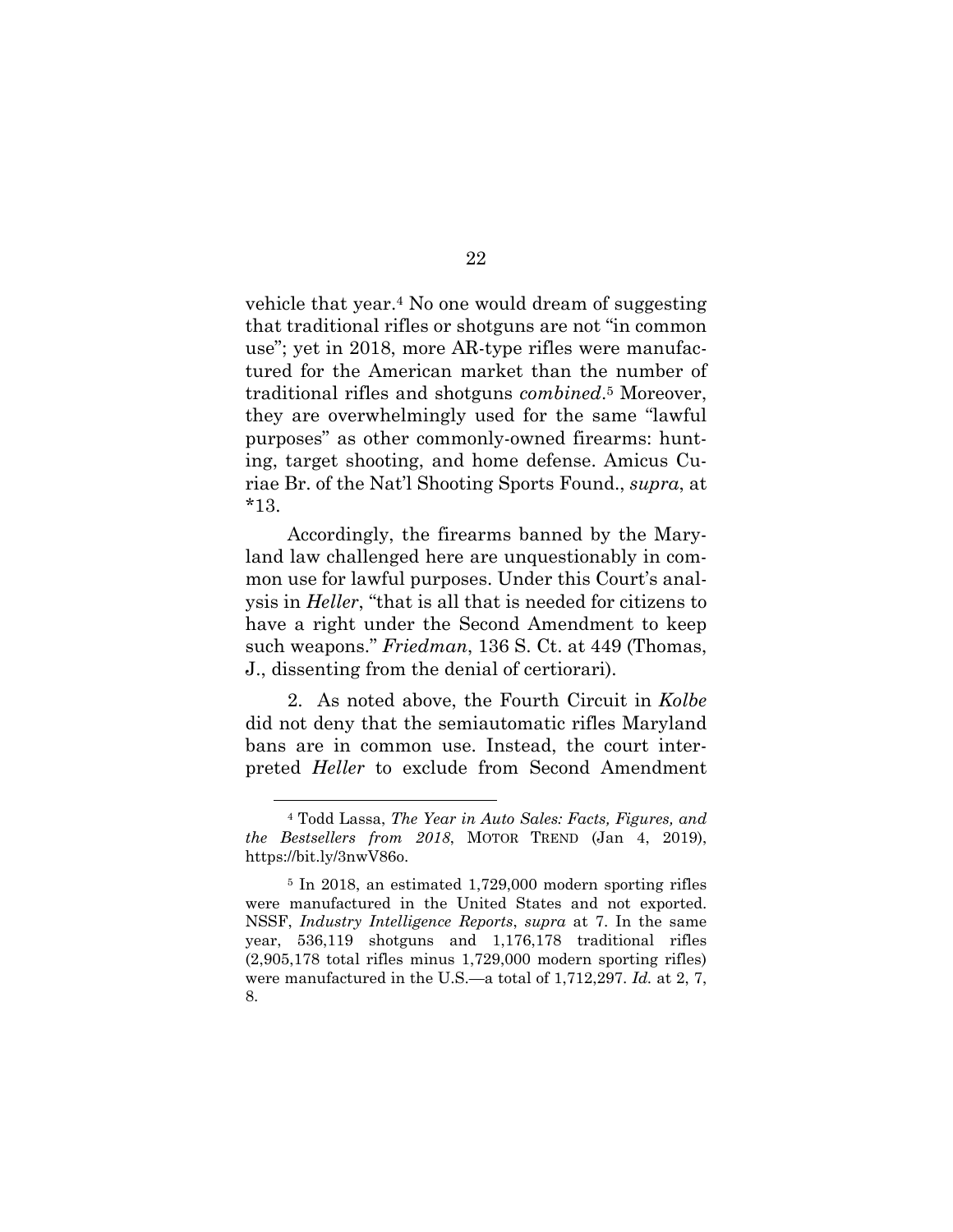protection any firearms that "are 'like' 'M-16 rifles'— 'weapons that are most useful in military service,'" 849 F.3d at 135 (quoting *Heller*, 554 U.S. at 627). That standard not only sanctions the absolute prohibition of common, constitutionally protected arms; it would strip away Second Amendment protection from the very types of arms that the Founders assumed ordinary citizens "would bring … [from their] home to militia duty." *Heller*, 554 U.S. at 627.

The Fourth Circuit's standard is purportedly based on the following passage from *Heller*, which comes after the Court's discussion of "the historical tradition of prohibiting the carrying of dangerous and unusual weapons," *i.e.*, weapons that are not "in common use at the time," *id.*:

It may be objected that if weapons that are most useful in military service—M-16 rifles and the like—may be banned, then the Second Amendment right is completely detached from the prefatory clause. But as we have said, the conception of the militia at the time of the Second Amendment's ratification was the body of all citizens capable of military service, who would bring the sorts of lawful weapons that they possessed at home to militia duty. It may well be true today that a militia, to be as effective as militias in the 18th century, would require sophisticated arms that are highly unusual in society at large. Indeed, it may be true that no amount of small arms could be useful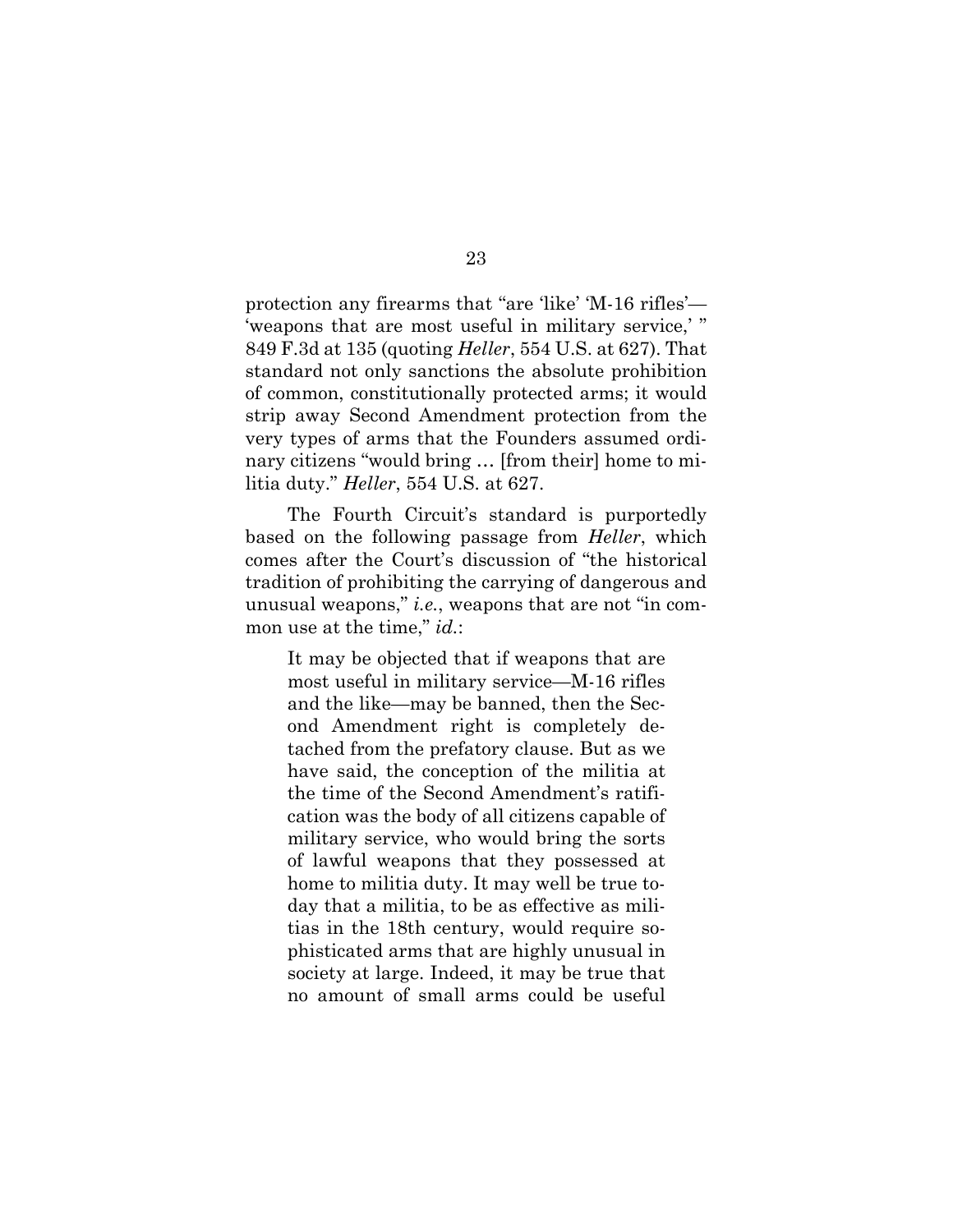against modern-day bombers and tanks. But the fact that modern developments have limited the degree of fit between the prefatory clause and the protected right cannot change our interpretation of the right.

#### *Heller*, 554 U.S. at 627-28.

The full context of *Heller*'s statement concerning "M-16 rifles and the like" makes clear that this Court was not recognizing a free-standing exception to the scope of the Second Amendment. Rather, the Court was merely responding to the potential objection that its interpretation of the Second Amendment as excluding weapons that are not in common use may result in the prohibition, today, of arms—such as fully automatic machine guns and other "sophisticated arms that are highly unusual in society at large," *id.* that are most useful for modern military service, despite the Amendment's militia-centric Prefatory Clause. The Court's casual reference to "M-16 rifles" and other "weapons that are most useful in military service" was plainly not meant as a definition of the category of arms that the Second Amendment's protections do not reach. *Id.* at 627. In the immediately preceding paragraph, the Court *already supplied* the governing definition of the dividing line between protected and unprotected arms: firearms that are "in common use at the time" are protected, while "dangerous and unusual weapons" are not. *Id.* 

The Fourth Circuit's rule that a firearm's usefulness in military service disqualifies it from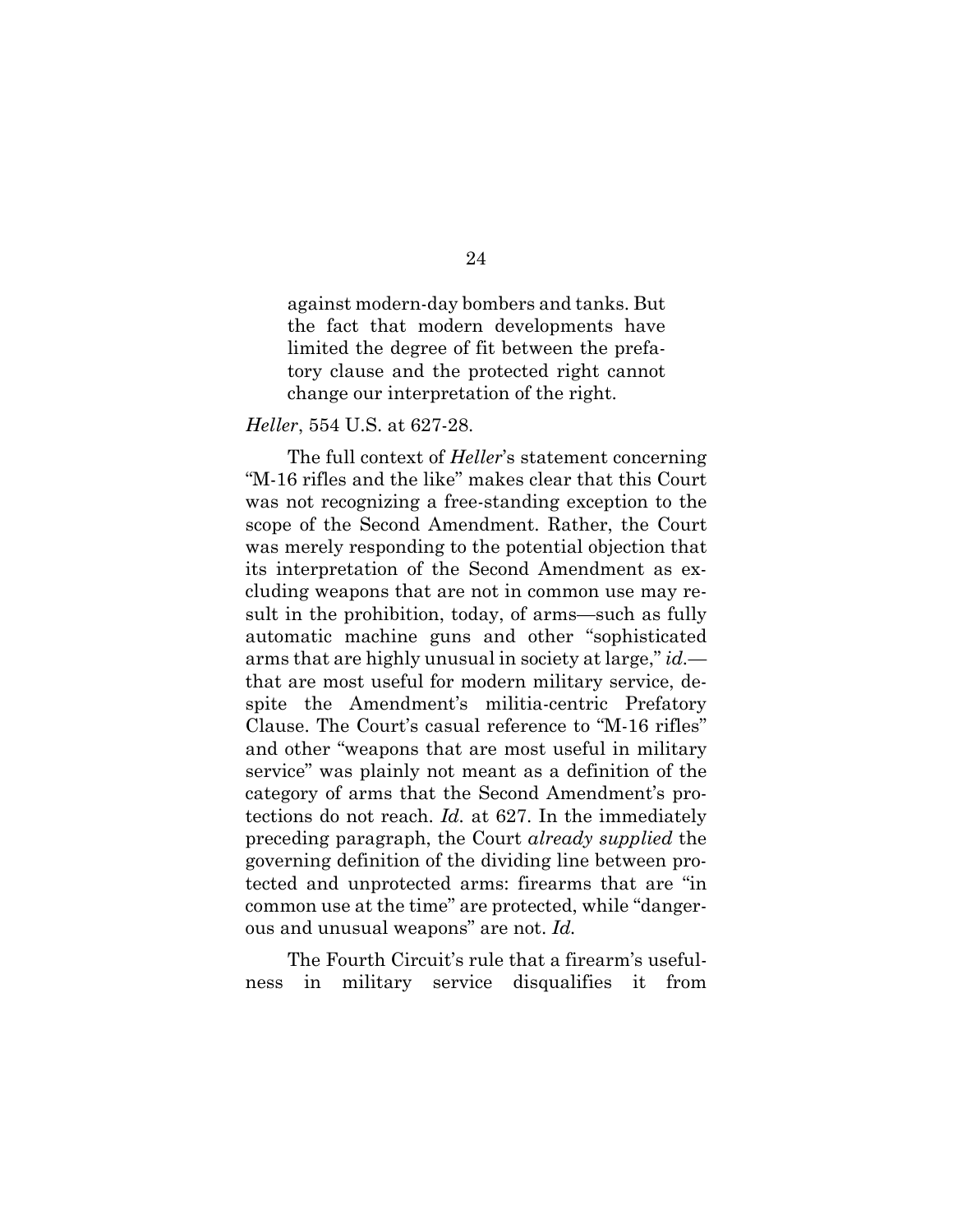constitutional protection is flatly contrary to the Second Amendment's text and history. As *Heller* explained, "[t]he traditional militia was formed from a pool of men bringing arms in common use at the time for lawful purposes like self-defense." *Id.* at 624 (quotation marks omitted). Thus, at the Founding, "a settler's musket, the only weapon he would likely own and bring to militia service, would be most useful in military service—undoubtedly a weapon of war." *Kolbe*, 849 F.3d at 156 (Traxler, J., dissenting). The Fourth Circuit's test would thus apparently have stripped Second Amendment protection from the very arms that Founding-Era citizens would have brought with them when mustering for militia service. The Second Amendment plainly could not "assure the existence of a 'citizen's militia' as a safeguard against tyranny"—the principal reason it was included in the Constitution to begin with—if it left the government free to ban commonly held arms most useful in militia service. *Heller*, 554 U.S. at 599, 600. The Fourth Circuit's test thus completely divorces the Second Amendment right from the purpose announced in the provision's Prefatory Clause—in direct conflict with *Heller*'s teaching that "[l]ogic demands that there be a link between" the purpose announced the Second Amendment's preface and the operative right that it protects. *Id.* at 577.

3. The Fourth Circuit's alternative holding in *Kolbe*—that Maryland's ban is subject to, and survives, intermediate scrutiny—is just as grievously wrong. As discussed above, *Heller* directs that an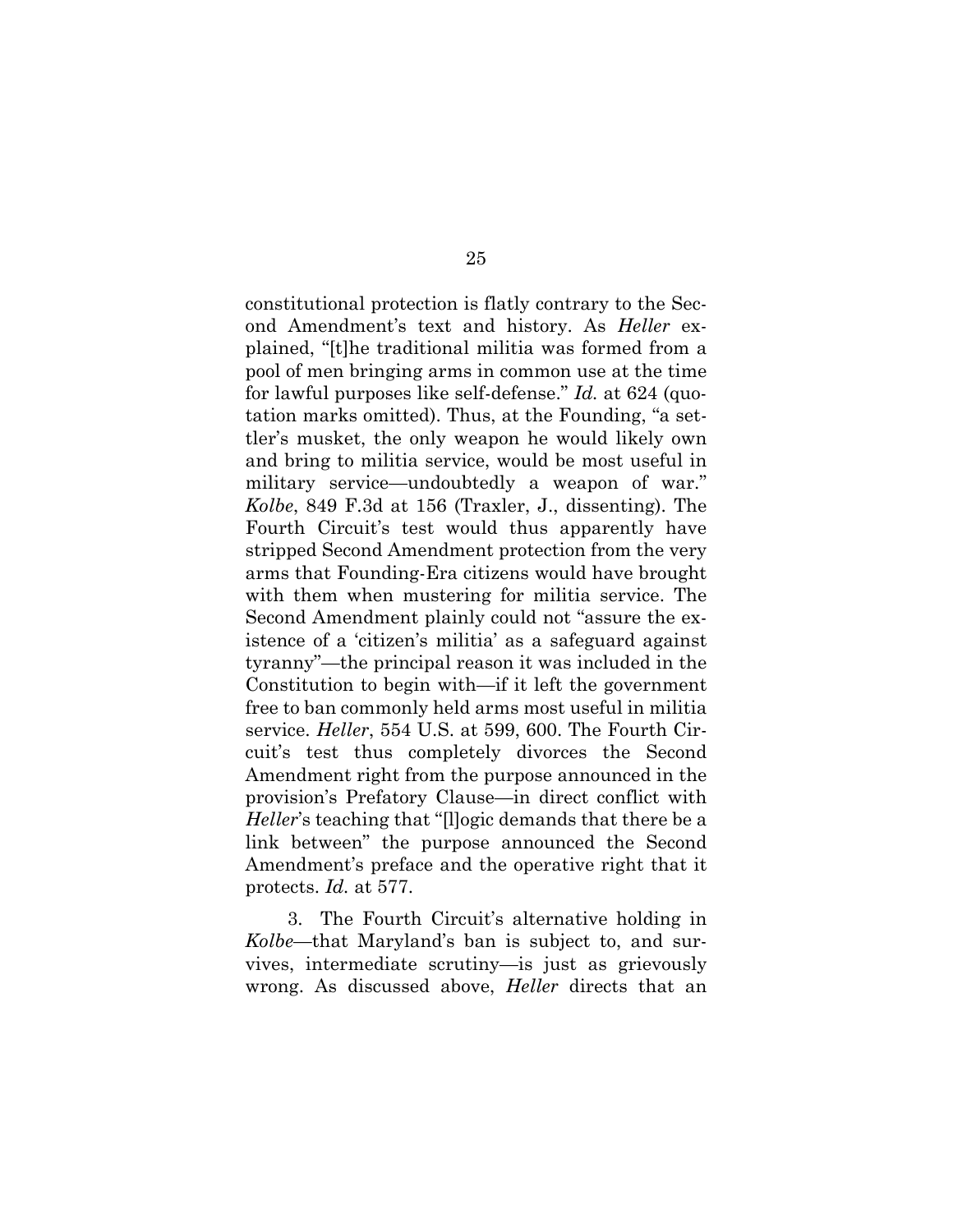absolute ban on arms commonly possessed by Americans for lawful purposes is categorically unconstitutional, not subject to "a judge-empowering 'interestbalancing inquiry' " like one of the tiers of scrutiny. 554 U.S. at 634. After all, "[c]onstitutional rights are enshrined with the scope they were understood to have when the people adopted them, whether or not future legislatures or (yes) even future judges think that scope too broad." *Id.* at 634-35. *Heller* thus "did not adopt a strict or intermediate scrutiny test and rejected judicial interest balancing" in the Second Amendment context. *Heller II*, 670 F.3d at 1284 (Kavanaugh, J., dissenting).

But even assuming some sort of scrutiny analysis applies to Maryland's law, the correct standard would surely be strict scrutiny, not the milquetoast variety of intermediate scrutiny applied by the Fourth Circuit. As this Court has explained, "strict judicial scrutiny [is] required" whenever a law "impinges upon a fundamental right explicitly or implicitly protected by the Constitution." *San Antonio Indep. Sch. Dist. v. Rodriguez*, 411 U.S. 1, 17 (1973). And the right to bear arms is not only enumerated in the constitutional text; it was also counted "among those fundamental rights necessary to our system of ordered liberty" by "those who drafted and ratified the Bill of Rights." *McDonald*, 561 U.S. at 768, 778. The Fourth Circuit's application of merely intermediate scrutiny, by contrast, relegates the Second Amendment to "a secondclass right." *Id.* at 780 (plurality opinion).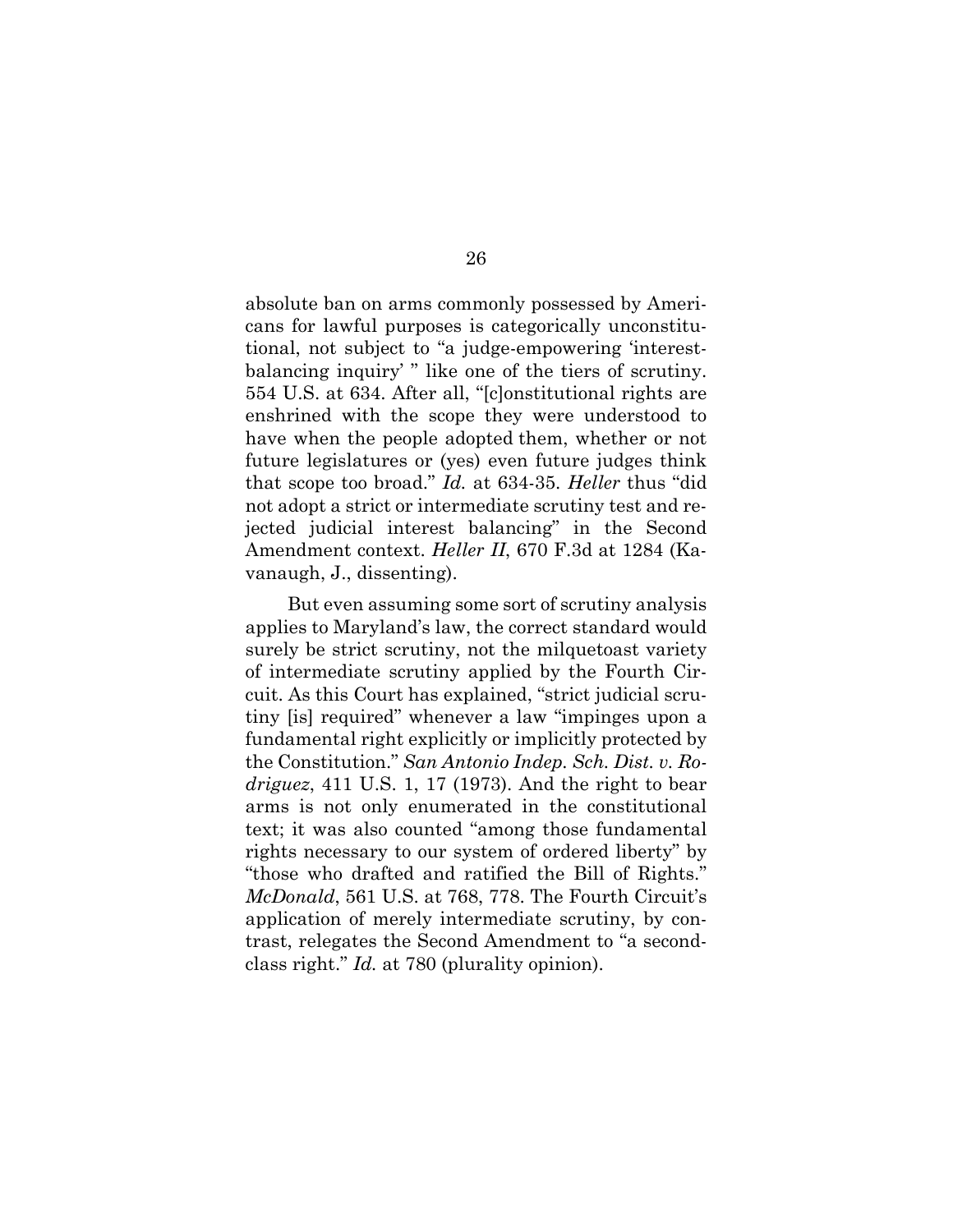At any rate, the court below was wrong to uphold Maryland's ban even under intermediate scrutiny. Under true intermediate scrutiny, the government must show that the challenged law "serves important governmental objectives and that the … means employed are substantially related to the achievement of those objectives." *United States v. Virginia*, 518 U.S. 515, 524 (1996) (quotation marks omitted). Respondents cannot make that showing.

a. Maryland's ban fails intermediate scrutiny at the threshold because the ban could even conceivably reduce gun violence only by *reducing the number of constitutionally protected firearms available to the public. See Kolbe*, 849 F.3d at 140 ("[T]he primary goal of the FSA 'is to reduce the availability of assault long guns ….' "). Under the Second Amendment, that is "not a permissible strategy"—even if used as a means to the further end of increasing public safety. *Grace v. District of Columbia*, 187 F.Supp.3d 124, 148 (D.D.C. 2016), *aff'd sub nom. Wrenn v. District of Columbia*, 864 F.3d 650 (D.C. Cir. 2017). That conclusion follows directly from this Court's precedents in the secondaryeffects area of free speech doctrine.

In the First Amendment context, courts will analyze some government restrictions on certain types of constitutionally protected conduct—most commonly, zoning ordinances that apply specifically to establishments engaged in the exhibition or sale of non-obscene adult films, products, or performances under merely intermediate scrutiny even though they technically are content-based. *City of Renton v.*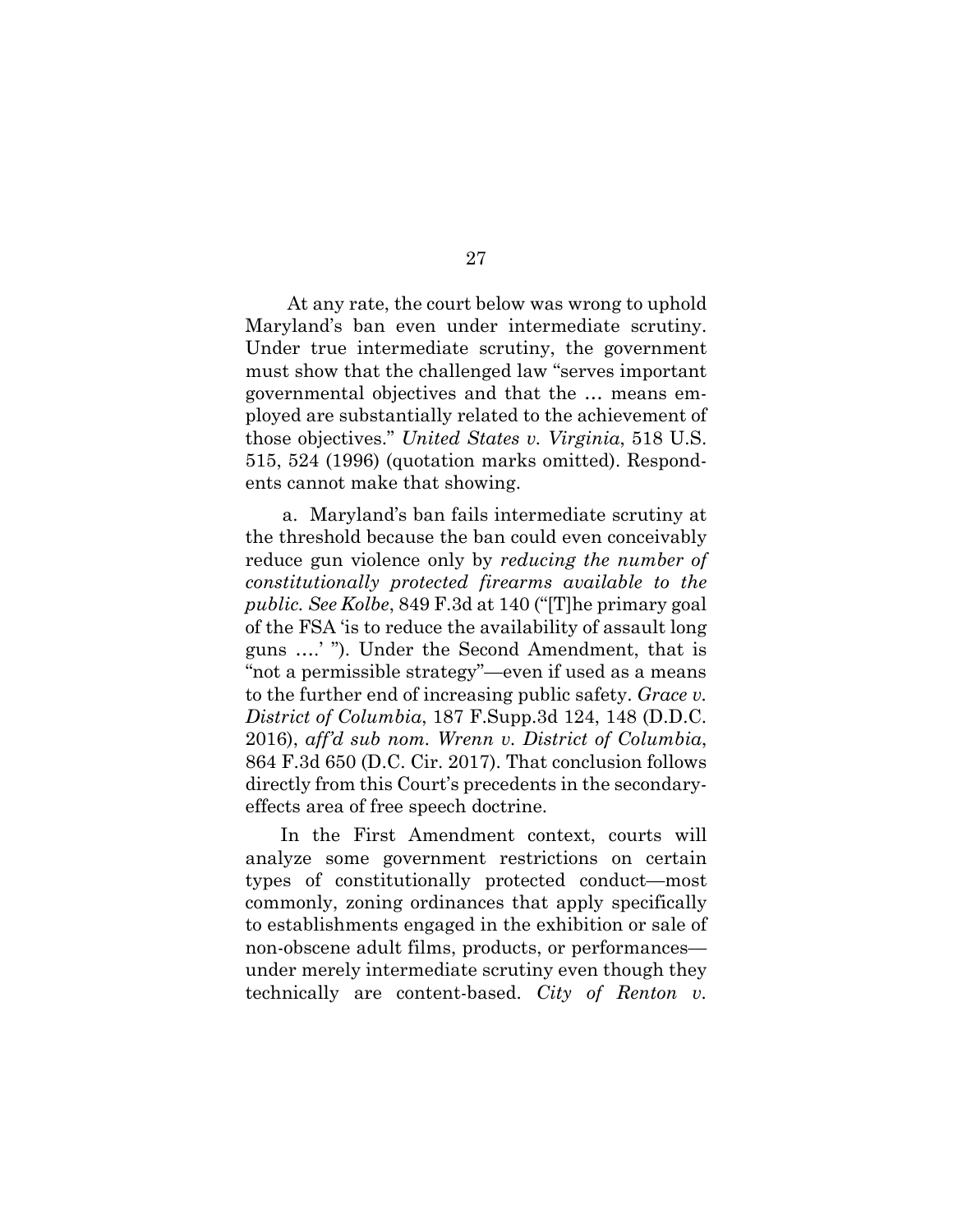*Playtime Theatres, Inc.*, 475 U.S. 41, 47-51 (1986). But this lesser scrutiny applies only so long as the *purpose and effect* of the restrictions is to reduce the negative secondary effects of the expression—such as the increased crime that occurs in neighborhoods with a high concentration of adult theatres—rather than to suppress the expression itself. *Id.* at 48.

As made clear in Justice Kennedy's separate opinion in *City of Los Angeles v. Alameda Books, Inc.*, 535 U.S. 425 (2002)—which, as the lower courts have recognized, is the opinion based on the narrowest grounds and thus has controlling precedential effect, *e.g.*, *Joelner v. Village of Washington Park*, *Ill.*, 378 F.3d 613, 624 n.7 (7th Cir. 2004); *Center for Fair Pub. Pol'y v. Maricopa Cnty., Ariz.*, 336 F.3d 1153, 1161 (9th Cir. 2003)—this requirement that the *purpose* of a regulation analyzed under the secondary-effects rubric be unrelated to the suppression of speech has implications for the way the intermediate-scrutiny analysis is conducted. For in showing how its restriction is narrowly tailored to further an important governmental interest, part of the government's reasoning cannot be "that it will reduce secondary effects by reducing speech in the same proportion." *Alameda Books*, 535 U.S. at 449 (Kennedy, J., concurring). "It is no trick to reduce secondary effects by reducing speech or its audience; but [the government] may not attack secondary effects indirectly by attacking speech." *Id.* at 450; *see also Heller v. District of Columbia (Heller III)*, 801 F.3d 264, 280 (D.C. Cir. 2015) (striking down a ban on registering more than one pistol per month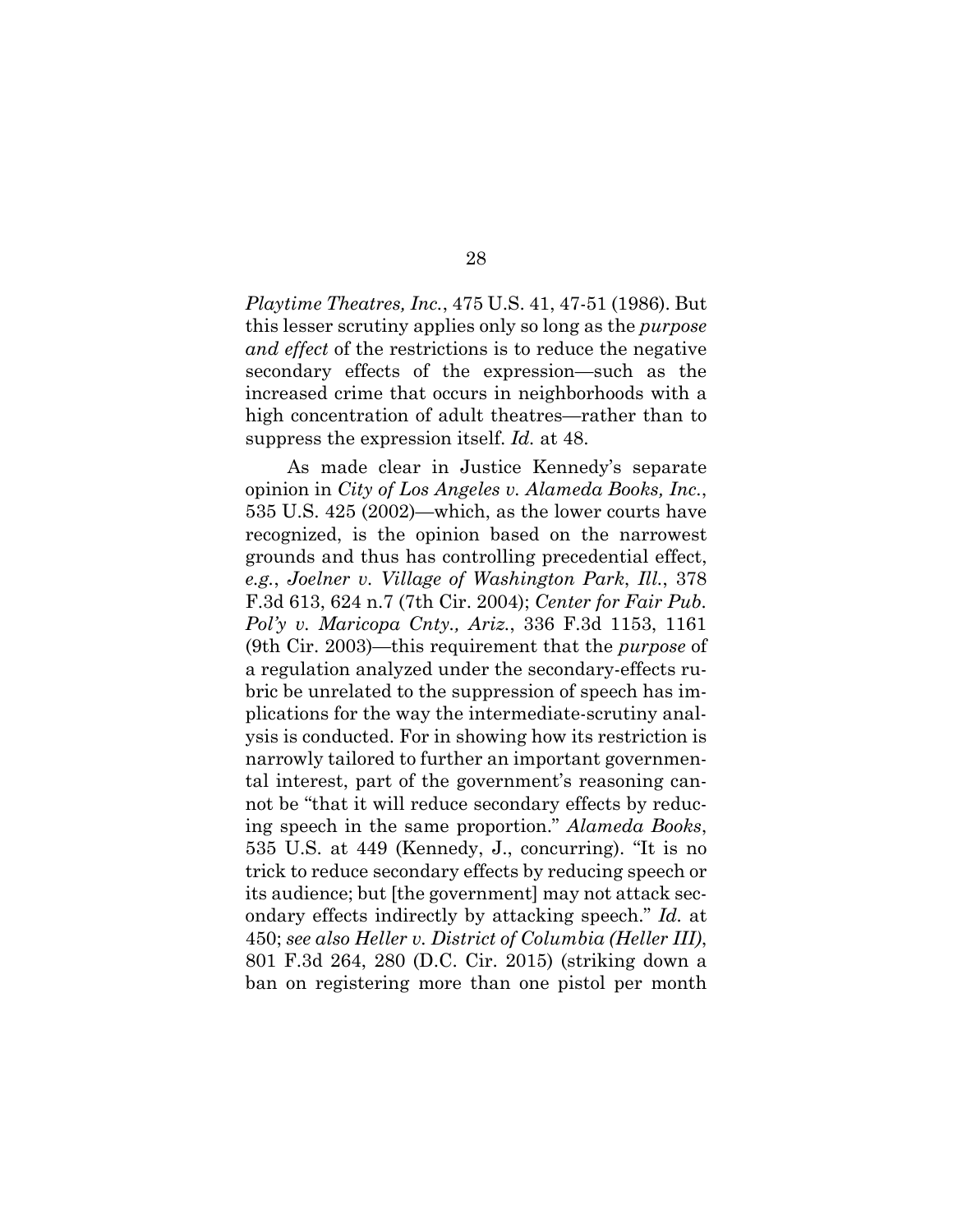designed to "limit the number of firearms" because "taken to its logical conclusion, that reasoning would justify a total ban on firearms kept in the home"); *Grace*, 187 F.Supp.3d at 148.

That is precisely what Maryland has done here. Its ban does not regulate the *manner* of bearing arms or seek to promote safe use. No, the ban's purpose and effect is to *restrict the types of firearms available to the public*. Maryland's ban thus "destroys the ordinarily situated citizen's right to bear arms not as a side effect of applying other, reasonable regulations … but by design." *Wrenn*, 864 F.3d at 666. That is "not a permissible strategy," *Grace*, 187 F.Supp.3d at 148, under any level of heightened scrutiny.

b. Even setting this threshold objection aside, Maryland's ban would still fail constitutional muster. That is so, first, because it is not sufficiently tailored. To survive intermediate scrutiny, the State must have considered less constitutionally intrusive alternatives to the course it adopted. *McCullen v. Coakley*, 573 U.S. 464, 494-95 (2014). In *McCullen*, for example, this Court struck down a Massachusetts "buffer zone" law forbidding certain types of speech outside of abortion clinics, reasoning that the State had failed to show that measures substantially less restrictive than such an extreme prophylactic measure were not just as "capable of serving its interests." *Id.* at 494. Even in the context of intermediate scrutiny, the Court explained, the State must "show[ ] that it seriously undertook to address the problem with less intrusive tools readily available to it," or at the least, "that it considered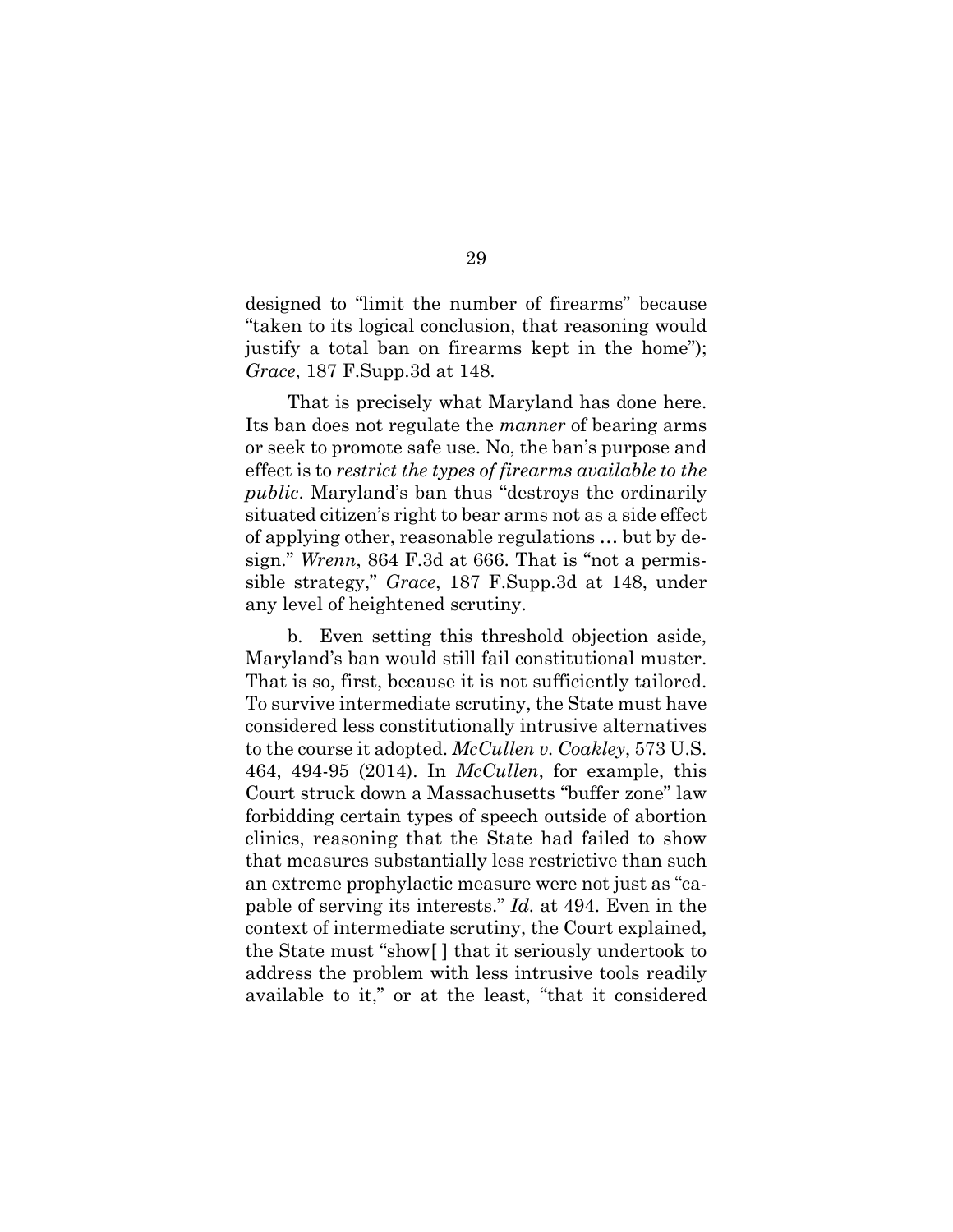different methods that other jurisdictions have found effective." *Id.*

The ban fails *McCullen*'s requirement because nothing on the face of the statutes establishing Maryland's ban suggests that the State considered less restrictive alternatives. *See* Firearm Safety Act of 2013, 2013 Md. Laws Ch. 427 (S.B. 281); Criminal Procedure – Firearms – Transfer, 2018 Md. Laws Ch. 251 (H.B. 1646). To "justify its choice to adopt the [semiautomatic rifle ban]," Maryland "would have to show either that substantially less-restrictive alternatives were tried and failed, or that the alternatives were closely examined and ruled out for good reason." *Bruni v. City of Pittsburgh*, 824 F.3d 353, 370 (3d Cir. 2016). These statutes do not even generally "say that other approaches have not worked," which in any event is "not enough" to overcome "the vital [Second] Amendment interests at stake." *McCullen*, 573 U.S. at 496. Under the Second Amendment, Maryland unconstitutionally chose to "forego a range of alternatives which would burden substantially less [arms-bearing] than a blanket prohibition on Plaintiffs' [possession of common arms]—without a meaningful record demonstrating that those options would fail to alleviate the problems meant to be addressed." *See Bruni*, 824 F.3d at 371.

c. Maryland's ban also fails intermediate scrutiny, regardless of how narrowly it is tailored, because it does nothing to meaningfully advance the State's proffered interest in public safety. To show that its ban is "substantially related to the achievement" of its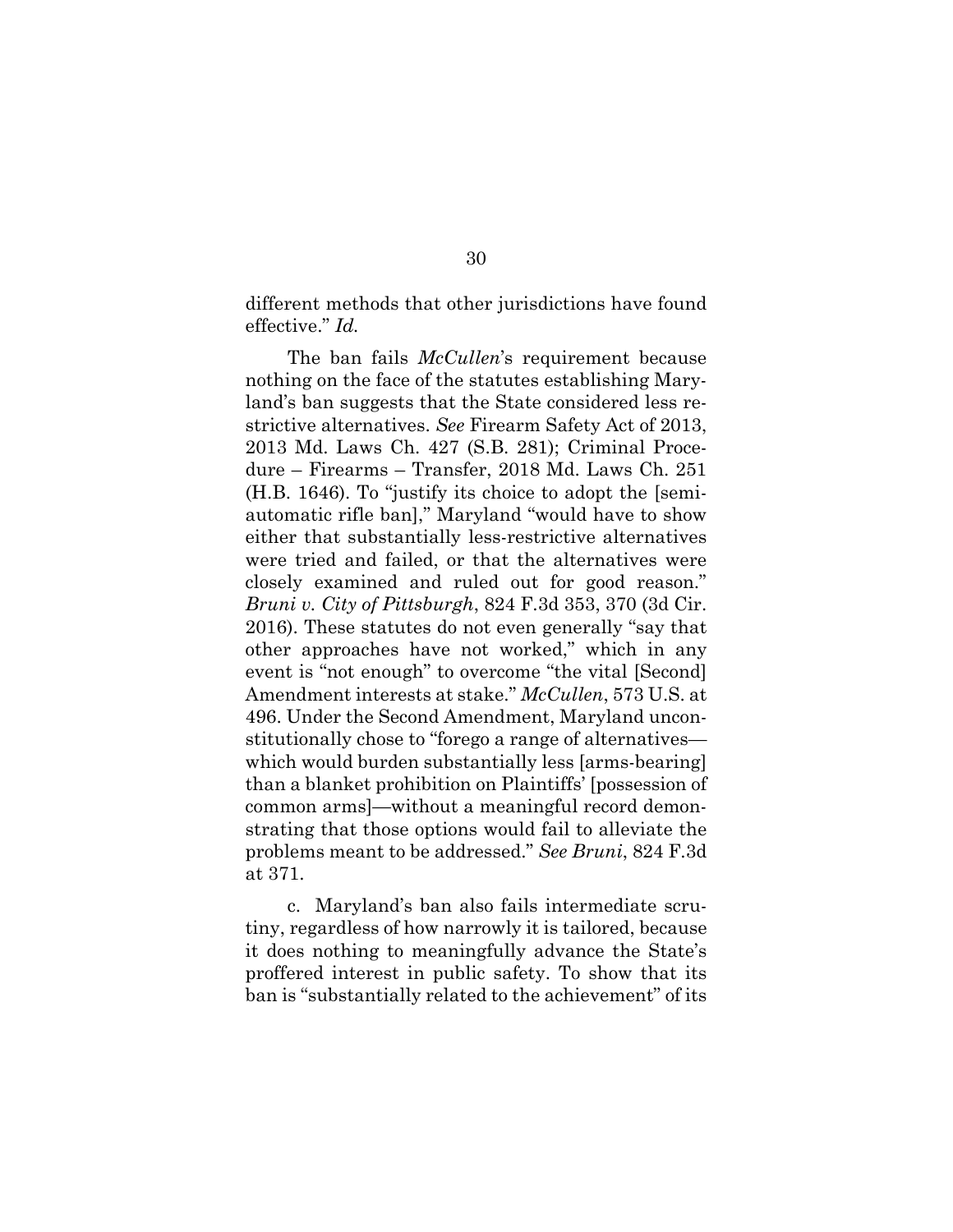purported objective of reducing gun crime, *Virginia*, 518 U.S. at 533, the State necessarily has to prove that three propositions are sufficiently plausible. First, that its restriction will in fact reduce the number of banned arms in criminal hands. Second, that this reduction will not simply be offset by an *increase* in crimes perpetrated by other arms that remain legal. And third, that any net reduction in crime traceable to the ban will not be cancelled out by an *increase* in crime due to the impediment the ban creates to effective, lawful self-defense. Under genuine intermediate scrutiny, Maryland's showing on each of these fronts would have to be "exceedingly persuasive." *Id.* The available evidence does not come even close.

In an attempt to prove the first proposition, Maryland in *Kolbe* relied on the expert opinion of Dr. Christopher Koper, who pointed to data suggesting that the federal ban on "assault weapons" from 1994 to 2004 may have reduced criminal usage of those arms during that period. *See Kolbe*, 849 F.3d at 129 n.8. But this reliance on federal data to show the potential efficacy of a state ban ignores the obvious reason why state-level attempts to restrict the circulation of disfavored firearms are far less likely to succeed in this endeavor: the banned items continue to be legal in the vast majority of the States. All a criminal in Maryland who wishes to obtain one of the banned firearms needs do is take a short car ride across the border to Virginia, West Virginia, Pennsylvania, or Delaware—none of which impose a ban like Maryland's. Indeed, Professor Koper *himself* has acknowledged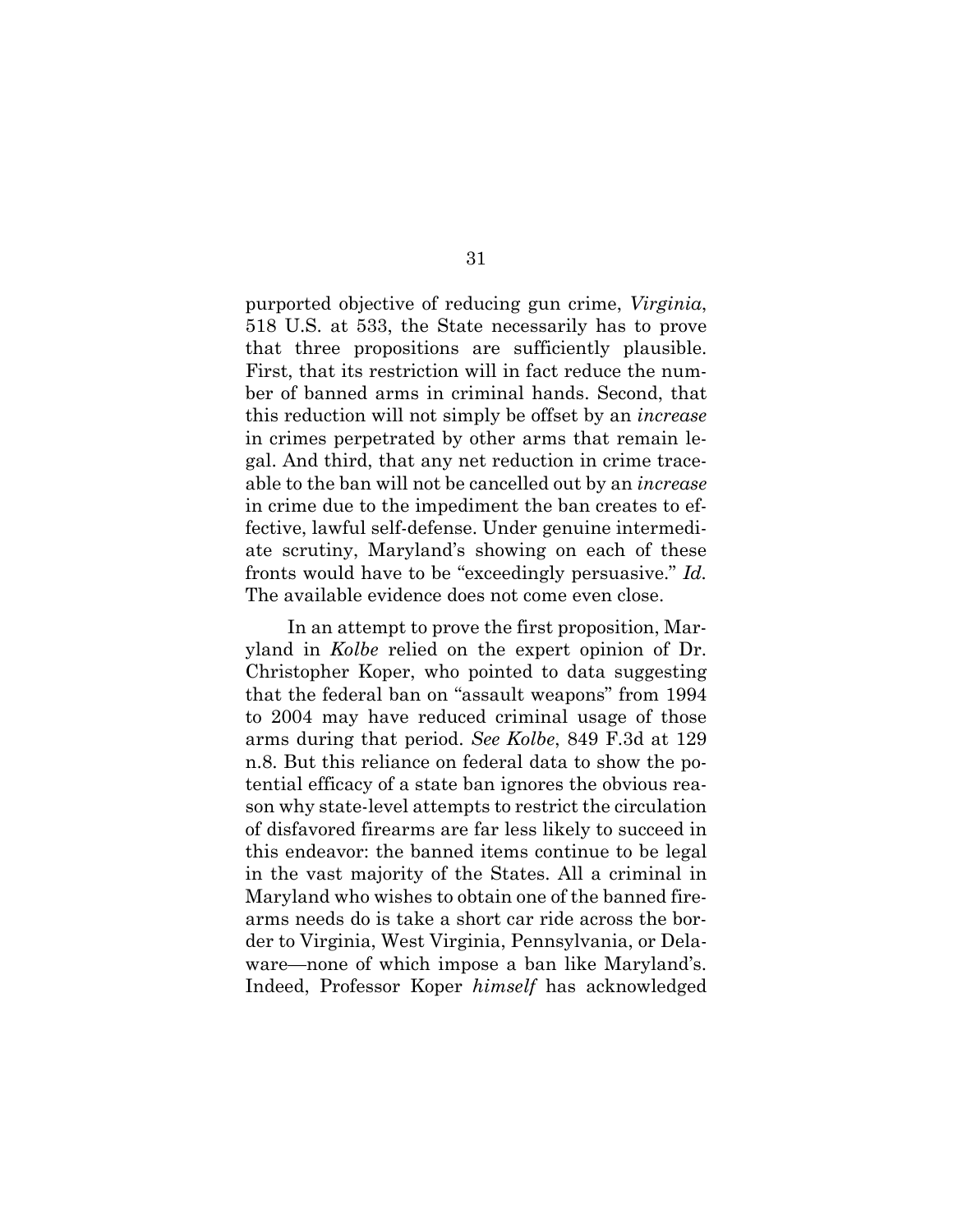that "the impact of these [state] laws is likely undermined to some degree by the influx of ['assault weapons'] from other states," and that several studies—including one that he co-authored—"suggest that statelevel ['assault weapons'] bans have not reduced crime." KOPER, UPDATED ASSESSMENT, *supra* at 81 n.95.

Moreover, flat bans on certain disfavored firearms—whether state or federal—are unlikely to actually reduce the number of such arms in criminal hands for an additional reason. Most violent criminals, who are bent on breaking the law and who generally acquire the firearms they use to do so *illegally*, are unlikely to obey Maryland's ban. *See, e.g.*, JAMES D. WRIGHT & PETER H. ROSSI, ARMED & CONSIDERED DANGEROUS xxxv (2d ed. 2008) ("[M]ost of the methods through which criminals acquire guns and virtually everything they ever do with those guns are *already* against the law."); ANTHONY J. PINIZZOTTO ET AL., VIO-LENT ENCOUNTERS 50 (U.S. Department of Justice, 2006) (97% of handguns used to assault law enforcement officers participating in study were acquired illegally).

With respect to the second necessary premise of Maryland's law—that most criminals would not simply substitute still-legal (and functionally identical) firearms for the banned ones—the evidence falls equally short. To begin, because the firearms Maryland calls "assault weapons" are accountable for such a minuscule percentage of gun crime—no more than 2% in most studies, KLECK, TARGETING GUNS, *supra*,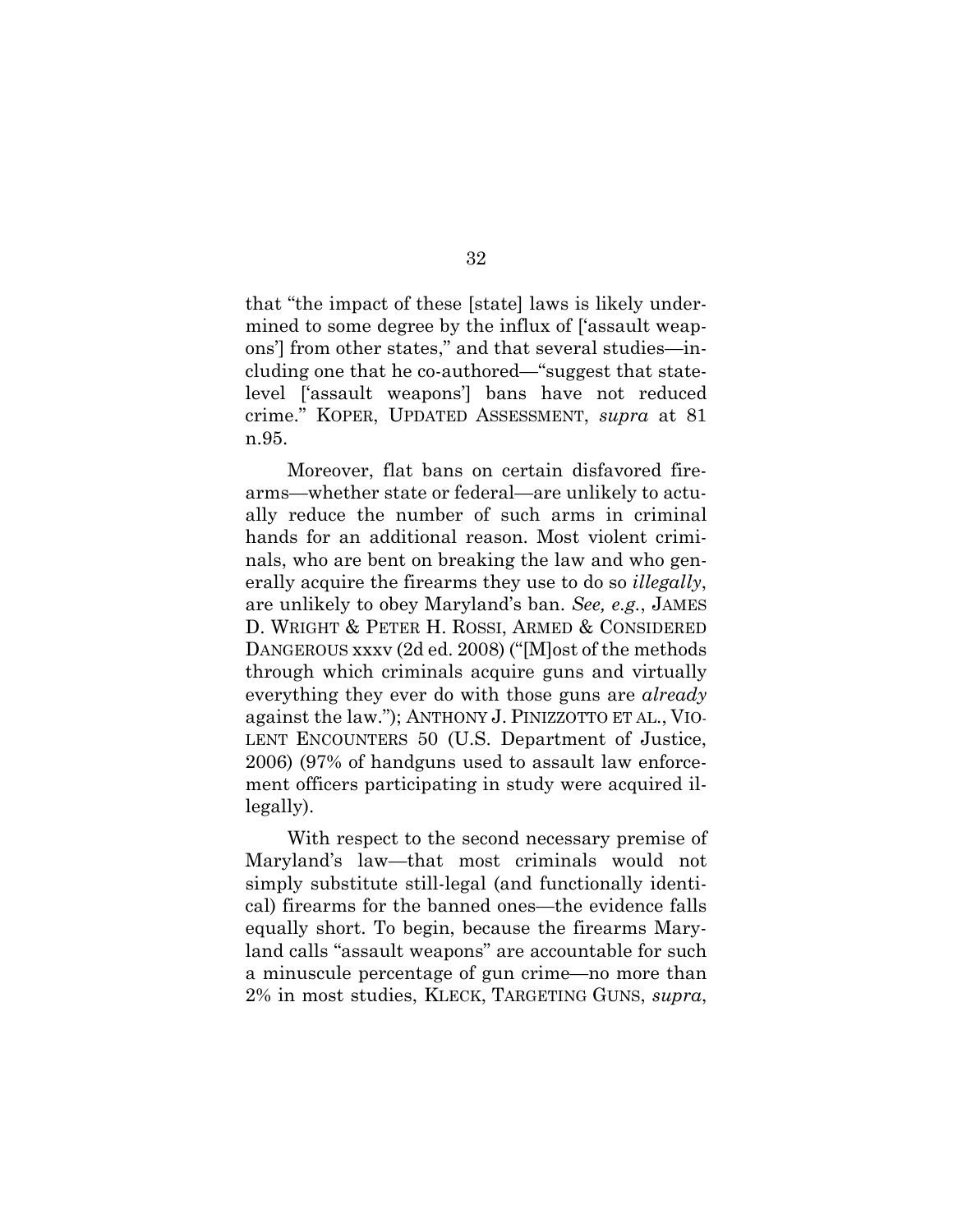at 112—even if the State's ban was *entirely* successful in ridding those arms from circulation, the overall impact on crime could only be very small. And this remains true of the narrow categories of gun crime that Maryland has singled out for special emphasis: mass shootings and murders of police officers. *Kolbe*, 849 F.3d at 139. As Maryland's expert, Professor Koper, has conceded, these terrible crimes are "particularly rare events," and the use of assault weapons in these crimes is even rarer. KOPER, UPDATED ASSESSMENT, *supra* at 15-16.

As Professor Koper subsequently acknowledged, his research for the Department of Justice on the 10 year federal ban "showed no discernible reduction in the lethality or injuriousness of gun violence" while the ban was in effect. Christopher S. Koper, *America's Experience with the Federal Assault Weapons Ban*, *1994-2004*, *in* REDUCING GUN VIOLENCE IN AMERICA: INFORMING POLICY WITH EVIDENCE AND ANALYSIS 165 (Daniel W. Webster & Jon S. Vernick eds., 2013), https://bit.ly/3vOBrug. Indeed, that accords both with Professor Koper's initial finding in 1997 that there is "no statistical evidence of post-ban decreases in either the number of victims per gun homicide incident, the number of gunshot wounds per victim, or the proportion of gunshot victims with multiple wounds," JEF-FREY A. ROTH & CHRISTOPHER S. KOPER, IMPACT EVAL-UATION OF THE PUBLIC SAFETY AND RECREATIONAL FIREARMS USE PROTECTION ACT OF 1994 6 (1997), https://urbn.is/3BbVX9u, and with his conclusion in 2004 that "[s]hould it be renewed, the ban's effects on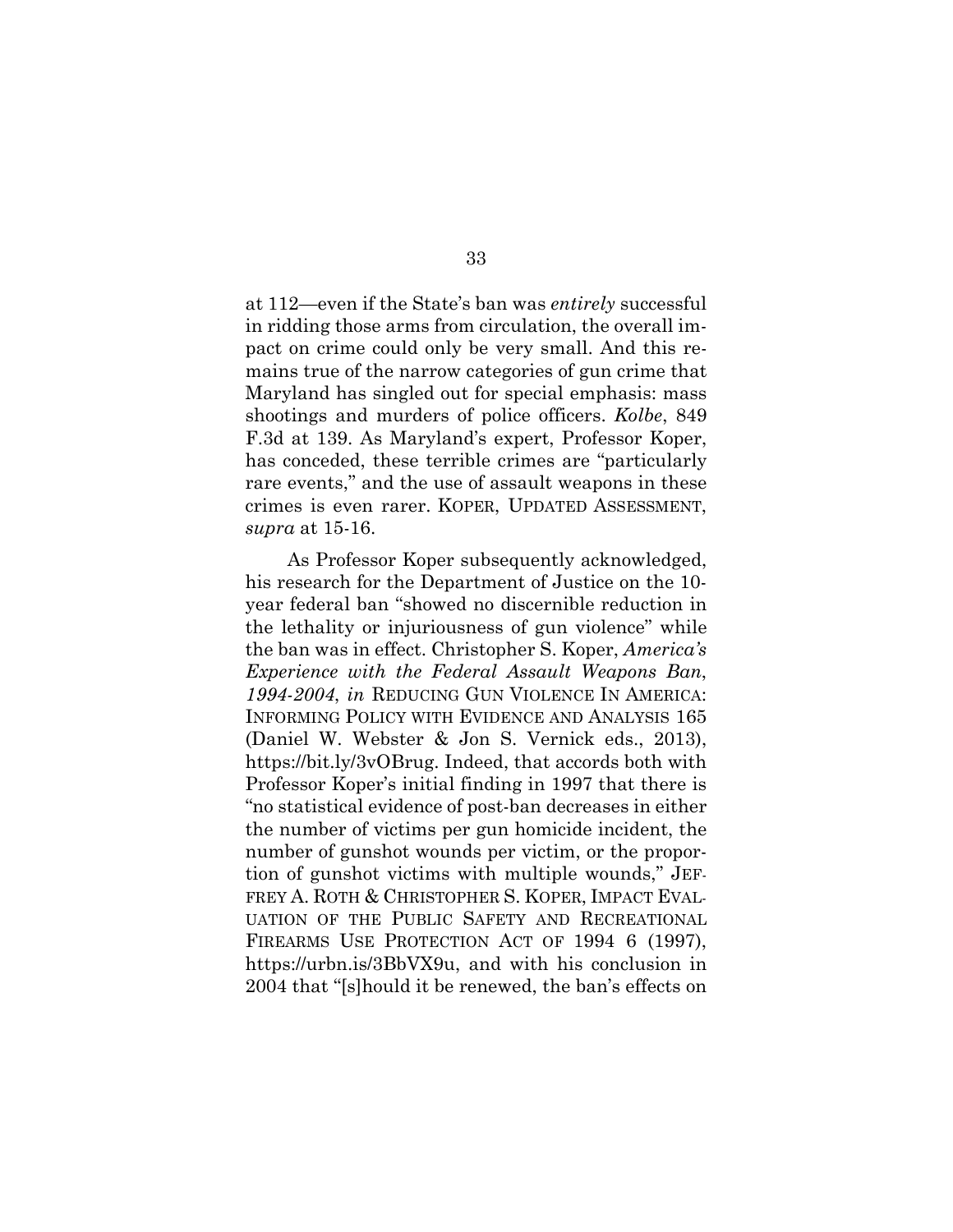gun violence are likely to be small at best and perhaps too small for reliable measurement," KOPER, UPDATED ASSESSMENT, *supra* at 3.

These findings should come as no surprise once it is recalled that the specific features banned by Maryland simply have no relation to the functioning or dangerousness of the arms that possess them. *See supra*, pp. 7-8. The notion that the havoc perpetrated by violent criminals will be measurably lessened once they are forced to use firearms that, for example, are 27 inches long, rather than 26, cannot be taken seriously.

Finally, even setting all of these objections aside and assuming, contrary to evidence and reason, that Maryland's ban *could* have some modest effect on gun crime, the Fourth Circuit entirely failed to take into account the *offsetting harm* to public safety caused by the burden Maryland has placed upon law-abiding citizens who seek to use the disfavored arms in self-defense. Defensive gun uses "are about three to five times as common as criminal uses, even using generous estimates of gun crimes." Gary Kleck & Mark Gertz, *Armed Resistance to Crime: The Prevalence and Nature of Self-Defense with a Gun*, 86 J. CRIM. L. & CRIM'Y 150, 170 (1995), https://bit.ly/2Zv7lgj. And as explained above, there are valid reasons why lawabiding citizens may prefer to possess rifles banned by Maryland for self-defense, and millions of Americans have indeed chosen to possess them. Under *Heller*, it is the choices of these law-abiding citizens, not speculation about the effects of a ban on a small subset of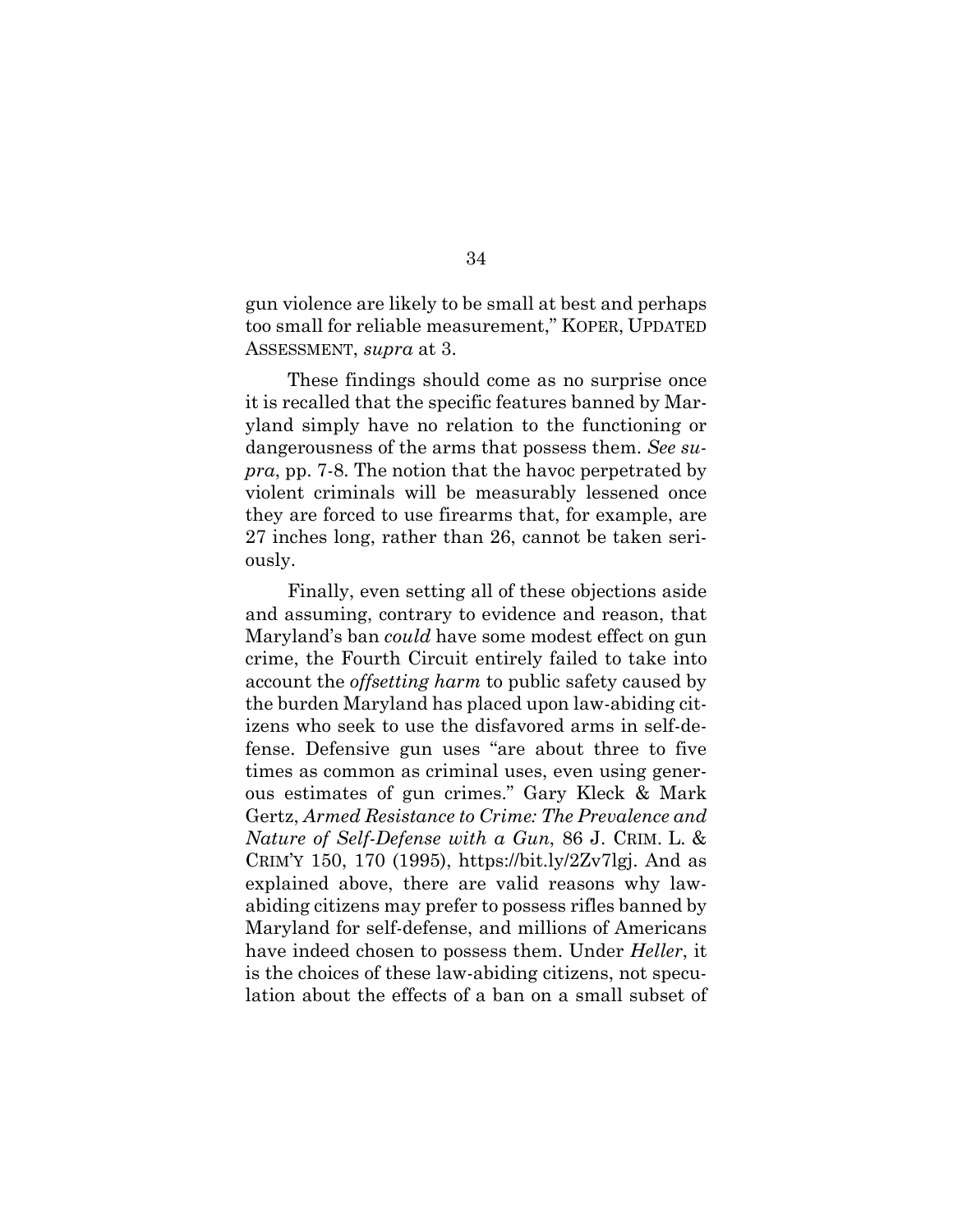gun crimes, that must govern. Maryland "ha[s] to provide … more than merely a rational basis for believing that its uniquely sweeping ban is justified by an increase in public safety." *Moore v. Madigan*, 702 F.3d 933, 942 (7th Cir. 2012). Because it cannot meet this burden, its ban cannot pass muster even under intermediate scrutiny.

## **III. This Court should grant review because the question presented is exceptionally important.**

1. The question presented in this case is of extraordinary importance, because it concerns the constitutional right to possess, in the home, the most popular rifle-type in the Nation, owned by millions of Americans for self-defense. As noted above, nearly 20 million rifles of the kind Maryland bans have been sold in the United States, and they are commonly used by law-abiding citizens throughout the country for self-defense. "Whatever the reason," these firearms are thus among "the most popular weapon[s] chosen by Americans for self-defense in the home, and a complete prohibition of their use is invalid." *Heller*, 554 U.S. at 629. Yet the nearly 85 million people living in Maryland and the five other States (and the District of Columbia) with similar bans on common semi-automatic rifles are flatly prohibited from keeping or bearing these arms, solely because they live on one side of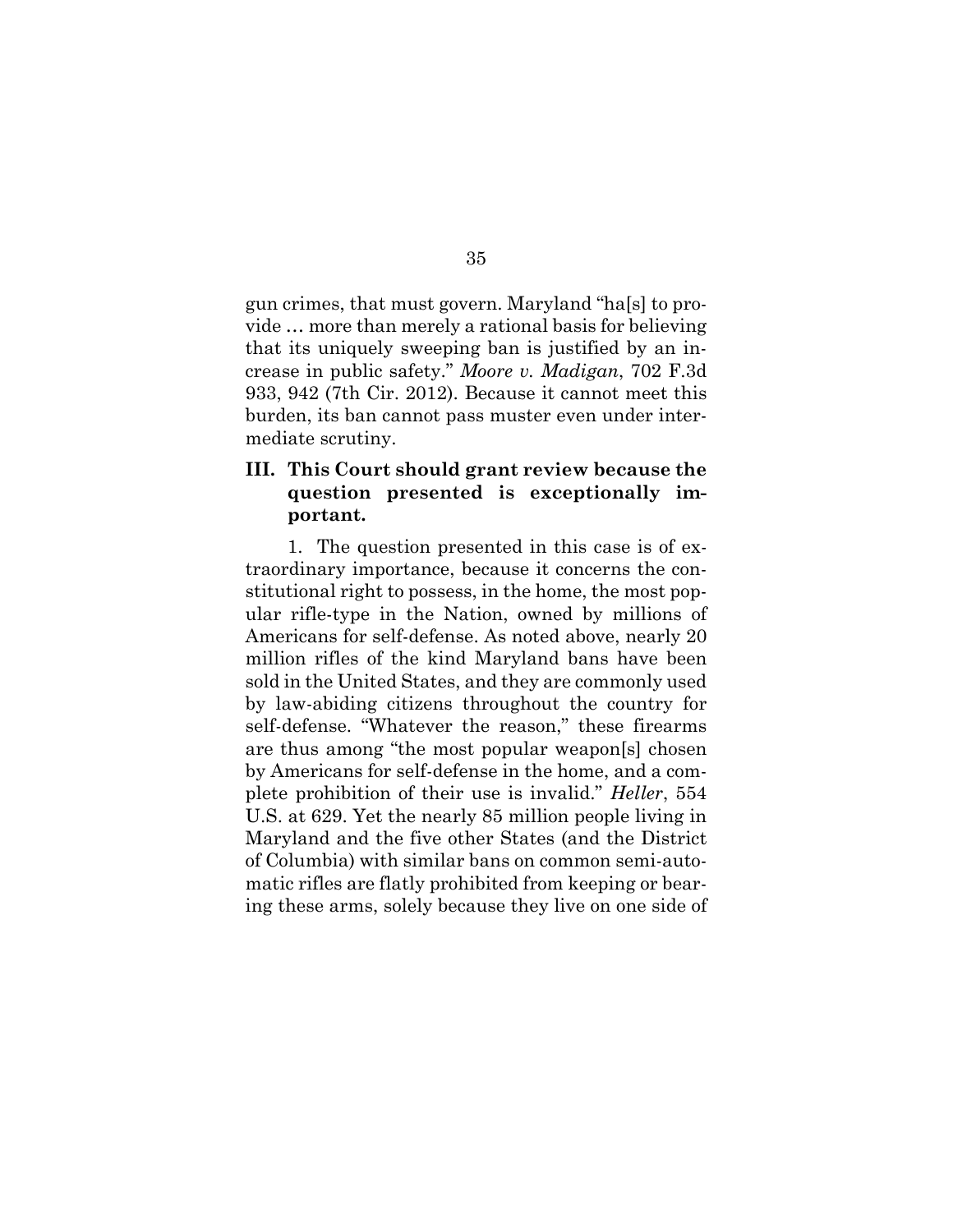a state line rather than the other.6 That situation is intolerable, and only this Court's intervention can correct it.

2. The question presented is also exceptionally important because of the implications of the "useful in military service" standard adopted by the Fourth Circuit and applied below. Not only would this standard perversely result in eliminating constitutional protection from the very arms the Founders expected lawabiding citizens to bring with them when mustering for militia service, as discussed above, but taken to the limits of its logic, this standard threatens to strip constitutional protection from virtually *all* firearms. For as Judge Traxler noted in dissent in *Kolbe*, "nearly all firearms can be useful in military service." 849 F.3d at 157 (Traxler, J., dissenting).

The *en banc* majority in *Kolbe* protested that its test was narrower than Judge Traxler described because it excises from the Second Amendment only those arms "*most* useful in military service." *Id.* at 143 (majority). But the fact that the court concluded that the common semiautomatic firearms at issue here meet that test—even though "millions of law-abiding Americans *actually use* these versatile guns, while there do not seem to be any military forces that routinely carry an AR-15 or other semiautomatic sporting rifles as an officially-issued service weapon," *id.* at 159

<sup>6</sup> *Compare* Giffords Law Center, *supra*, *with* U.S. Census Bureau, *Annual Estimates of the Resident Population for the Nation and States* (July 2021), https://bit.ly/3EgowUY.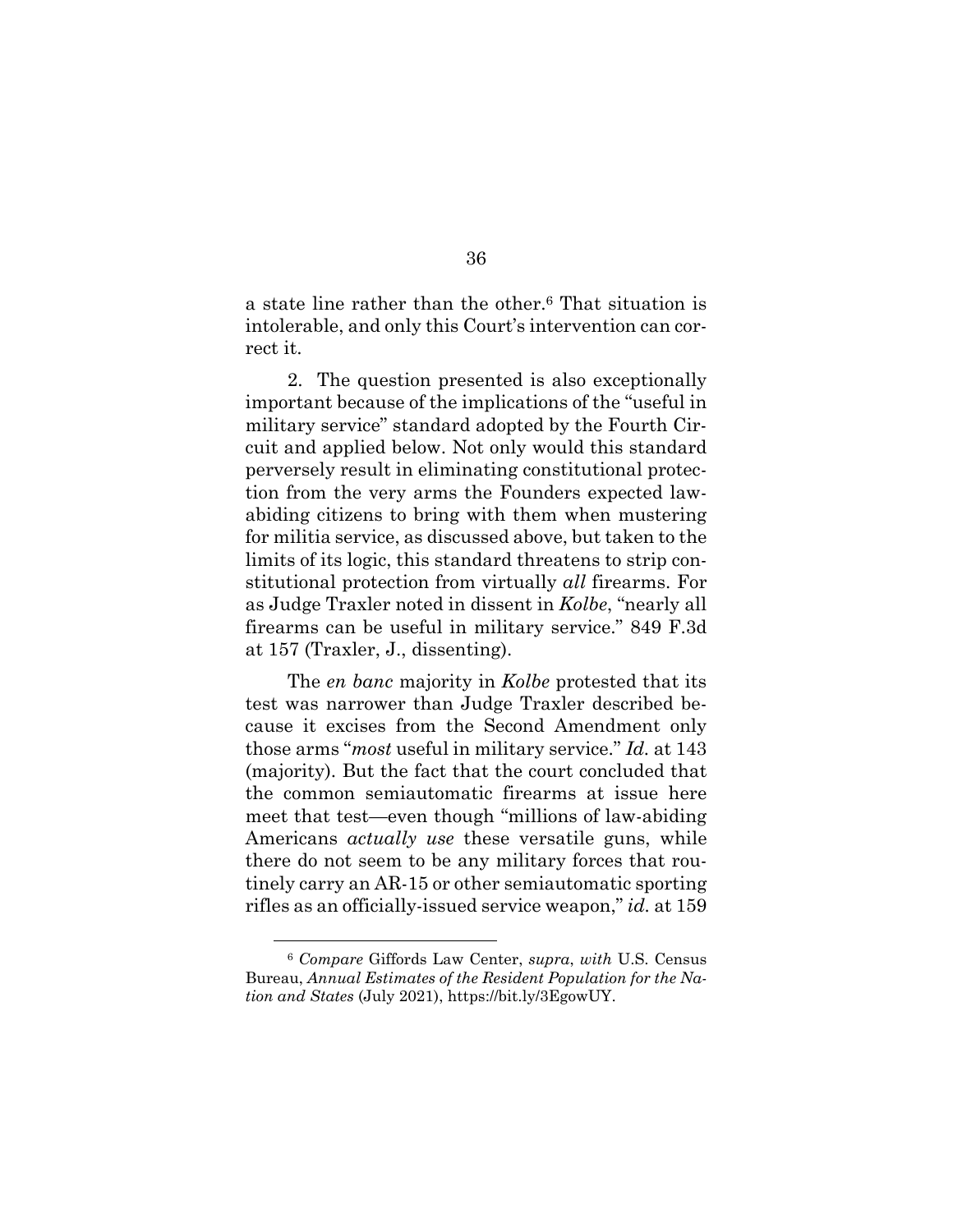(Traxler, J., dissenting)—renders these assurances about the supposedly limited nature of the standard completely illusory.

3. Finally, this case is also deeply significant because the feckless version of "intermediate scrutiny" applied by the Fourth Circuit's alternative holding in *Kolbe*, if left uncorrected, threatens to spread beyond the confines of this case or even the Second Amendment generally, degrading constitutional protections in other contexts governed by this standard of heightened scrutiny.

As discussed above, Maryland's ban on common semiautomatic firearms plainly could not survive genuine intermediate scrutiny. The Fourth Circuit concluded otherwise only by *entirely ignoring* the "narrow tailoring" inquiry demanded by this Court's precedents and by nakedly deferring to the State's say-so that the ban would "curtail [the banned firearms'] availability to criminals and lessen their use in mass shootings, other crimes, and firearms accidents." *Kolbe*, 849 F.3d at 140. Without meaningfully discussing the voluminous evidence refuting that suggestion—including the findings, discussed above, by Professor Koper, Maryland's own expert—the *Kolbe* majority simply intoned that the State's position "is precisely the type of judgment that legislatures are allowed to make without second-guessing by a court." *Id.* 

That deferential inquiry was a far cry from the type of analysis this Court has called "intermediate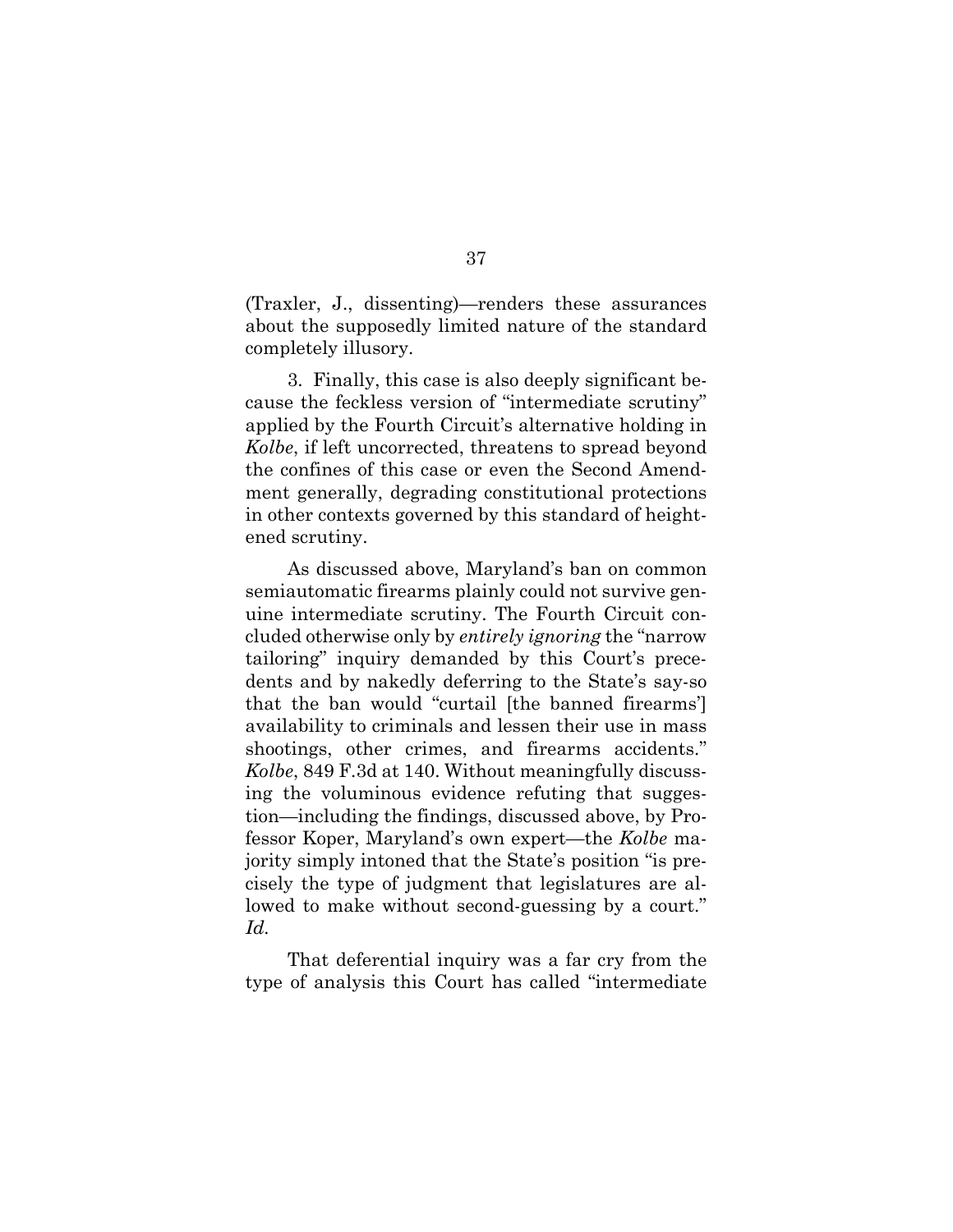scrutiny," and this perversion of intermediate scrutiny review "risks long-term harm" by creating "a casebook guide to eviscerating" the standard in future cases. *Williams-Yulee v. Florida Bar*, 575 U.S. 433, 478 (2015) (Kennedy, J., dissenting). The lower courts routinely rely on major Second Amendment cases for authority in other contexts, *see, e.g.*, *Planned Parenthood of Wis., Inc. v. Schimel*, 806 F.3d 908, 918 (7th Cir. 2015) (citing *Ezell v. City of Chicago*, 651 F.3d 684 (7th Cir. 2011))—in some cases, for their articulation of the intermediate scrutiny test, *see Johnson v. Whitehead*, 647 F.3d 120, 133 (4th Cir. 2011) (citing *Chester*, 628 F.3d 673); *Capital Associated Indus., Inc. v. Stein*, 922 F.3d 198, 210 (4th Cir. 2019) (citing *Chester*, 628 F.3d 673)). There is thus every reason to fear that the Fourth Circuit's flaccid application of intermediate scrutiny will have real and pernicious spillover effects on other areas of constitutional jurisprudence that rely on that doctrinal test. This Court should grant the writ to prevent the guide penned by the Fourth Circuit from leading the lower courts down a path that will eviscerate the protections intermediate scrutiny was designed to afford.

#### **CONCLUSION**

For the reasons set forth above, the Court should grant the petition for certiorari.